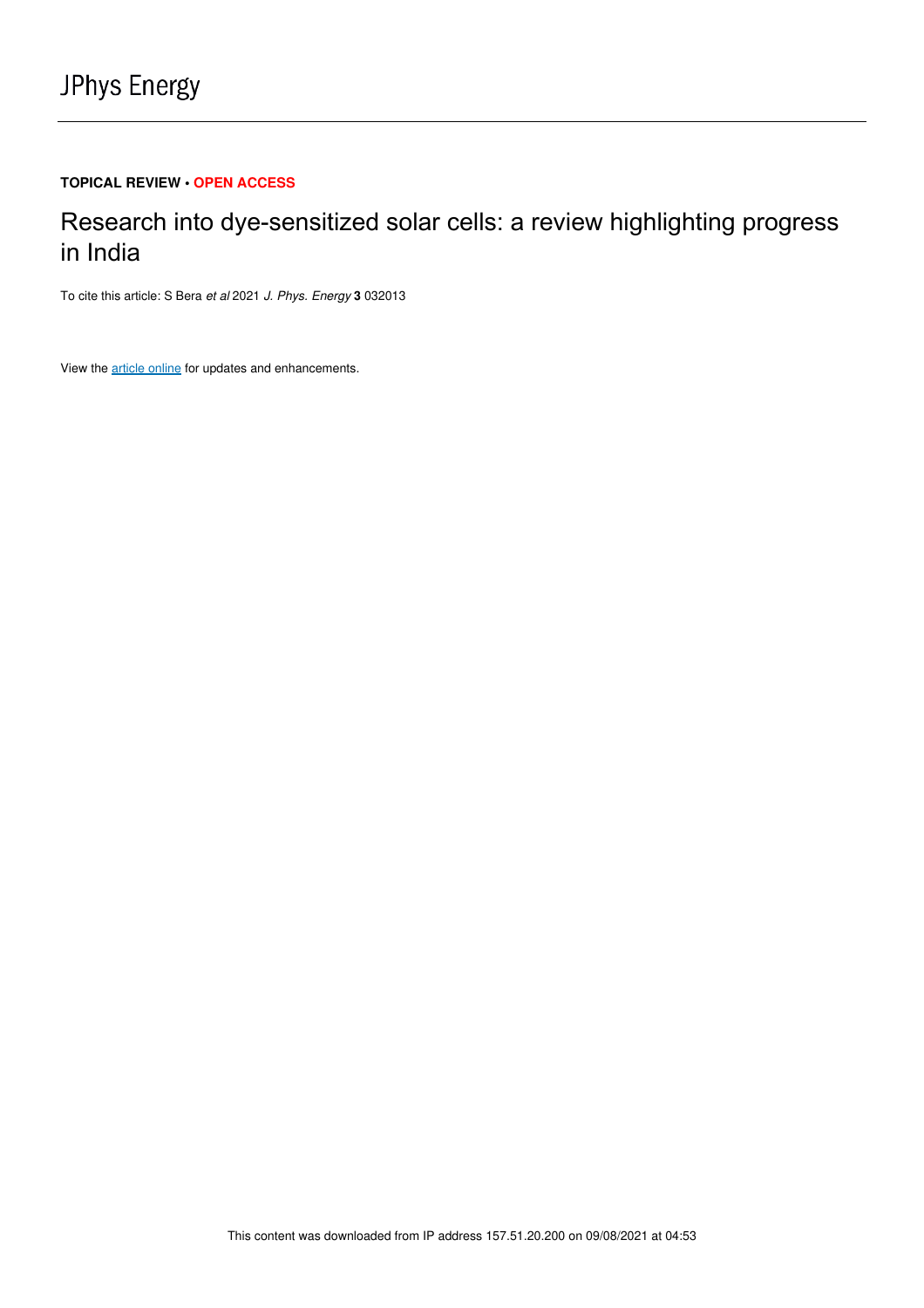# Journal of Physics: Energy

# TOPICAL REVIEW

#### OPEN ACCESS

CrossMark

RECEIVED 30 December 2020

REVISED 21 April 2021

ACCEPTED FOR PUBLICATION 10 May 2021

PUBLISHED 21 June 2021

Original content from this work may be used under the terms of the Creative Commons Attribution 4.0 licence.

Any further distribution of this work must maintain attribution to the author(s) and the title of the work, journal citation and DOI.



Research into dye-sensitized solar cells: a review highlighting progress in India

**S Bera**1,4 **, D Sengupta**2,4 **, S Roy**1,<sup>∗</sup> **and K Mukherjee**3,<sup>∗</sup>

- <sup>1</sup> Department of Chemical Engineering, University of Calcutta, 92 A. P. C. Road, Kolkata 00009, India<br><sup>2</sup> Accdemy of Scientific and Innovative Bessareh (AcSID), CSID Central Mechanical Engineering Bess <sup>2</sup> Academy of Scientific and Innovative Research (AcSIR), CSIR-Central Mechanical Engineering Research Institute, Durgapur, West Bengal 713209, India
- <sup>3</sup> Department of Chemistry, School of Technology, Pandit Deendayal Energy University, Gandhinagar, Gujarat 382007, India
- 4 Equal contribution by these authors. ∗
- Authors to whom any correspondence should be addressed.

**E-mail: subhasis1093@gmail.com, srchemengg@caluniv.ac.in, kalisadhanm@yahoo.com and kalisadhan.mukherjee@sot.pdpu.ac.in**

**Keywords:** photovoltaic, dye-sensitized solar cell, photoanode, photosensitizer

#### **Abstract**

In the early 1800s, the industrial revolution was powered by fossil fuels as the primary energy resource. As environmental degradation started to be felt, countries began moving toward reduced emissions and carbon-neutral footprints. Subsequently, India also began to make enormous strides in nurturing the tremendous potential of renewable energy. As it has one of the most significant energy-harvesting potentials, solar energy has remained the widely accepted choice for researchers in India. In the last few years, India has witnessed tremendous research and development in solar energy, especially in the field of photovoltaics. Significant research effort has been invested in exploring the new generation of photovoltaic devices as alternatives to traditional silicon (Si)-based solar cells. Among the various new-generation photovoltaic devices, dye-sensitized solar cells (DSSCs) remain very attractive to researchers due to their easy preparation methodology, low toxicity, and ease of production. A typical DSSC is composed of a photoanode, a sensitizer, an electrolyte, and a cathode. Various research groups in India have studied the role of each individual component within DSSCs and performed research and development activities to improve their photovoltaic efficiency. The most important part of a DSSC is the dye, which is actually the source of photoexcited electrons. This topical review will provide an overview of the research efforts undertaken in India to support the optimisation of different components of DSSCs. However, emphasis has been placed on the research activities that support the exploration of different photoactive dyes as alternatives to the N3- and N719-based organometallic dyes.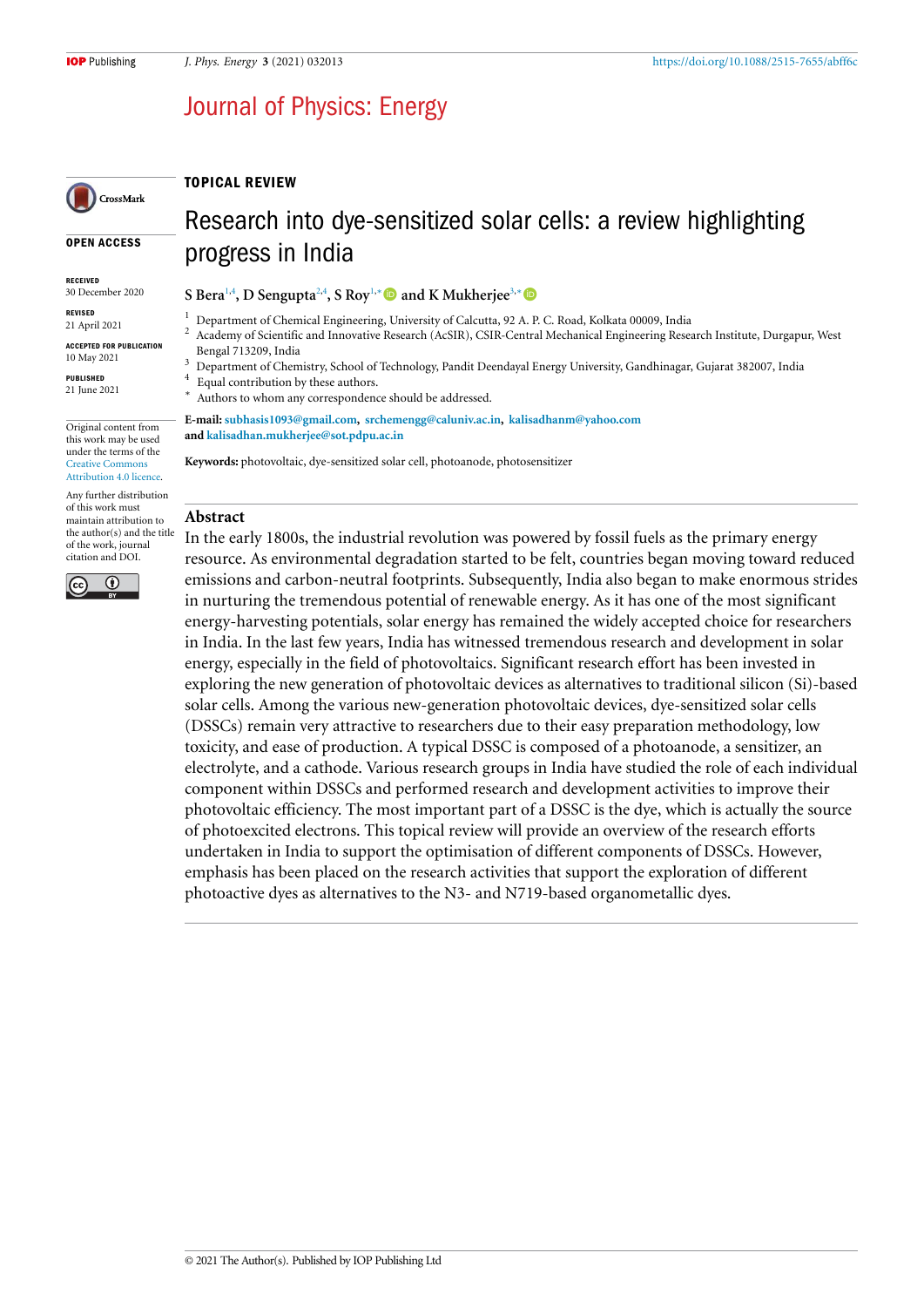# **Contents**

| 1. Introduction to DSSC research                                                  | 3  |
|-----------------------------------------------------------------------------------|----|
| 2. Constituents and operating principles of DSSCs                                 | 3  |
| 2.1. Photoanode                                                                   | 3  |
| 2.2. Photosensitizer                                                              | 3  |
| 2.3. Electrolyte                                                                  | 4  |
| 2.4. Counter electrode                                                            | 4  |
| 2.5. Transparent conductive substrates                                            | 5  |
| 2.6. Operating principles                                                         | 5  |
| 3. Photovoltaic parameters and their estimation                                   | 6  |
| 3.1. Open-circuit voltage $(V_{OC})$                                              | 6  |
| 3.2. Short-circuit current $(I_{SC})$                                             | 7  |
| 3.3. The fill factor (FF)                                                         | 7  |
| 3.4. Photo conversion efficiency (PCE)                                            | 7  |
| 3.5. Incident photon to current conversion efficiency (IPCE)                      | 7  |
| 4. Statistics for the worldwide DSSC research and India's contribution            |    |
| 5. Brief description of worldwide research into the different components of DSSCs | 8  |
| 6. Highlight on the research activities in India on different components of DSSC  | 10 |
| 6.1. Photoanodes                                                                  | 10 |
| 6.2. Electrolytes                                                                 | 11 |
| 6.3. Counter electrodes (CEs)                                                     | 11 |
| 7. Description of Indian research into sensitizers used in DSSCs                  | 14 |
| 7.1. Organometallic dyes                                                          | 14 |
| 7.2. Metal-free dyes                                                              | 14 |
| 7.3. Natural dyes                                                                 | 17 |
| 8. Opportunities and limitations                                                  | 23 |
| 9. Summary and conclusions                                                        | 24 |
| References                                                                        | 24 |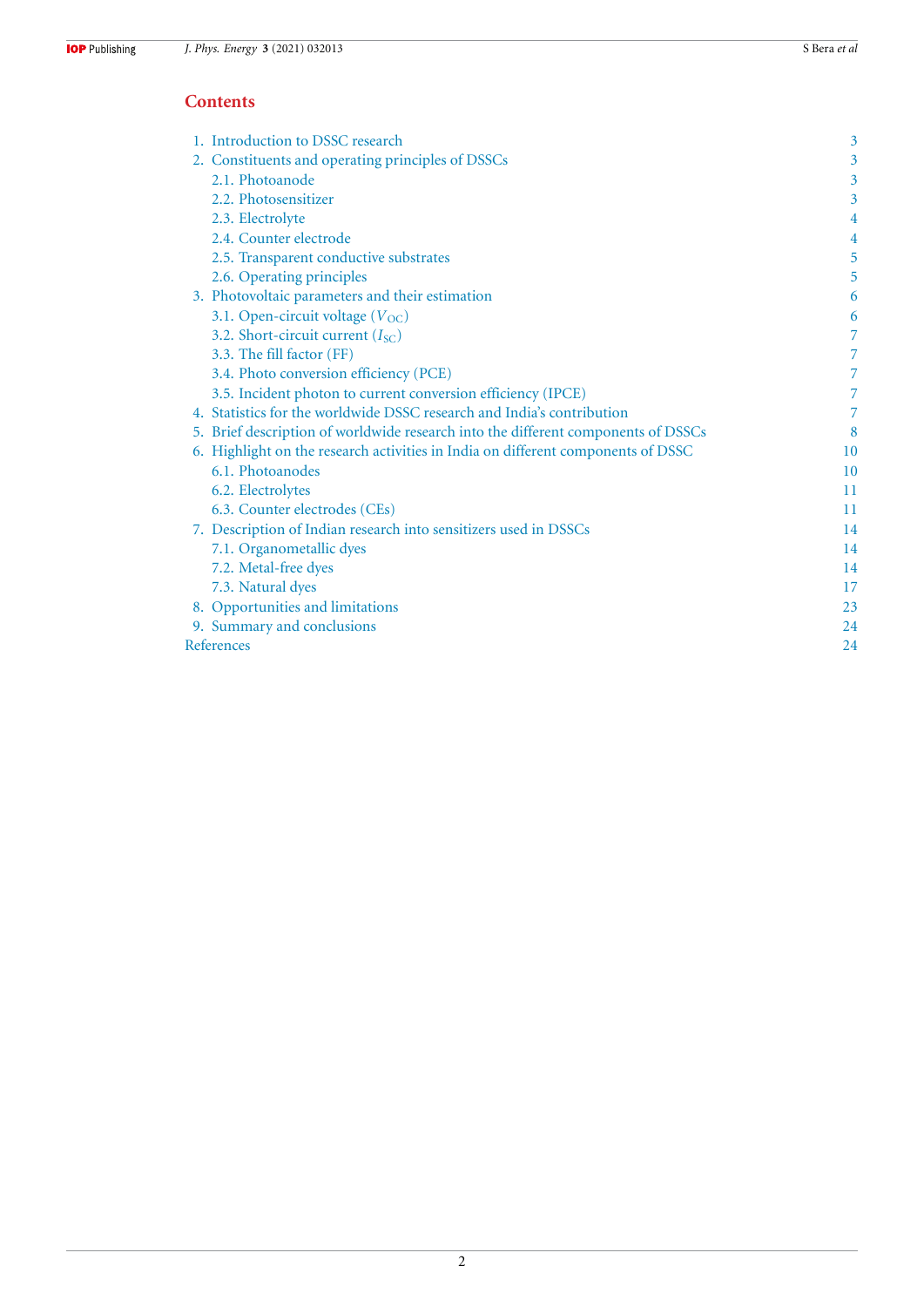# **1. Introduction to DSSC research**

Rapid industrialization and a sharp increase in global energy consumption have created a notable demand for renewable resources in the Indian energy market. In India, coal is still the primary energy-producing fuel, which meets more than 50% of the country's energy demand. Renewable energy resources are considered clean, since they reduce global  $CO<sub>2</sub>$  emissions. Solar energy remains the most favoured renewable energy source throughout the globe. The rising interest in renewable energy sources has also motivated many Indian researchers to initiate or direct their research activities towards the production of clean energy. In the last decade, many deliberations and discussions have been aired concerning the techno-economic feasibility of solar power and eventually photovoltaic (PV) research has been encouraged by the Government of India [1]. The available PV cells can broadly be categorized into first-, second-, and third-generation solar cells. The first- and second-generation cells comprise Si-based crystalline cells and thin film-based cells, respectively. Third-generation solar cells are mainly based on new technologies, including organic PVs, dye-sensitized solar cells (DSSCs), and perovskite solar cells (PSCs).

Thin-film and Si-based solar cells have long been used due to their high efficiency and stability. However, they possess some critical drawbacks. Solar cells employing Si-based materials are expensive and are not considered environmentally friendly when disposed of in the environment. Moreover, the manufacture of silicon wafers is an exhaustive, energy-consuming, and tedious process [2, 3]. Research and development into economically viable and environmentally friendly non-silicon solar cells is thus very significant.

Among a variety of next-generation solar cells, DSSCs have been extensively studied as an economical and credible alternative to p–n junction PV cells, following the pioneering research led by Grätzel *et al* in 1991 [4–6]. Prof. Grätzel and his group achieved efficiencies of up to 7% in DSSCs using Ru-based N749 dye and  $TiO<sub>2</sub>$ -based photoanodes. The theoretical photo conversion efficiency (PCE) of DSSCs was estimated to be ∼20%, and the current performance of lab-scale DSSCs has reached ∼12%–14%. The current National Renewable Energy Laboratory (NREL) certified PCE for a DSSC is 12.3% [5]. Following the research activities by Grätzel's group, India also made great strides in developing DSSCs to improve their photovoltaic performance [6].

In this topical review, we summarize the research activities into DSSCs mainly performed by researchers in India. We begin with the operational principles and features of the various components of DSSCs. The research activities performed by various research groups in India into different components of DSSCs are highlighted thereafter. Emphasis is given herein to discussing the explorations of sensitizers that are alternatives to N3- and N719-based organometallic dyes for DSSC applications.

# **2. Constituents and operating principles of DSSCs**

The general configuration of a typical DSSC is presented in schematic figure 1. A DSSC is usually composed of four components, namely a photoanode, a photosensitizer (dye), an electrolyte, and a counter electrode. In order to understand and improve the performance of DSSCs, knowledge about the individual components is important. The general features of these components are discussed in the following sections.

#### **2.1. Photoanode**

To prepare the photoanode, semiconducting metal oxides (SMOs) with wide bandgaps (such as  $TiO<sub>2</sub>$  and ZnO) are coated over transparent conducting glass substrates. A photosensitizer, i.e., a dye, is then anchored to the metal-oxide layer. Under exposure to sunlight, the dye becomes photoexcited and injects electrons into the metal-oxide layer. The metal oxide then conducts the electrons from the dye to transparent conductive glass substrates in the anode. The composition, bandgap, morphology, and the coating thickness of SMOs influence the collection and conduction of photoexcited electrons.

#### **2.2. Photosensitizer**

A large variety of photosensitizers, including synthetic as well as natural dyes, have been investigated for DSSCs [7]. Synthetic dyes can, again, be classified into organometallic and organic dyes. Organometallic dyes contain transition metals within their structures, whereas organic dyes contain various organic chromophores. The most propitious sensitizers, in terms of efficiency and stability, are the Ru-bipyridyl compounds. These dyes have many advantages, such as stability, absorption of light in the visible range of the solar spectrum, and smooth electron injection and transportation. Even though Ru-based dyes can yield high PCEs, their preparations are multistep and time-consuming. Ru is also a rare metal and thus expensive. Scientists are looking for low-cost but efficient dyes as alternatives to Ru-based organometallic dyes.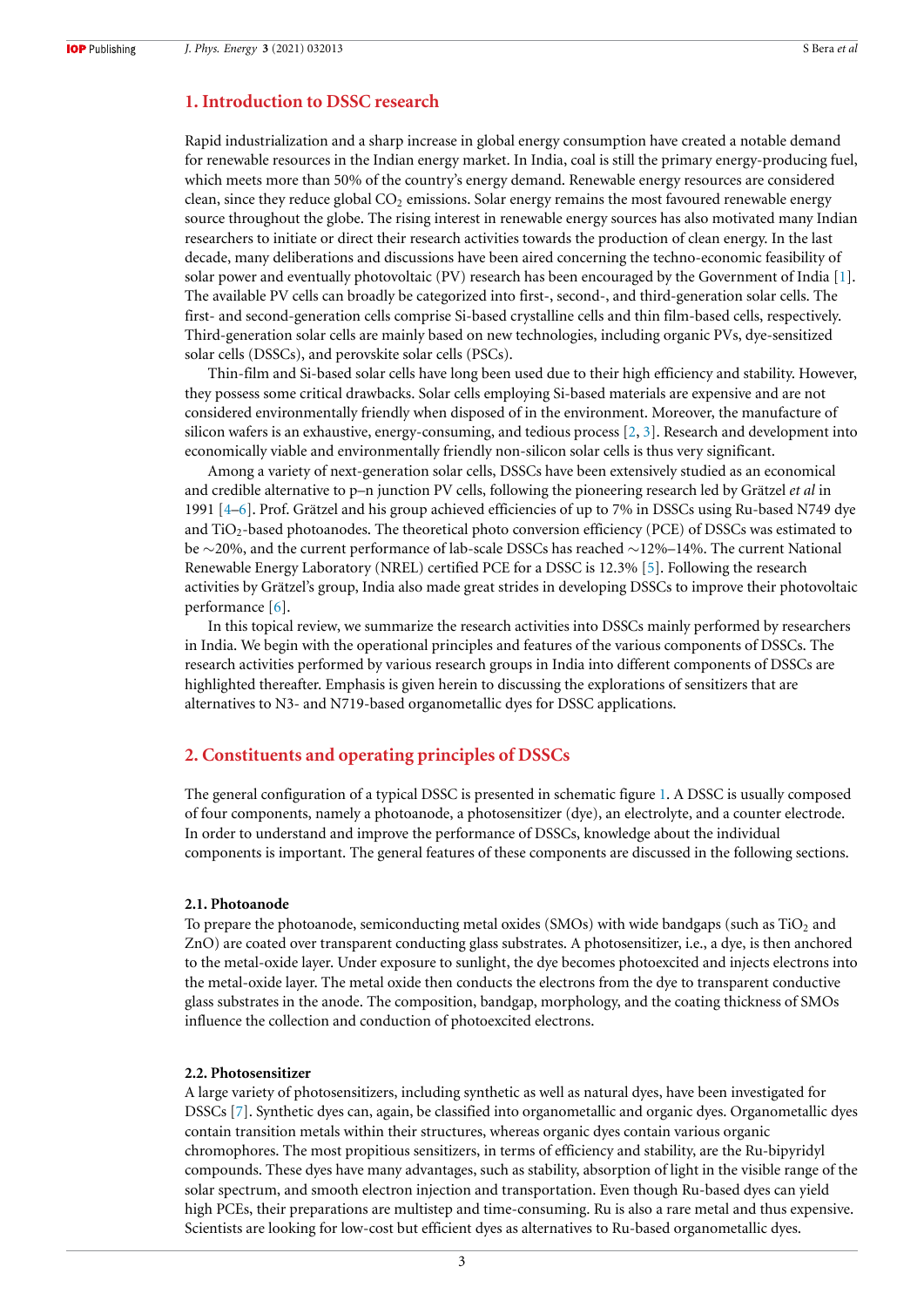

The following characteristics are recommended for an efficient dye for DSSC applications.

- (a) The dye should absorb light from the entire spectrum of the visible and near-infrared regions.
- (b) The dye is required to have strong interaction with the metal oxides to be adsorbed on the semiconductor film. Reactive groups, such as carboxylates and phosphates, are introduced to form ester bonds with the metal oxide. This causes the absorbing light and electrons to be excited to the lowest unoccupied molecular orbital (LUMO); they are interposed into the metal oxide's conduction band (CB) without any loss.
- (c) The dye's energy levels should maintain the correct match  $((LUMO)<sub>dye</sub> > (CB)<sub>metal oxide</sub>;$  $(HOMO)_{\text{dye}}$  <  $(HOMO)_{\text{electrolyte}}$ ) (HOMO stands for highest occupied molecular orbital) with the energy levels of the metal oxide and the electrolyte.
- (d) Dye aggregation should be avoided in order to minimize the excited state's nonradiative decay to the ground state [8].
- (e) The dye needs to have high chemical, heat, and light stability for long periods of operation, which is currently the major challenge for commercialization.

#### **2.3. Electrolyte**

Within a DSSC, the electrolyte plays an important role in regenerating the oxidized photosensitizer into its initial state. An electrolyte is usually composed of a solvent, additives, a redox couple, ionic liquids, and cations. A candidate material must have the following properties to be chosen as an electrolyte.

- (a) The redox couple must be capable of efficiently regenerating the oxidized dye.
- (b) The selected electrolyte should have long-term stability.
- (c) The electrolyte must be non-corrosive with respect to the other DSSC components.
- (d) It should permit the speedy diffusion of charge carriers between electrodes.
- (e) The absorption spectra of the chosen electrolyte must not overlap with the dye's absorption spectra.

Liquid, quasi-solid, and solid electrolytes have been studied for DSSC applications. However, the most efficient and low-cost electrolytes remain the iodide/tri-iodide (I<sup>−</sup>/I<sup>3</sup> <sup>−</sup>)-based liquid-phase redox couple system. The (I<sup>-</sup>/I<sub>3</sub><sup>-</sup>) electrolyte system shows slow penetration into SMO films, fast dye regeneration, and low recombination losses for DSSCs. However, the corrosive/toxic nature and relatively high vapour pressure of I<sup>-</sup>/I<sub>3</sub><sup>-</sup> often create difficulties for the fabrication of cells. Apart from I<sup>-</sup>/I<sub>3</sub><sup>-</sup>-based electrolytes, various other redox couples such as SCN<sup>-</sup>/(SCN)<sub>2</sub>, SeCN<sup>-</sup>/(SeCN)<sub>2</sub>, Br<sup>-</sup>/Br<sub>3</sub><sup>-</sup> are also used for DSSC applications. Nevertheless, a variety of quasi-solid/solid-state electrolytes have been explored by different researchers for DSSC applications.

# **2.4. Counter electrode**

In DSSCs, the counter electrode collects the electrons from the external circuit and catalyses the functioning of redox electrolytes. Usually, thin layers of noble metals, such as Pt, Au, or Ag, are coated onto transparent glass substrates to prepare the counter electrodes for DSSCs. However, researchers have also used low-cost conductive carbonaceous materials to make counter electrodes for DSSCs.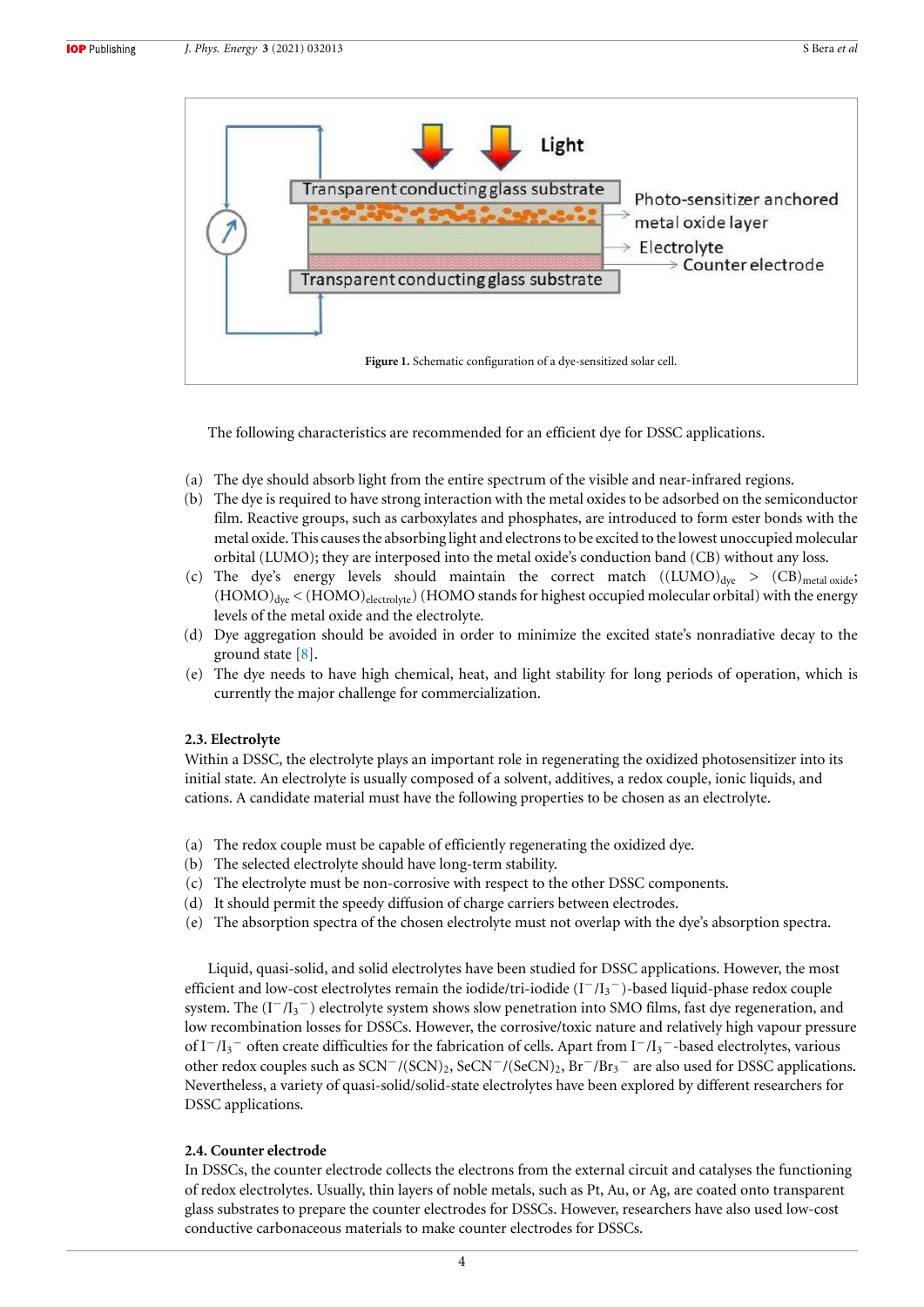

### **2.5. Transparent conductive substrates**

It is shown in figure 1 that to fabricate a DSSC, two transparent and conductive substrates are required. The ingredients of DSSCs are sandwiched between these substrates. For a substrate to be utilized in DSSCs, two features play significant roles.

- (a) The substrate should have more than 80% transparency to permit an optimum amount of sunlight to impinge on the cell's effective area, i.e., it should provide excellent light transmittance.
- (b) For efficient charge transfer and reduced power losses in DSSCs, the substrate should possess high electrical conductivity.

Usually, fluorine-doped tin oxide (FTO), indium-doped tin oxide (ITO), and aluminium-doped zinc oxide (AZO) [9] are used as conductive substrates in DSSCs. The FTO-based cells, however, show the highest efficiencies due to fast charge transportation, as compared to their counterparts, ITO and AZO [10]. Comparisons of the performances of ITO-, FTO-, and AZO-coated glass substrates have been reported elsewhere by Patni *et al* [9].

#### **2.6. Operating principles**

The operating principles of DSSCs are comprehensively described in the literature. Herein, the operating principles of DSSC are further described for the convenience of readers by reference to figure 2, which was originally described by Sengupta *et al* elsewhere [10]. In DSSCs, light is first absorbed by the dyes which are anchored to the SMO layer. Photoexcited electrons from the dye molecules then reach the CB of the SMO and are eventually transferred to the conductive surface of the working electrode.

When the working electrode is connected to the counter electrode through an external load, the photoexcited electrons reach the counter electrode. The redox electrolyte remains active for the regeneration of the oxidized dye by taking the electrons at the counter electrode. For effective performance of the DSSC, the regeneration of the dye by the electrolyte should be faster than the recombination of the photoexcited electrons. The desired processes, which include the photoexcitation of the dye (path 1), the collection and transportation of photoexcited electrons (path 2–4), the recycling of the redox couple (path 5) and the regeneration of the dye (path 6) are marked in figure 2. The competitive but unfavourable recombination of photoexcited electrons with oxidized dyes or tri-iodides (present in the electrolyte) are also labelled as paths 7 and 8 in figure 2.

Figure 3 represents a kinetic view of electron transfer in both charge transportation (blue arrows) and loss reactions (black arrows). The transportation of photoexcited electrons from the excited dye to the CB of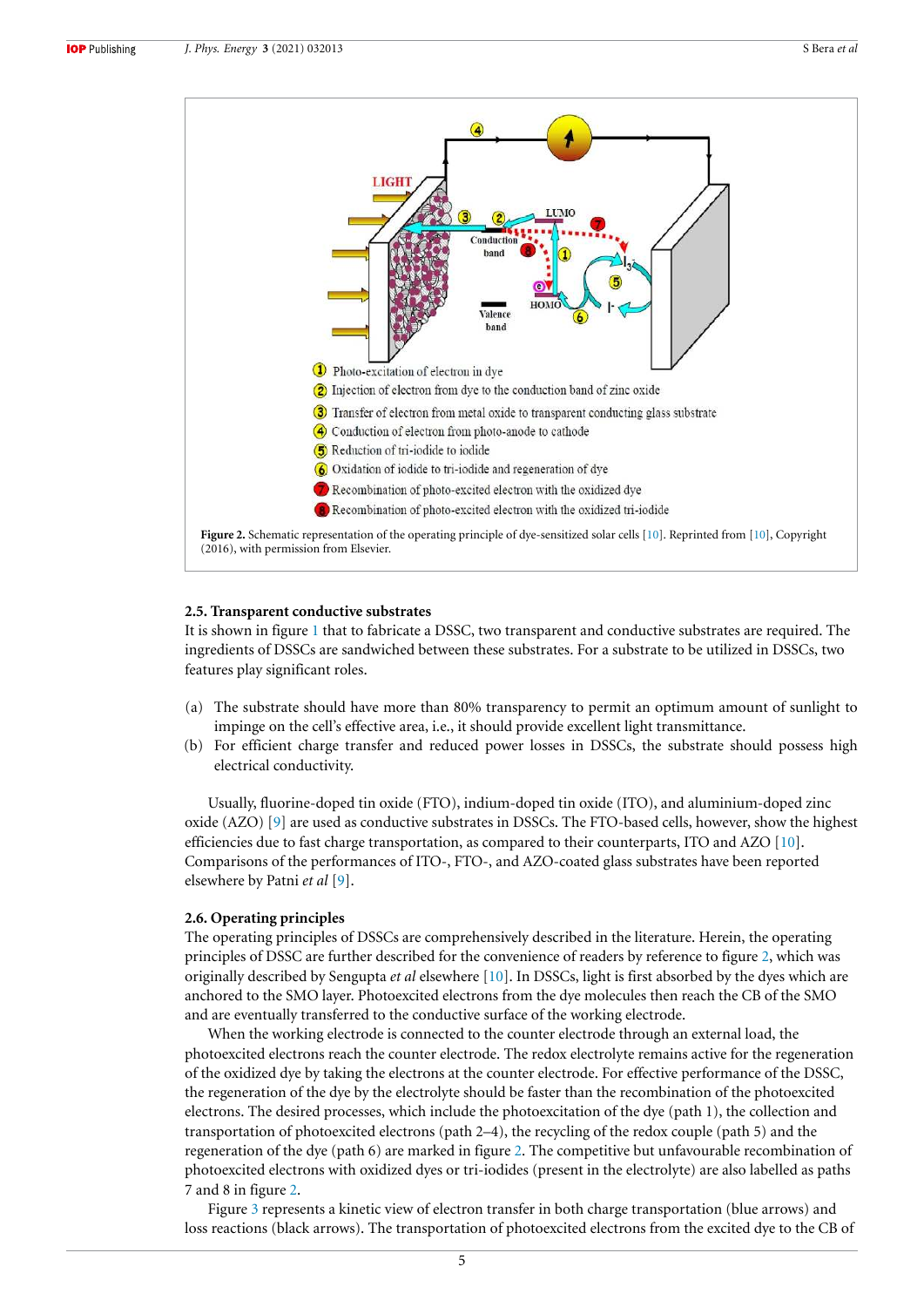



the SMO should be faster (on the order of femtoseconds to picoseconds) than the process whereby the dye decays from the excited state to the ground state (nanoseconds). Listorti *et al* have reported that the rate of electron injection significantly depends on the electronic coupling between the LUMO of the dye's excited state and acceptor states of the SMO [11]. The restoration of the oxidized dye by the redox couple and the recycling of the redox couple at the counter electrode should be very fast to restrict the loss of photoexcited electrons. Therefore, studies of the dynamics of charge transportation within different junctions are essential in order to understand the performance of DSSCs.

# **3. Photovoltaic parameters and their estimation**

The performance of DSSCs is usually evaluated by the open-circuit voltage  $(V_{OC})$ , the short-circuit current  $(I_{SC})$ , the fill factor (FF), and the PCE. These parameters are determined from the  $I-V$  plot. Figure 4 shows typical *I*–*V* plots for photovoltaic devices. Descriptions of these parameters are given below.

# **3.1. Open-circuit voltage**  $(V<sub>OC</sub>)$

The open-circuit voltage is the measured cell voltage when there is no current flow within the cell. It is the maximum voltage available from a solar cell when the resistance between the working and counter electrodes is infinite. This represents the difference between the redox potential of the electrolyte and the Fermi level of the semiconducting oxide.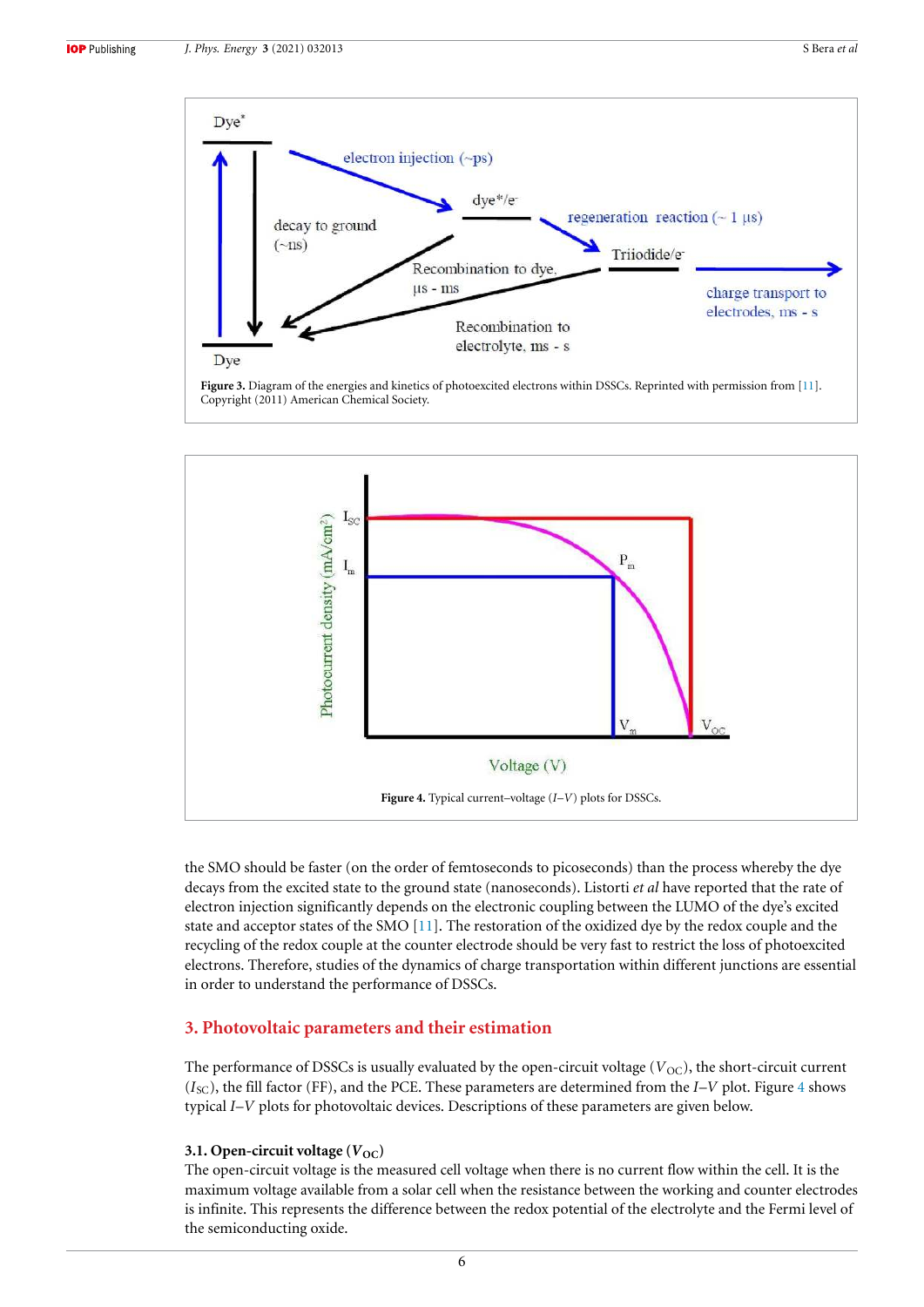#### **3.2. Short-circuit current**  $(I_{SC})$

The short-circuit current is the output current of the cell when the voltage difference between the electrodes is zero. In other words, it is the current obtained from the cell when the load resistance is zero. Usually, it is presented in terms of the short-circuit current density  $(J_{\text{SC}})$ , which is the ratio between the measured short-circuit current and the active area of the cell.

#### **3.3. The fill factor (FF)**

The ratio of the maximum power output  $(P_m)$  to the product of the short-circuit photocurrent  $(I_{\rm SC})$  and the open-circuit photovoltage ( $V_{\text{OC}}$ ) is known as the FF. As can be seen from figure 4, the maximum power ( $P_{\text{m}}$ ) is obtained by the multiplication of  $I_m$  and  $V_m$  that respectively represents the photocurrent and photovoltage corresponding to the maximal power point. It represents the extent of the electrical and electrochemical losses within DSSCs:

$$
FF = \frac{P_m}{(I_{SC} \times V_{OC})} = \frac{I_m \times V_m}{(I_{SC} \times V_{OC})}.
$$
\n(1)

#### **3.4. Photo conversion efficiency (PCE)**

The overall power-conversion efficiency  $(\eta)$  measures the efficiency of the conversion of incident light into electrical energy. The PCE is calculated according to equation (2) using the parameters obtained from the *I*–*V* plot shown in figure 4:

$$
\eta = \frac{J_{\rm SC} \times V_{\rm OC} \times \text{FF}}{P_{\rm in}}\tag{2}
$$

where *J<sub>SC</sub>*, *V*<sub>OC</sub>, FF, and *P*<sub>in</sub> are the short-circuit current density, the open-circuit voltage, the fill factor, and the incident power, respectively.

#### **3.5. Incident photon to current conversion efficiency (IPCE)**

IPCE, also known as quantum efficiency, is a measurement of the effectiveness of the conversion of light to electrical energy. It describes the generation of electrons with respect to the wavelength of the incident light. It shows the photocurrent of the solar cell when illuminated by monochromatic light. The following equation is used to experimentally estimate the IPCE:

$$
I PCE = \frac{1240 \times J_{SC}}{\lambda \times P_{in}}.
$$
\n(3)

# **4. Statistics for the worldwide DSSC research and India's contribution**

In order to obtain statistics about DSSC research, we searched the Scopus database (www.scopus.com dated 6 May 2021) using the search phrase 'Dye Sensitized Solar Cells' and found the results shown in figure 5. Regarding figure 5(a), it is important to note that the number of Scopus indexed publications on the topic of DSSC up to the year 2000 is insignificant. However, the number of research publications increased significantly thereafter until 2014 and then started to decrease. Currently, the rate at which research articles on DSSCs are being published is falling, since the stability of DSSCs under ambient conditions is a major challenge and researchers have found technical limitations to the commercial viability of DSSCs.

Figure 5(b) represents the number of Scopus indexed documents per country, and it is notable that for the last two decades, researchers from India have put significant effort into DSSC research. Figure  $6(a)$  shows the number of Scopus indexed documents from 1991 to 2021. It can be seen that researchers from India published in significant volume on the topic of DSSCs until 2019. However, the recent trend shows that researchers are no longer concentrating on further exploration of DSSCs. This may be because researchers are now more devoted to the exploration of perovskite-based solar cells, which are currently attractive as promising photovoltaic devices. Many organisations in India have studied DSSCs as photovoltaic devices. Figure 6(b) shows the different Indian institutes that have published significant Scopus indexed articles in DSSC research. The Scopus indexed articles published on the topic of DSSCs by researchers from India are shown in figure  $6(c)$ . Various funding agencies in India have supported research into DSSCs. Figure  $6(d)$ shows a list of funding agencies acknowledged by various articles indexed in Scopus.

Dutt *et al* have already mapped the research activities into DSSC performed by different research groups in India [12]. Their results reveal that among all the premier institutions in India, the CSIR-Indian Institute of Chemical Technology (CSIR-IICT), the University of Madras, Amrita Vishwa Vidyapeetham, Indian Institute of Technology, Roorkee (IITR), and the Indian Institute of Technology, Bombay (IITB) have contributed significantly to DSSC research.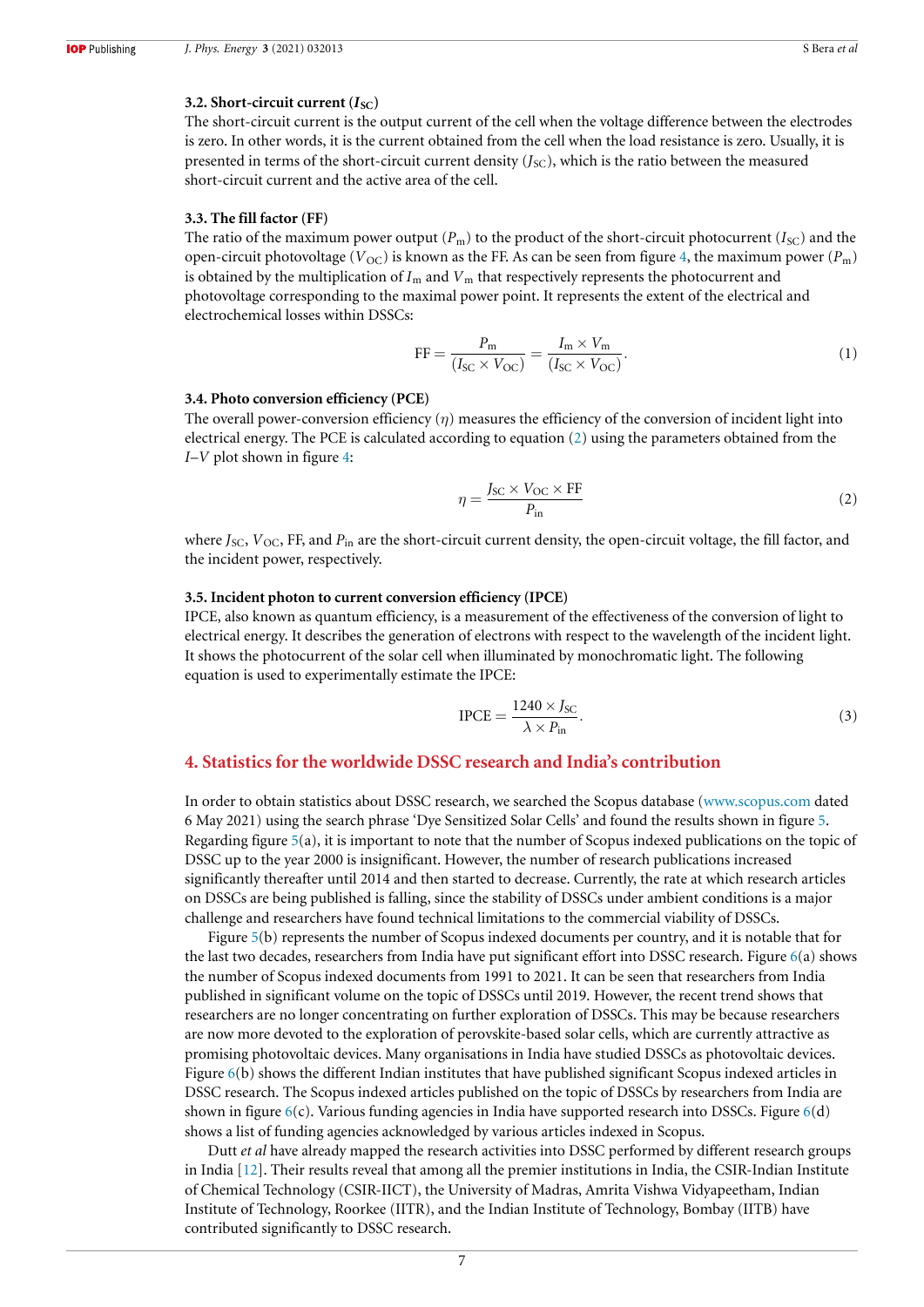





# **5. Brief description of worldwide research into the different components of DSSCs**

Prior to discussing the research and development activities pursued for different DSSC components in India, brief highlights of the international status of the advancement of DSSC research are described here. A year-by-year analysis by NREL (USA) from 1980 until now interprets the photoconversion efficiency of different types of solar cell, including DSSC, in figure 7. It is important to note that a significant improvement in the efficiency of DSSCs has not been observed within the last two decades. However, PSCs have emerged as promising photovoltaic devices within a short span of only one decade.

We will discuss a few relevant research and development activities performed across the globe on the different components of DSSCs in the last five years. As reviewed, worldwide research has mainly concentrated on the development of low-cost, environmentally friendly, stable, and efficient DSSCs.

TiO<sub>2</sub> and ZnO remain the most-studied materials for the photoanodes of DSSCs. Promising photovoltaic performances have been obtained using a few  $TiO<sub>2</sub>$ -modified photoanodes, which include  $SiO<sub>2</sub>/Ag/TiO<sub>2</sub>$ [13], g-C<sub>3</sub>N<sub>4</sub>, and ZnO/TiO<sub>2</sub> [14], multilayer TiO<sub>2</sub> [15], Ag/TiO<sub>2</sub> [16], Nb/TiO<sub>2</sub> [17], CuO/TiO<sub>2</sub> [18], carbon black-TiO<sub>2</sub> [19], etc. Similarly, a few promising ZnO-based photoanodes are Mn/ZnO [20], Cu/ZnO [21], ZnO/TiO<sub>2</sub> nanocomposite [22, 23], ZnAl-MMO/graphene [24], ZnO/MWCNT [25], Al/ZnO [26], Li/ZnO [27], Ga/ZnO [28], etc. Most of the aforementioned materials have shown promising electron transport in the photoanode, which enhances the cell efficiency.

Dye molecules are considered the most important component of DSSCs because they produce photoexcited electrons when exposed to light. The most efficient dyes for DSSCs are the ruthenium-based organometallic dyes (N3, N719, N749, etc). The research group of Aghazada *et al* from EPFL has reported a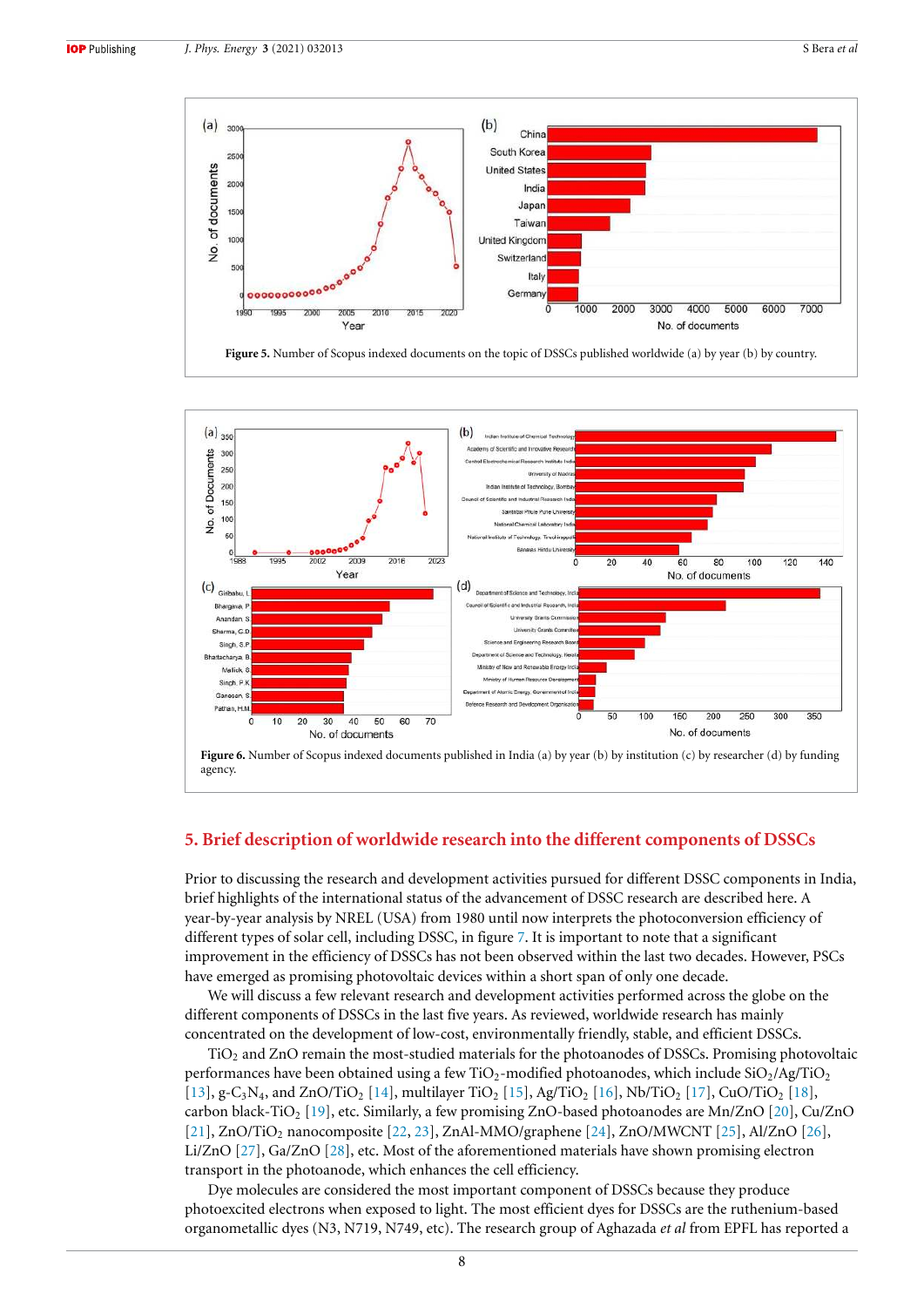

combination of ruthenium sensitizers and cobalt electrolytes that enhance the efficiency of DSSCs [29]. They have introduced six new cyclometalated ruthenium (II)-based dyes developed through ligand engineering. Some recent studies have incorporated alkyl tetrathienoacene- [30], N-hexylcarbazole- [31], triphenylamine- (TPA) [32], azobenzene- [33], etc, based metal-free sensitizers for DSSC applications. Li *et al*, in a detailed report on metal-free dyes, reported that the suitable incorporation of heteroaromatic units in dyes/spacers is beneficial in increasing DSSC performance [34]. It has also been reported that superior DSSCs can be fabricated by using dyes with improved wettability [34]. Dyes from natural resources are also very popular as sensitizers for DSSC. Taya *et al* have investigated the DSSC performances of 11 natural dyes, which were extracted from various flowers, fruits, and leaves, and used as sensitizers for DSSC applications [35]. Recently, Yildiz *et al* published their work on black mulberry (*Morus nigra*) and madder (*Rubia tinctorum*) root-based sensitizers for DSSCs [36].

Electrolytes are another very crucial part of regulating the efficiency of DSSCs. To date, a number of research groups have put their efforts into developing superior redox couple/electrolytes for DSSC. Since the introduction of the iodide/tri-iodide redox couple as an electrolyte by Grätzel and his group, it has remained popular for DSSC applications [4, 37]. A recent report by researchers from Malaysia and Sweden has revealed a polyacrylonitrile-based gel polymer electrolyte which shows superior charge transport characteristics in DSSCs [38]. Çetin *et al* have reported poly (2-acrylamide-2-methylpropane sulfonic acid/itaconic acid/N,N′ -methylenebisacrylamide) (poly (AMPS-co-IA)) hydrogel and its fluorine-, bromine-, chlorine-, and aniline-doped derivatives as a gel polymer electrolyte for DSSC applications [39]. These types of electrolyte are more studied than liquid electrolytes due to their comparatively higher stability and longevity. A few recent articles have reported complex variants such as a poly (ethylene oxide) (PEO)/poly (vinyl alcohol)-based gel polymer electrolyte [40], a polyurethane acrylate with tetrabutylammonium iodide gel polymer electrolyte [41], etc. Han *et al* developed a unique electrolyte which is easy to use in injection processes due to its liquid nature, but inside the device, it undergoes an *in-situ* transformation from a liquid to a gel-based substance, showing superior cell efficiency [42]. A quasi-solid-state composite electrolyte [43], a double-layered printable electrolyte [44], a solid-state lamellar-nanostructured polymer electrolyte [45], etc, have also been reported by researchers. These types of efficient electrolyte help to make a good interfacial connection with the counter electrode.

An efficient counter electrode should have minimal charge-transfer resistance and higher current density to facilitate the reduction of the electrolyte. Apart from the most-applied Pt electrode, several other materials are used for the counter electrode. Among the many recently developed cathode materials, some selected materials are disulfide/thiolate/graphene [46], gold [47], mesoporous carbon [48], carbon/silver nanowire/copper nanowire/polyacrylate polymer [49], polyaniline/graphene oxide [50], Cu<sub>2</sub>Cu<sub>1−*x*</sub>Mn<sub>x</sub>SnS<sub>4</sub> [51], NiCo<sub>2</sub>S<sub>4</sub> [52], CoS [53], etc. A few recent reports have also included the use of complex and conductive polymers such as PEDOT:PSS [54], chalcogenides [55], poly-pyrrole [56], etc.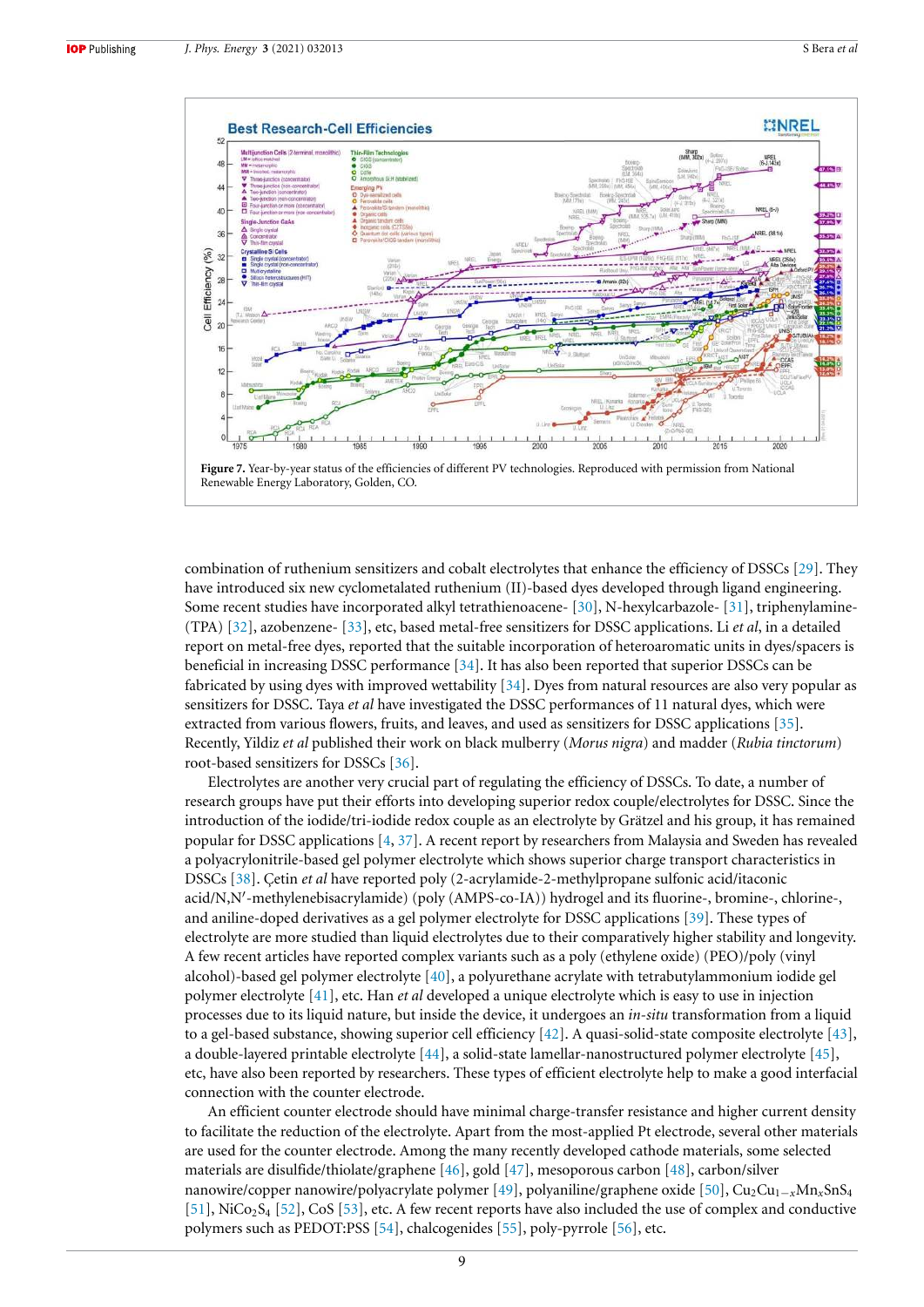| Material              | Morphology               | $\eta$ (%)       | Reference          |
|-----------------------|--------------------------|------------------|--------------------|
| $1D$ TiO <sub>2</sub> | Nanoparticles            | 2.17             | $[57]$             |
|                       | Nanorods                 | 4.28             | $\lceil 58 \rceil$ |
|                       | Nanotubes                | 2.38             | $\lceil 59 \rceil$ |
|                       | Nanotubes/Nanoflakes     | 7 times increase | [60]               |
|                       | Nanoparticles/Nanofibers | 7.89             | $\lceil 61 \rceil$ |
| 1D ZnO                | Nanowires                | 4.7              | $[62]$             |
|                       | Nanorods                 | 5.105            | $\lceil 63 \rceil$ |
|                       | <b>Nanofibers</b>        | 2.97             | [64]               |
|                       | <b>Nanotips</b>          | 1.29             | [65]               |
|                       | Nanoflake                | 2.95             | [66]               |
|                       | Nanoparticles            | 3.50             | [67]               |

Table 1. 1D ZnO and TiO<sub>2</sub> nanostructures as photoanodes for DSSCs explored by Indian researchers.

**Table 2.** Advantages and disadvantages of prominent metal oxides used as photoanodes.

| Metal oxides     | Advantages                                                                | Disadvantages                                       | References |
|------------------|---------------------------------------------------------------------------|-----------------------------------------------------|------------|
| TiO <sub>2</sub> | • Abundant commercial availability, low-cost,<br>biocompatible, non-toxic | • Limited electron mobility<br>• High recombination | [75]       |
|                  | • Stable n-type semiconductor<br>• Better photostability                  |                                                     |            |
|                  | • Fast electron injection rate                                            |                                                     |            |
| ZnO              | • Heterogeneity in ZnO nanostructures                                     | • Complexation with dyes                            | $[76]$     |
|                  | • High electron mobility                                                  | • Dye-dependent performance                         |            |
| SnO <sub>2</sub> | • High electron mobility                                                  | • Lower electron injection                          | [77]       |
|                  | • Sizeable bandgap                                                        | • Faster electron recombination                     |            |
|                  |                                                                           | • Less adsorption of dye                            |            |

The aforementioned discussion on the international research scenario is important before describing the progress of research into DSSCs in India.

#### **6. Highlight on the research activities in India on different components of DSSC**

#### **6.1. Photoanodes**

In India, researchers also extensively studied  $TiO<sub>2</sub>$ , ZnO, and their modified counterparts as photoanode materials for DSSC applications. TiO<sub>2</sub> and ZnO-based nanowires, nanofibers, nanorods, etc, have already been studied for DSSCs. Table 1 briefly summarizes a few activities carried out by different research groups in India to explore the use of  $1D TiO<sub>2</sub>$  and  $ZnO$  as photoanodes for DSSCs.

It has been reported that the  $ZnO-SnO<sub>2</sub>$ -based ternary oxide  $Zn<sub>2</sub>SnO<sub>4</sub>$  has performed better than its binary counterparts  $ZnO$  and  $SnO<sub>2</sub>$ , providing a potential alternative for the development of photoanodes [68]. As an alternative to ZnO, a ZnO-graphene nanocomposite has shown a PCE of 3.17%, i.e. 53% higher than that of bare ZnO-based DSSCs [69]. Hydrothermally prepared ZnO with simple micro-rods and nano-tip-decorated micro-rods have been examined as photoanode materials by Das *et al*. The surface of the nano-tip-decorated micro-rod, which is uneven and patterned provides a higher PCE than the simple micro-rods. Moreover, they reported that with the inclusion of a thin passivation layer, the PCE is further enhanced  $[70]$ . TiO<sub>2</sub> has been modified with different components to achieve higher efficiency. For a modified  $TiO<sub>2</sub>$  photoanode with size-selective N, F, and S co-doped graphene quantum dots (NFS-GQDs), an enhanced PCE of 11.7% was achieved. The incorporation of size-controlled, heteroatom-doped GQDs enriched the efficiency of DSSCs by permitting more optoelectronic operation  $[71]$ . A TiO<sub>2</sub>-graphene 0.25 wt.% nanocomposite has shown an elevated photocurrent density (*J*sc) of 18.4 mA cm<sup>−</sup><sup>2</sup> and an efficiency (n) of 4.69% more than that of pristine  $TiO<sub>2</sub>$  [72]. The influence of different metallic ion (e.g.  $Al^{3+}$ ,  $Nb^{5+}$ ,  $W^{6+}$ ,  $Mg^{2+}$ ,  $Zr^{4+}$ ,  $Ce^{4+}$ , etc.) and non-metal (e.g., B, C, N, S, F, etc.) -doped titania and zinc oxide photoanodes for DSSC applications has also been discussed in the literature [73]. The addition of 3 at. %  $Co^{2+}$  into pristine BaSnO<sub>3</sub> nanostructures enhanced the PCE to 8.22% [74]. Table 2 summarizes the advantages and drawbacks of  $TiO<sub>2</sub>$ , ZnO, and  $SnO<sub>2</sub>$  in the preparation of photoanodes for DSSCs.  $TiO<sub>2</sub>$  is still favoured, as it is cost-effective and non-toxic, with adequate stability. Generally,  $TiO<sub>2</sub>$  films in the anatase phase are preferred over the rutile phase.

Various studies have also shown that the PCE of  $TiO<sub>2</sub>$ -based DSSCs can be enhanced by the incorporation of particular metal nanoparticles such as gold (Au) and silver (Ag) which can generate plasmonic optical and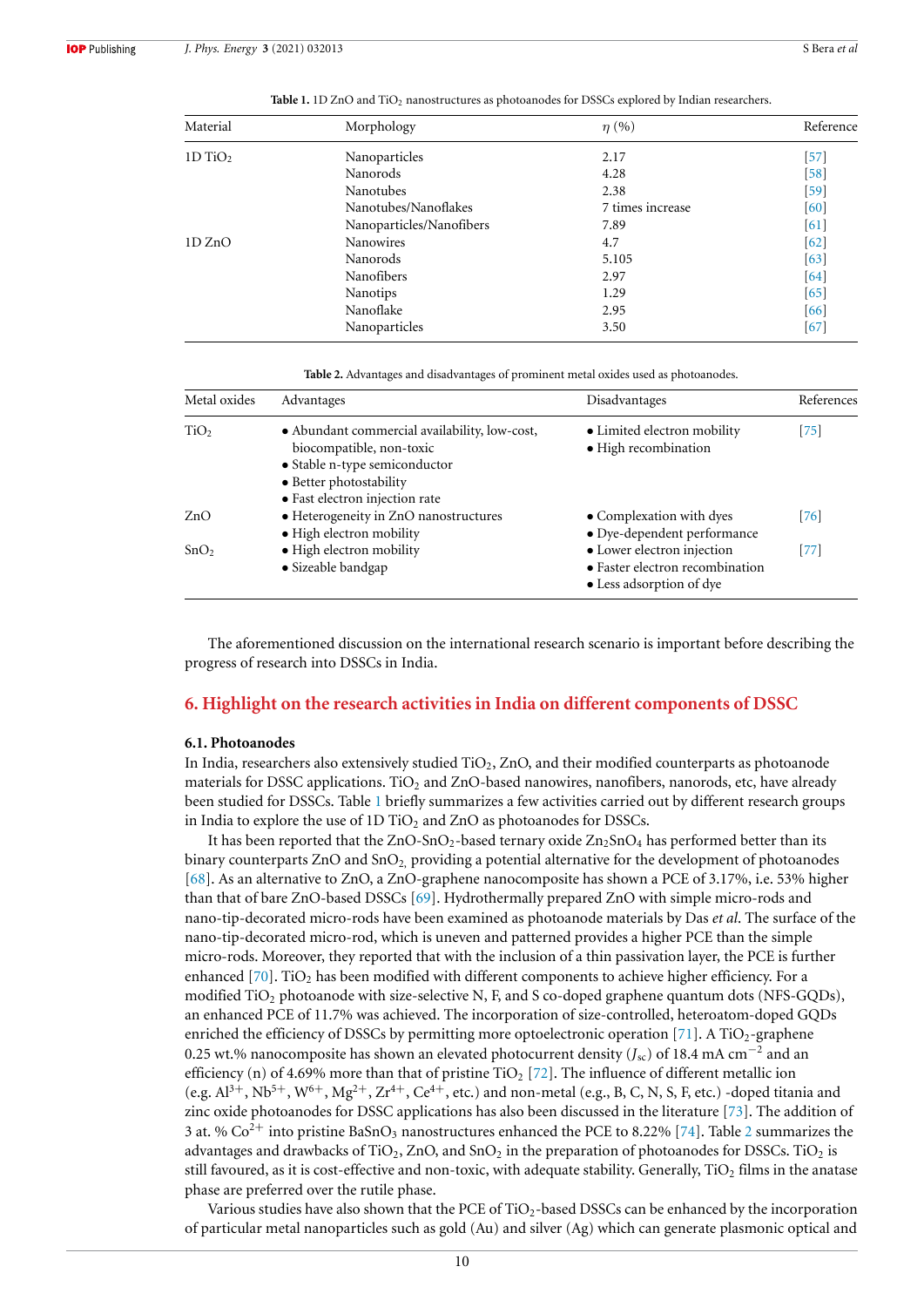electrical behaviours in TiO2, owing to their specific localized surface plasmon resonance (LSPR) properties. Recently, Kaur *et al* reported bimetallic Au and Ag metal nanoparticles embedded in a TiO<sub>2</sub> based photoanode for DSSC applications [78]. The embedded-metal TiO<sub>2</sub> system facilitates the light harvesting of N719 dye because of the well-matched LSPR absorption band, resulting in a PCE enhancement of 88%, compared to a bare TiO<sub>2</sub> photoanode. Parveen *et al* synthesized TiO<sub>2</sub> nanoparticles with embedded Ag by electrochemical deposition from a silver nitrate aqueous solution on a  $TiO<sub>2</sub> film [79]$ . The authors of that paper reported that the incorporation of plasmonic silver nanoparticles significantly increased the photocurrent density using 'Rose Bengal' dye as a sensitizer. In this case, the surface plasmon resonance effect increased the interaction of light with the dye and actuated charge separation by the establishment of a Schottky barrier between the Ag nanoparticles and the TiO<sub>2</sub>. Using the same dye, the same group previously reported a TiO<sub>2</sub>-based photoanode with embedded plasmonic nanoparticles for DSSC applications due to copper being cheaper and more abundant in nature [80]. Excellent PCE enhancement was generated by the intense light absorption due to the LSPR of Cu nanoparticles incorporated into DSSCs. Saravanan *et al* explained the plasmonic effect by the inclusion of green synthesized silver nanoparticles from the *Peltophorum pterocarpum* flower into TiO<sub>2</sub> photoanodes for DSSC applications [81]. Due to the plasmonic effect, the PCE of the solar cell was increased from 2.83% to 3.62% after the integration of the silver nanoparticles. Solaiyammal *et al* used Au rather than Ag to develop hydrothermal-route-derived Au@TiO<sup>2</sup> core–shell nanostructures as a photoanode component for DSSC applications [82]. The short-circuit current density of a Au@TiO<sub>2</sub>-based DSSC showed an increase of 32.7% in comparison to a pristine TiO<sub>2</sub>-based DSSC. This is because the Au@TiO<sub>2</sub>-based DSSC had a direct coupling between the surface plasmon resonance of the gold nanoparticles and the N719 dye molecules. Since the surface plasmonic resonance had a connection not only with the photoanode but also with the dye, we have also described some other instances of the SPR effect in the upcoming section. Apart from the conventional  $TiO<sub>2</sub>$ , ZnO, and SnO<sub>2</sub>-based photoanodes, several others have also been progressed by researchers from India (summarized in table 3).

Double-perovskite oxides,  $A_2$ LuTaO<sub>6</sub> (A = Ba, Sr, Ca) have also been explored as alternatives to TiO<sub>2</sub>and ZnO-based photoanodes, since these are highly conductive (nearly  $10^4$  times that of TiO2) with a wide bandgap [87].

Doping with different auxiliary components also leads to promising performance for  $TiO<sub>2</sub>$  and ZnO photoanodes. Ag [88], poly (N-vinyl carbazole) [89], Cu [21], CeO<sub>2</sub> [90], Eu [91], Co [64], TiO<sub>2</sub>-Au nanocomposites [92], and poly iso-thionaphthene [93] provide appropriate doping, which provides better PCEs than undoped photoanodes under similar conditions.

Graphene-based nanocomposite materials display unique efficiency-enhancing properties, such as an electron-conducting layer, a transparent conductive electrode, and a sensitizer for DSSC photoanodes. Graphene-based materials, such as pristine graphene, graphene oxide, reduced graphene oxide, and graphene quantum dots possess potential properties for various elements of DSSC photoanode functions [94].

#### **6.2. Electrolytes**

The I<sup>−</sup>/I<sub>3</sub><sup>−</sup> redox couple is studied extensively by researchers in India as an electrolyte for DSSCs. I<sup>−</sup>/I<sub>3</sub><sup>−</sup> integrated into a polyaniline/thiourea matrix is also used for solid-state DSSC applications. This optimization has resulted in an elevated open-circuit voltage and short-circuit current density, leading to a significant increase in the PCE [95]. A quasi solid-state DSSC has also been proposed with a stable gel electrolyte employing PEO–poly-ethylene glycol (PEG). Under optimized conditions, the PCE of the gel-state DSSC with NaI is found to be 5.4% at 100 mW cm<sup>-2</sup> with an air mass (AM) 1.5G filter. When nanocrystalline TiO<sub>2</sub> is used as a filler in the gel electrolyte, the PCE is found to increase by 6.3% [96]. Electrolytes have also been fabricated using liquid (Triiodide) and gel-based polymers (Gelator). The electrolyte frame is composed of polymethyl methacrylate (PMMA), tetrahydrofuran, propylene carbonate, and ethylene carbonate, and uses triiodide as a liquid electrolyte. For a ratio of 8:2 liquid to gelator solution, the DSSC achieved an efficiency of 11.32% [97]. Roy *et al* developed a series of pyridinium-imidazolium-based tri-cationic ionic crystals to be used as an electrolyte in DSSCs. These compositions were specifically selected for their high conductivity, diffusion coefficient, and thermal stability. The PySCN ionic crystal-based solid electrolyte has showed an enhanced efficiency of 7.7% under 100 mW cm<sup>−</sup><sup>2</sup> [98].

Polymer and biopolymer electrolytes have also been studied for DSSC applications. A 1-ethyl-3-methylimidazolium dicyanamide-doped solid polymer electrolyte was employed, and promising efficiency was reported [99]. A few other electrolytes which have been studied in India for DSSC applications are summarized in table 4.

#### **6.3. Counter electrodes (CEs)**

Pt-coated FTO/ITO is mainly used as the counter electrode in DSSCs due to its high electrical conductivity, electrolytic activity, and corrosion resistance [105]. Alternatives have also been sought, due to the high cost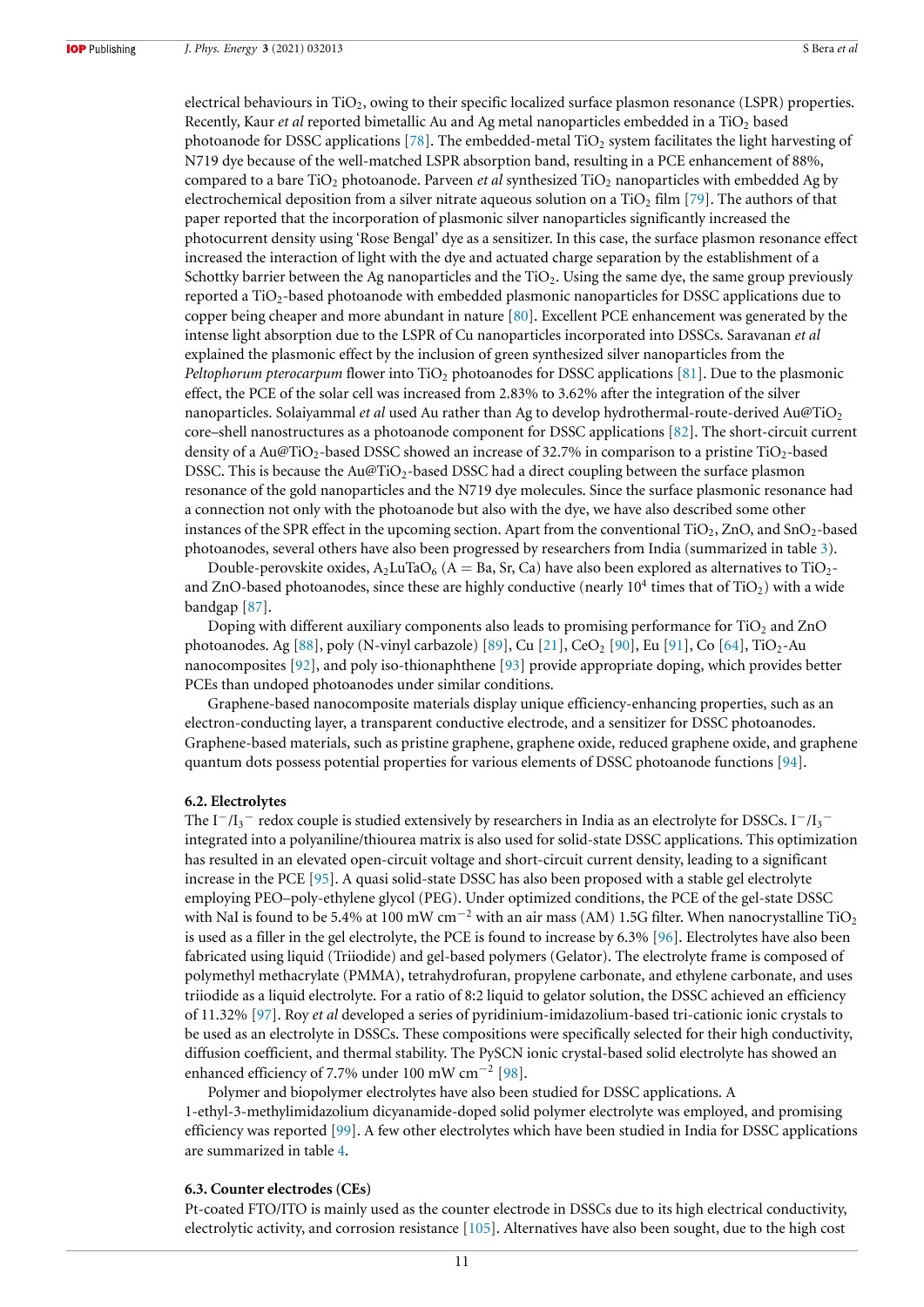|                                                       |                                                                                                                       | Table 3. Modified photoanodes studied in India for DSSC applications.                                                                                    |                                                      |                                                       |                                                                                                                                    |                    |
|-------------------------------------------------------|-----------------------------------------------------------------------------------------------------------------------|----------------------------------------------------------------------------------------------------------------------------------------------------------|------------------------------------------------------|-------------------------------------------------------|------------------------------------------------------------------------------------------------------------------------------------|--------------------|
| Photoanode material                                   | Synthesis procedure                                                                                                   | Other components                                                                                                                                         | Reported efficiency                                  | Indian institute                                      | Author's claim                                                                                                                     | Reference          |
| $ZnO-TiO2$                                            | Prepared by sol-gel spin coating<br>technique, followed by facile<br>hydrothermal technique.                          | 3-propylimidazolium iodide, LiI,<br>Electrolyte-Mixture of 1-methyl-<br>iodide, and tertbutyl pyridine<br>CS-FTO glass substrate;<br>$Dve-N719$<br>CE-Pt | NWAs <sup>a</sup> -0.91%<br>NNAs <sup>a</sup> -1.47% | Research Institute<br>Electrochemical<br>CSIR-Central | recombination resistance and<br>More surface area for dye<br>loading with better light<br>absorbance, higher<br>electron lifetime. | $\left[ 83\right]$ |
| nanocomposite <sup>a</sup><br>B-GQD <sub>s</sub> -ZnO | bulk B4C crystals. Nano-ZnO<br>reactor-assisted process from<br>Synthesized via a microwave<br>was then incorporated. | Electrolyte-LiI and iodine<br>solution in acetonitrile.<br>CS-FTO glass<br>Dye-N719<br>CE-Pt                                                             | 3.7%                                                 | Research Institute<br>Electrochemical<br>CSIR-Central | dye loading, extended<br>Increased amount of<br>transport properties.<br>optical path length,<br>and fast electron                 | [84]               |
| $\alpha$ -Bi <sub>2</sub> O <sub>3</sub>              | Synthesized by citrate, nitrate gel<br>formation.                                                                     | Dye-N719 and Eosin Y<br>CS-TCO<br>CE-Pt                                                                                                                  | Eosin Y-0.05%<br>N719-0.09%                          | University of Calicut                                 | recombination, resulting in poor<br>Poor dye attachment and back<br>efficiency.                                                    | [85]               |
| $Sn-ZnO$                                              | Spray pyrolysis technique                                                                                             | glass substrates<br>CS-ITO-coated                                                                                                                        | 0.74%                                                | Annamalai<br>University                               | Large surface area for adsorption<br>of dye molecules.                                                                             | [86]               |
|                                                       | a NNA—nano-needle array; NWA—nano-wire array; B-GQD—boron doped-graphene quantum dots.                                |                                                                                                                                                          |                                                      |                                                       |                                                                                                                                    |                    |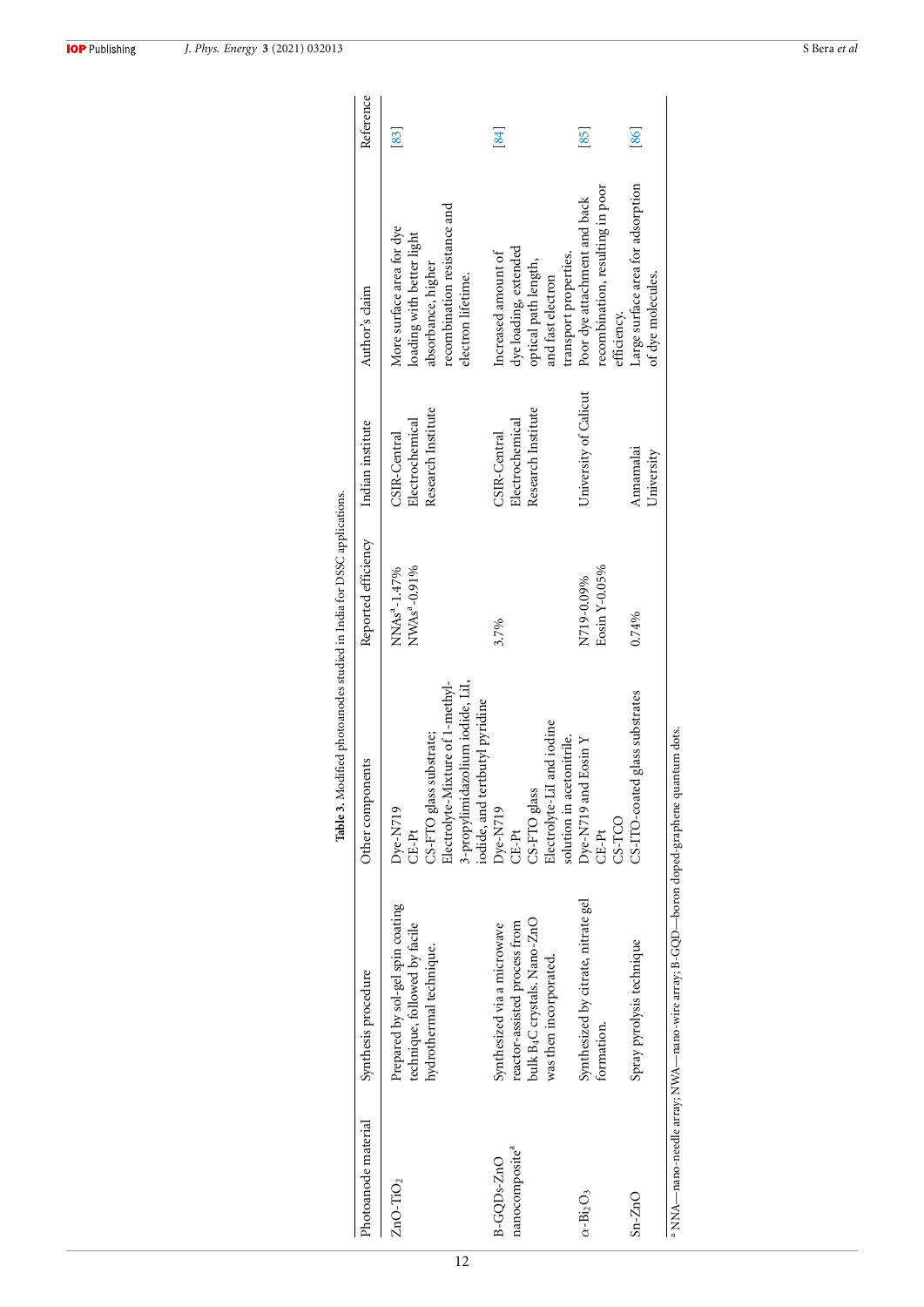|                                                                                      |                                                                                                                                                                                                                           | Table 4. Various electrolytes developed for enhanced efficiency.                      |       |                                                          |                                                                                                                                        |           |
|--------------------------------------------------------------------------------------|---------------------------------------------------------------------------------------------------------------------------------------------------------------------------------------------------------------------------|---------------------------------------------------------------------------------------|-------|----------------------------------------------------------|----------------------------------------------------------------------------------------------------------------------------------------|-----------|
| Electrolyte detail                                                                   | Synthesis procedure                                                                                                                                                                                                       | Other components                                                                      | PCE   | Indian institute                                         | Author's claim                                                                                                                         | Reference |
| PEO/polyaniline<br>C-MWCNT<br>containing<br>(PAni)                                   | aniline in a mixture of PEO<br>In-situ polymerization of<br>and c-MWCNT                                                                                                                                                   | Photoanode-0.5 wt%<br>$Ce^{3+}$ -doped $TiO2$                                         | 4.08% | Tezpur University                                        | of composite electrolytes and<br>Improved ionic conductivity<br>enhanced interfacial contact<br>between electrode and<br>electrolyte.  | [100]     |
| electrolytes (2 wt.%)<br>nanocomposite<br>electro-spun<br>membrane<br><b>PAN/CoS</b> | Electrospinning carried out after the<br>normal hydrothermal process, and<br>containing LiI, 12, 4-Tert-butyl<br>then soaked in an ionic liquid<br>methylimidazolium iodide in<br>pyridine and 1-butyl-3-<br>acetonitrile | CS-ITO glass substrate<br>$-$ TiO <sub>2</sub><br>Photoanode<br>$Dye-N719$<br>$CE-Pt$ | 7.41% | Nanoscience and<br>Technology<br>Centre for              | filler, improving ion transport<br>CoS proved to be an efficient<br>electrocatalytic activity.<br>kinetics, and better                 | $[101]$   |
| PEO-PEG gelated<br>alkali electrolytes                                               | PEO and PEG were both mixed<br>with electrolyte containing<br>acetonitrile, and made to<br>iodine, DMPII, TBP in<br>completely dissolve.                                                                                  | CS-FTO glass substrate<br>Photoanode- $TiO2$<br>$Dye$ -N719                           | 5.4%  | Research Institute<br>Electrochemical<br>$CSR - Central$ | comparatively higher than its<br>normal ionic electrolyte.<br>High conductivity,                                                       | [96]      |
| PEO-PMMA-KI-I <sub>2</sub><br>2-MCP-doped<br>30 wt %                                 | The electrolyte was made by a<br>solution cast technique.                                                                                                                                                                 | CS-FTO glass substrate<br>-TiO <sub>2</sub><br>Photoanode-<br>$Dyc-N719$<br>$CE-Pt$   | 3.0%  | Thiruvalluvar<br>University                              | solvent plays an important role<br>on the conductivity of solid<br>The study revealed that the<br>polymer electrolytes.                | [102]     |
| Guar gum $(0.6 g)$<br>gel electrolyte                                                | (ethylene glycol) in acetonitrile.<br>4-tertbutyl pyridine, and poly<br>propyl imidazolium iodide,<br>stirring LiI, I2, 1-methyl-3-<br>Prepared by continuously                                                           | CS-FTO glass substrate<br>Photoanode- $TiO2$<br>$CE-Pt$                               | 4.96% | National Institute of<br>Technology, Trichy              | fabrication, high efficiency and<br>Moreover, it benefits from easy<br>Improves the conducting<br>properties of the DSSC.<br>low cost. | [103]     |
| $\texttt{PVDF-HFP/KII}_2$<br>2-MCBT doped                                            | Synthesized using a solution cast<br>formamide (DMF) as a solvent.<br>technique using N, N-dimethyl                                                                                                                       | Photoanode- $TiO2$<br>CS-FTO glass<br>DYe-N3<br>CE-Pt                                 | 3.46% | Thiruvalluvar<br>University                              | Significant improvement in ionic<br>conductivity and amorphous<br>nature.                                                              | [104]     |

13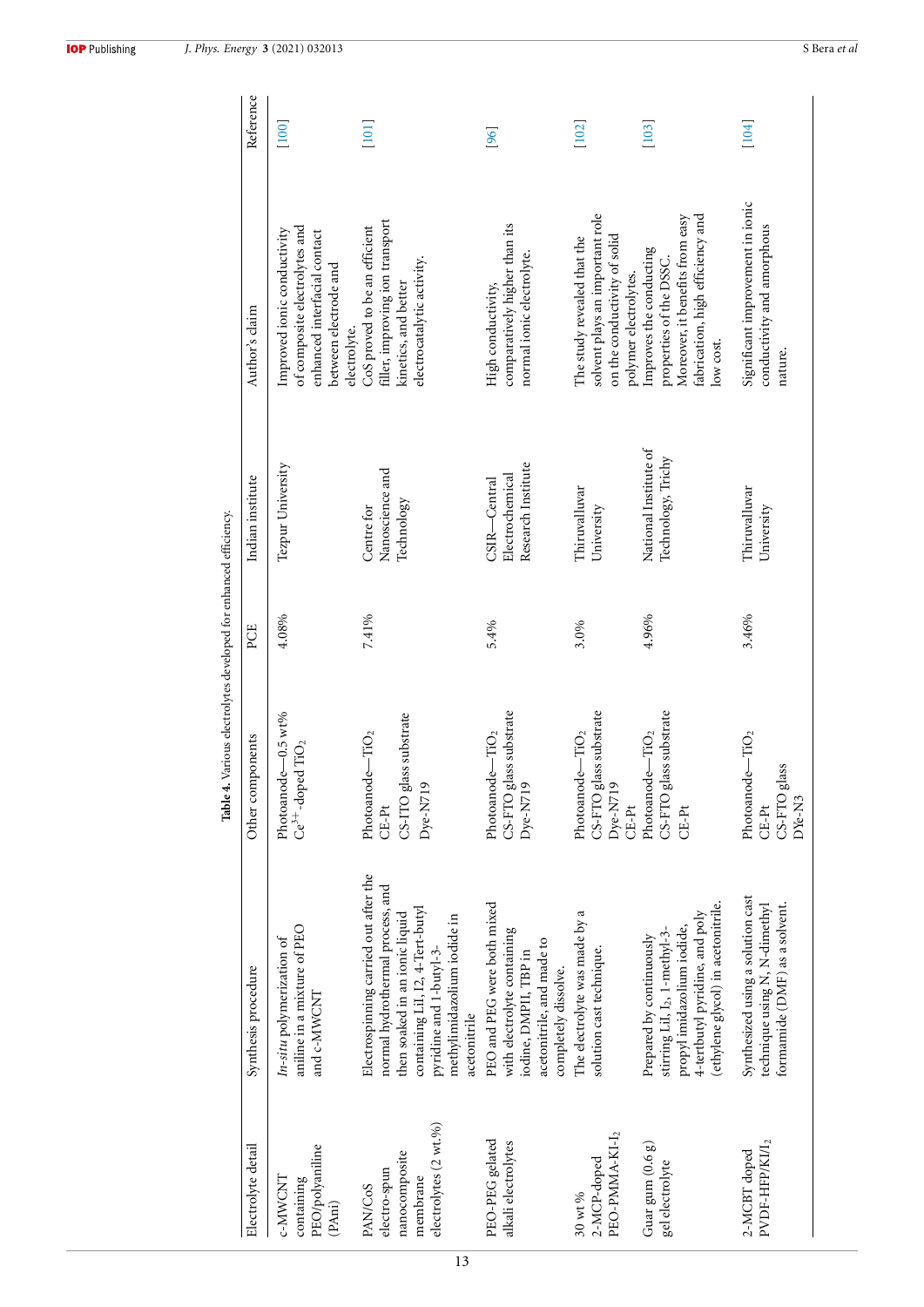of platinum CEs. A thin-film nickel-doped molybdenum oxide counter electrode has been studied as an alternative to platinum. It has been reported that 10 mol% Ni doping yielded the optimum efficiency [106]. Carbon-based CEs have also been studied for use in DSSCs, and these provided a high surface area with a porous morphology, leading to many reduction sites and low charge-transfer resistance [107]. Nitrogen-containing tubular carbon with hierarchical pore networks activated by polypyrrole nanotubes (APNT) has also been employed as a CE. APNT shows exceptional superior catalytic activity toward triiodide (I3 <sup>−</sup>) reduction. An APNT-based DSSC has exhibited a PCE of 6.29%, comparable to that of a standard Pt-based DSSC (6.80%) [108]. It has been reported that MnN*x*/C, a non-Pt metal catalyst integrated through the high-pressure pyrolysis route, can be effectively used as an alternative to Pt for DSSCs [109].

Table 5 summarizes the different cathodes that have been studied in India for DSSC applications.

# **7. Description of Indian research into sensitizers used in DSSCs**

#### **7.1. Organometallic dyes**

Organometallic dyes are composed of transition metals Ru, Os, Ir, etc, and organics. Ru (II) metal always remains a rational preference for DSSC applications for the following reasons.

- (a) Its octahedral geometric structure helps in the smooth addition of ligands.
- (b) The attractive photophysical, photochemical, and electrochemical properties of Ru (II) complexes can be tuned to produce the requisite properties.
- (c) It possesses stable and affordable oxidation states from I to IV.
- (d) It is stable in many solvents.  $ML_2(X)_2$  is the generic structure of the sensitizer preferred as a dye. M depicts a metal, L, a ligand 2,2′ -bipyridyl-4,4′ -dicarboxylic acid, and X, a halide, cyanide, thiocyanate, acetylacetonate, thiocarbamate, or water substituent group.

Naik *et al* developed a dye by incorporating simple aniline-based dyes A<sub>1–4</sub> into an N3 dye to co-sensitize a DSSC. These co-sensitizers contain a N, N-dimethylaniline ring as the donor scaffold, which is associated with electron-withdrawing functionalities, viz. barbituric acid  $(A_1)$ , N, N-dimethyl barbituric acid  $(A_2)$ , thiobarbituric acid  $(A_3)$ , and N, N-diethyl thiobarbituric acid  $(A_4)$  as acceptor/anchoring units. The solar cell they developed achieved a PCE of 7.02% [120].

Kalaiyar *et al* synthesized a new heteroleptic dual-anchored Ru (II) complex (RNPDA) using a 4-nitro-phenylenediamine (NPD-PC) Schiff base as a ligand. Schiff-based metal complexes have been found to be potential sensitizing materials, due to their photophysical properties [121]. The dye contains an electron-withdrawing group of pyridines and an anchoring unit of the nitro group. As a photosensitizer for DSSCs, it has demonstrated an overall PCE of 3.42%.

#### **7.2. Metal-free dyes**

Metal-free organic dyes are also used for DSSCs, and in a few cases, the PCEs obtained from the respective cells have even been analogous to those of Ru-based sensitizers. The benefits of selecting metal-free organic dyes as substitutes for Ru-, Os-, and Ir-based complexes are their very high molar extinction coefficients, easily tuned absorption energies, and comparatively lower cost. Moreover, these are free from toxic and expensive Ru metal. These materials can be used as both sensitizers and co-sensitizers to obtain a broad absorption spectrum [122].

Metal-free organic dyes have mostly been designed to have an electron donor  $(D)$ , a  $\pi$ -conjugation bridge, and an electron acceptor (A), with a push-pull configuration of  $D-\pi$ -A. The photoinduced intramolecular electron transfer between donor and acceptor is accelerated through the  $\pi$ -electron bridge with a strong polarity effect, and may produce a considerable PCE. The HOMO level can be related to the donor and the π-conjugate; the LUMO level depends on the electron acceptor and hence can be finely tuned to achieve enhanced efficiency. The donor groups are selected from electron-rich halves, such as phenylamine, aminocoumarin, indoline, (di-fluorenyl) TPA, TPAs, and carbazoles. The Π-conjugated groups are chosen from thiophenes, polyenes, and benzothiadiazole. Cyanoacrylic acid, rhodamines, and pyridines are chosen as acceptors.

Tetrathiafulvalene (TTF), a sulfur-containing compound, acts as a strong electron donor and has found significant practical applications. TTF-based donors can be easily tuned and have found considerable success in sensitizing solar cells. Along with TTF, dithiafulvalene (DTF) is also considered to be a suitable electron donor due to its unique charge-transport characteristics. DTFs are electron donors and have consistently provided high efficiencies. Giribabu *et al* have put together an excellent summary of TTF- and DTF-based donor dyes, and they have achieved promising efficiencies [123].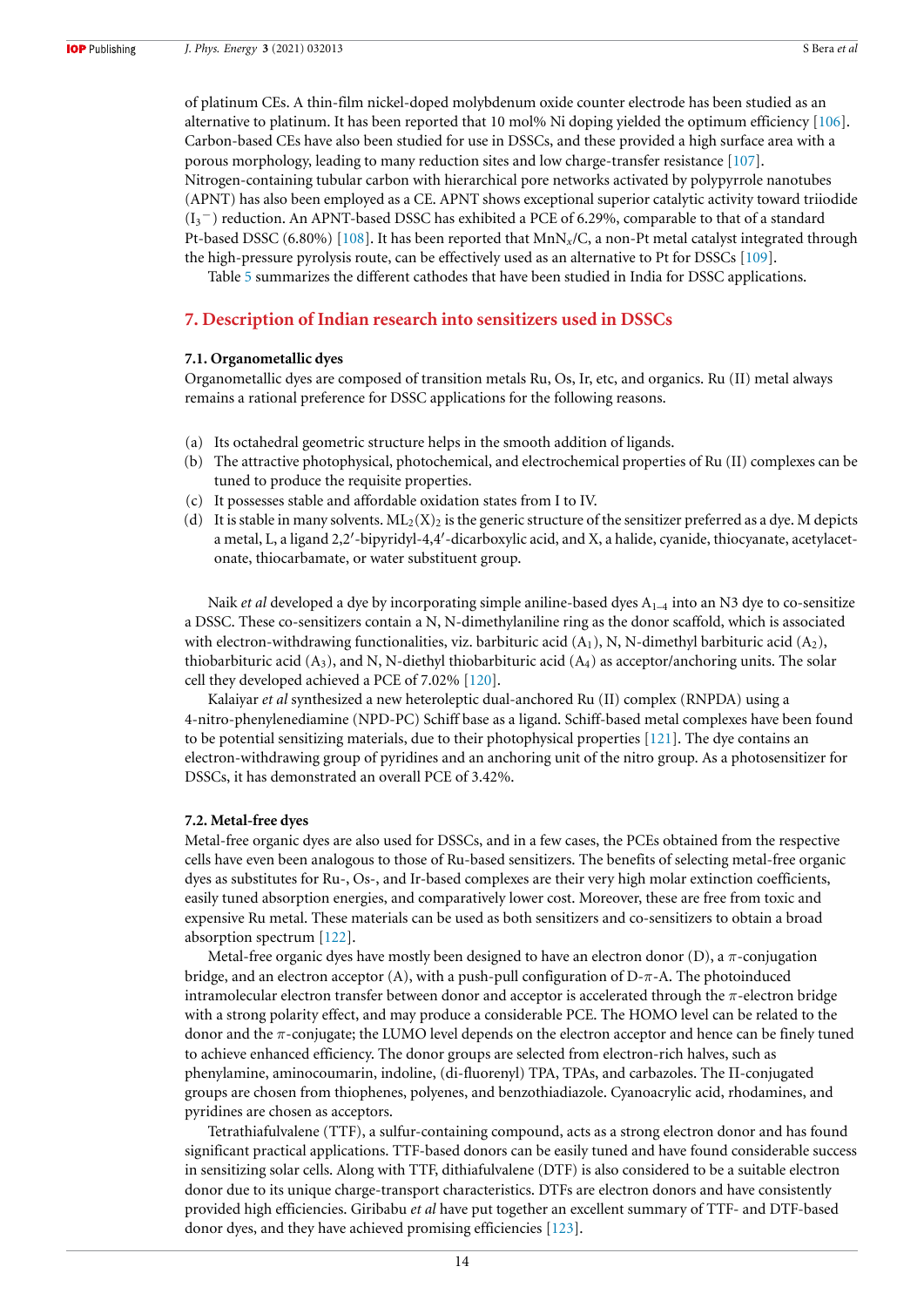| <b>IOP</b> Publishing |  |
|-----------------------|--|
|-----------------------|--|

| Cathode material                                 | Synthesis procedure                                                                                                                                                                      | Other components                                                                                                                                                                                  | Reported efficiency | Indian institute                                   | Author's claim                                                                                                                                       | Reference                                      |
|--------------------------------------------------|------------------------------------------------------------------------------------------------------------------------------------------------------------------------------------------|---------------------------------------------------------------------------------------------------------------------------------------------------------------------------------------------------|---------------------|----------------------------------------------------|------------------------------------------------------------------------------------------------------------------------------------------------------|------------------------------------------------|
| Carbon                                           | substance) at high temperature<br>Graphitization of sugar free (a<br>commercial sugar substitute<br>in flowing argon                                                                     | CS-FTO glass substrate                                                                                                                                                                            | 6.72%               | Indian Institute of Technology,<br>Bombay          | those of Pt-based CEs. (6.72% vs<br>Has a comparable efficiency to<br>8.19%)                                                                         | $[110]$                                        |
| Carbon                                           | 8-hydroxy quinolinol (Mq)) at<br>Obtained by carbonization of<br>the organic ligand (2-methyl-<br>$1200\,^{\circ}$ C in flowing argon gas.                                               | of Valero nitrile and acetonitrile.<br>and iodide [PMII] in a mixture<br>iodine, 4-tert-butylpyridine, 1-<br>methyl-3-propylimidazolium<br>Electrolyte - a mixture of<br>guanidinium thiocyanate, | 4.25%               | Indian Institute of Technology,<br>Bombay          | Has a comparable efficiency to<br>5.86% of Pt-based CEs under<br>similar conditions.                                                                 | $\left[\begin{matrix}111\1\end{matrix}\right]$ |
| nanoplatelets<br>Graphene<br>(GNP <sub>S</sub> ) | and low-cost liquid-phase high<br>natural graphite by the simple<br>The CE was prepared from<br>shear exfoliation method.                                                                | butyl pyridine and 1-butyl-3-<br>Electrolyte-LiI, I2, 4-tert<br>lodide in acetonitrile<br>Photoanode-TiO <sub>2</sub><br>methylimidazolium<br>CS-FTO glass                                        | 6.23%               | Indian Institute of Technology,<br>Bombay          | Has a comparable PCE to those<br>of Pt-based CEs.                                                                                                    | [112]                                          |
| $r$ GO-Ni $Co2S4$                                | NiCo <sub>2</sub> S <sub>4</sub> with different amounts<br>of GO are synthesized through a<br>one-step solvothermal method.<br>Nanocomposites of reduced<br>graphene oxide (rGO) and     | CS-FTO glass substrate<br>Photoanode-TiO <sub>2</sub><br>Dye-N719                                                                                                                                 | 8.15%               | CSIR-Central Electrochemical<br>Research Institute | PCE remarkably higher than that<br>of pristine NiCo <sub>2</sub> S <sub>4</sub> (7.36%), and<br>Pt (7.23%) under similar<br>experimental conditions. | $[113]$                                        |
| Co-Ni selenide<br>nanoparticles                  | nanosheets was synthesized by a<br>simple one-step hydrothermal<br>Co <sub>0.50</sub> Ni <sub>0.50</sub> Se nanoparticles<br>A nanohybrid comprising<br>dispersed on graphene<br>method. | Electrolyte-LiI, I2, TBP, and 1-<br>butyl-3-methylimidazolium<br>CS-ITO glass substrate<br>iodide (ionic liquid) ir<br>Photoanode-TiO <sub>2</sub><br>acetonitrile.<br>Dye-N719                   | 9.42%               | Centre for Nanoscience and<br>Technology           | $Co0.5Ni0.5Se (7.59%) and std. Pt$<br>PCE relatively higher than that<br>of DSSC fabricated with<br>$(7.68\%)$ CEs.                                  | $[114]$                                        |

15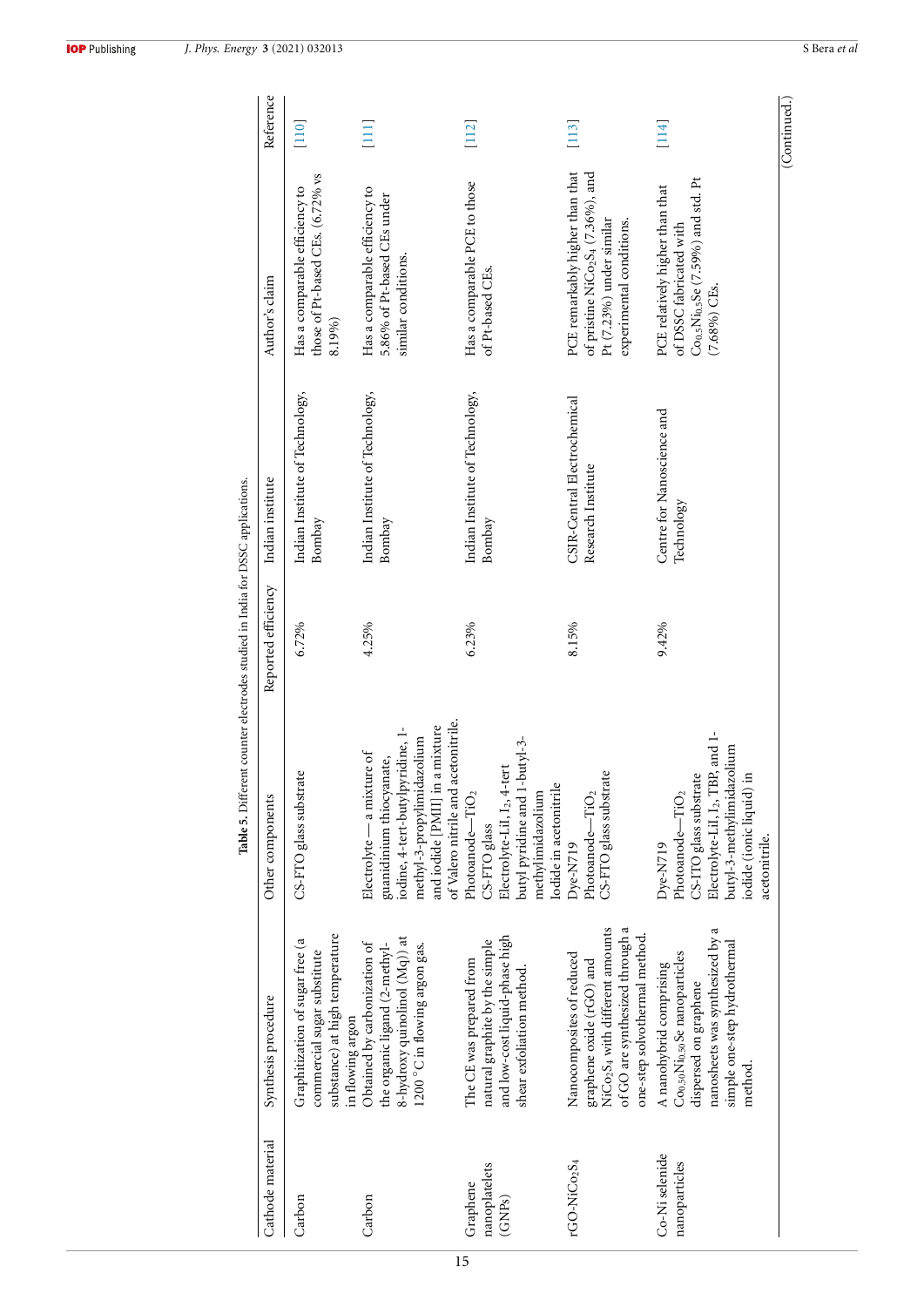|                                                                 |                                                                                                                                                                                                                                                                                  |                                                                                                                                                                                               | Table 5. (Continued.) |                                                                                        |                                                                                                                                                                  |           |
|-----------------------------------------------------------------|----------------------------------------------------------------------------------------------------------------------------------------------------------------------------------------------------------------------------------------------------------------------------------|-----------------------------------------------------------------------------------------------------------------------------------------------------------------------------------------------|-----------------------|----------------------------------------------------------------------------------------|------------------------------------------------------------------------------------------------------------------------------------------------------------------|-----------|
| Cathode material                                                | Synthesis procedure                                                                                                                                                                                                                                                              | Other components                                                                                                                                                                              | Reported efficiency   | Indian institute                                                                       | Author's claim                                                                                                                                                   | Reference |
| embedded carbon<br>Nanoparticle-<br>nanofibers                  | Polyacrylonitrile was dissolved in<br>were added, and the solution was<br>N, N-dimethylformamide. To<br>this, Ni acetate and Fe nitrate<br>carried out, the product was<br>stirred. Electrospinning was<br>carbonization in a nitrogen<br>stabilized, followed by<br>atmosphere. | cis-bis(isothiocyanato) bis(2,2'-<br>Dye-Di-tetra-butyl ammonium<br>bipyridyl-4,4'-dicarboxylato)<br>CS-ITO glass plates<br>Photoanode- $TiO2$<br>$\mathop{\mathrm{ruthenium}}\nolimits(\Pi)$ | 4.7%                  | Technology and Indian Institute<br>Centre for Nanoscience and<br>of Technology, Bombay | activity, electrochemical stability,<br>charge transfer rate and faster<br>reaction kinetics with high<br>Enhanced electrocatalytic<br>exchange current density. | $[115]$   |
| Palladium selenide                                              | Prepared using a single-source<br>molecular precursor by<br>thermolysis.                                                                                                                                                                                                         | Electrolyte-LiI, I2 in dry acetoni-<br>trile along with 1,2-dimethyl-n-<br>propylimidazolium iodide, and<br>CS-FTO glass substrate<br>Dye-N719<br>Photoanode- $TiO2$<br>4-tertbutylpyridine   | 7.45%                 | Indian Institute of Science,<br>Bangalore                                              | superior activity as the CE for<br>The Pd <sub>17</sub> Se <sub>15</sub> film shows<br>DSSCs.                                                                    | [116]     |
| $\mathrm{CoNi}_2\mathrm{S}_4\text{-}\mathrm{RGO}$<br>nanohybrid | The CE was synthesized using a<br>simple one step hydrothermal<br>method.                                                                                                                                                                                                        | and dissolved in anhydrous acet-<br>Electrolyte-I <sub>2</sub> , LiI, and LiClO4<br>Photoanode-TiO <sub>2</sub><br>Dye-N719<br>CS-FTO<br>onitrile                                             | 9.22%                 | National Institute of Technology,<br>Durgapur                                          | pathways, large accessible surface<br>area, and good chemical and<br>provided fast ion diffusion<br>The nanohybrid structure<br>thermal stability.               | $[117]$   |
| C/ZnAl-LDH                                                      | Pyrolysis of ZnAl-LDH using a<br>glucose solution.                                                                                                                                                                                                                               | Dye-ruthenizer 535-bis TBA<br>CS-FTO glass substrate<br>Photoanode-TiO <sub>2</sub>                                                                                                           | 3.18%                 | Vellore Institute of Technology,<br>Vellore                                            | The PCE was comparable with<br>those of Pt-based DSSCs<br>$(4.62\%)$ .                                                                                           | [118]     |
| MoSe <sub>2/</sub> PANI                                         | was mixed with PANI nanofibers<br>Hydrothermally prepared MoSe2<br>ultra-sonicator and then filtered<br>in deionized water by using an<br>and dried at 100 °C.                                                                                                                   | Photoanode- $TiO2$<br>$Dye-NT19$<br>CS-FTO                                                                                                                                                    | 8.04%                 | Centre for Nanoscience and<br>Technology                                               | fast electron transport rate with<br>Good electrocatalytic activity,<br>increased current flow.                                                                  | [119]     |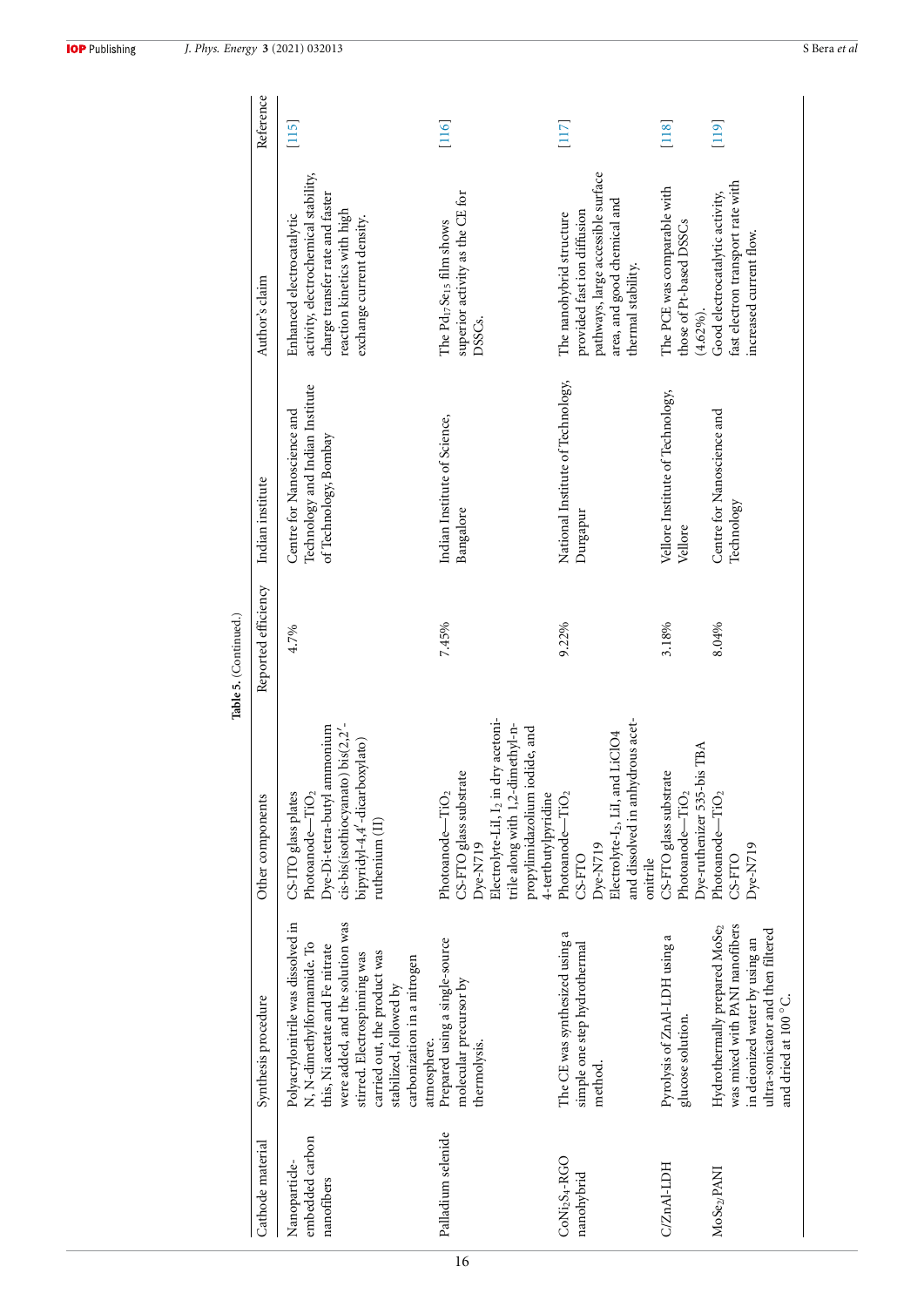Further studies have been conducted using N-annulated perylene (NP)-based D-π-A structured sensitizers. These dyes contain TPA derivatives connected to NP, thiophene, and 2-cyanoacetic acid as electron donors, conjugated linkers, and acceptors, respectively. It has been observed that (E)-2-cyano-3-(10-(4-(diphenyl amino) phenyl)-1-(2-ethylhexyl)-1H-phenanthro [1,10,9,8] carbazol-3-yl) acrylic acid (NPS-4) is the best among them [124].

Apart from the D- $\pi$ -A configuration, D-D- $\pi$ -A and D-A- $\pi$ -A have also been studied by researchers in India, and results have been reported for enhanced DSSC PCEs. Metal-free D-A- $\pi$ -A-type dyes (E<sub>1–3</sub>) with various acceptor/anchoring groups have been designed and synthesized as useful sensitizers for nanocrystalline TiO2-based DSSCs. All these dyes carry an electron-donating methoxy group as an auxiliary and an indole as the principal donor, cyano-vinylene as an additional acceptor, and thiophene as a  $\pi$ -spacer, whereas cyanoacetic acid, rhodanine-3-acetic acid, and 4-aminobenzoic acid act as acceptor/anchoring moieties, respectively. An E<sub>3</sub> based DSSC has achieved an overall PCE of 4.12% under standard global AM 1.5G [125].

N, N′ -para-aminobenzoic acid (PABA) based on N, N-dimethyl-4-vinyl aniline carrying 4-amino benzoic acid as an acceptor were used as sensitizers by Naik *et al* to sensitize a TiO<sub>2</sub> photoanode. The N, N-dimethylaniline ring functions as an electron donor in sensitizers, while para-aminobenzoic acid functions as an electron acceptor or anchoring unit. DSSC devices fabricated using this dye under AM 1.5G simulated solar radiation revealed a PCE of 1% [126].

Structural modifications in porphyrin sensitizers have been shown to have a significant effect on the PCE of DSSCs. Various positional alternations of donors and anchoring groups have been reported by Duvva *et al* to improve the IPCE and PCE values [127].

Chandrasekharam *et al* developed two D-π-A organic sensitizers, SPSGOD3 and SPSGOD4, which differed in their anchoring points (cyan acrylic acid and rhodanine-3-acetic acid) on a typical donor (N-(9,9-dihexyl-9H-fluoren-2-yl)-9,9-dihexyl-N-phenyl-9H-fluoren-2-amine) and π-spacer (furan). SPSGOD3 showed a maximum IPCE of 79% at 485 nm with a PCE of 6.21%, whereas SPSGOD4 reached a maximum PCE of 67% at 536 nm and a PCE of 3.78% [128]. Table 6 lists the different metal-free dyes explored in India for DSSC applications.

#### **7.3. Natural dyes**

Natural sources such as fruits, flowers, leaves, and bacteria exhibit different colours and contain numerous pigments that can be extracted and used in DSSCs [132, 133]. The advantages of selecting these natural dyes are their large absorption coefficients in the visible region, copious presence, convenient preparation methodologies, and environmental friendliness  $[134, 135]$ . Although they provide much less efficiency than Ru-based dyes due to their selective light absorption, a mixture of natural dyes has been investigated for a possible improvement of their potential [136]. Descriptions of a few of the natural dyes explored by researchers in India are given in the forthcoming discussions.

#### *7.3.1. Chlorophyll*

Chlorophyll is one of the most important green-coloured biological pigments and is found in all photosynthetic plants, algae, and cyanobacteria. It is a chelate compound consisting of carbon, hydrogen, oxygen, nitrogen, and magnesium ions. There are four types of chlorophyll: chlorophyll a, chlorophyll b, chlorophyll c, and chlorophyll d. Chlorophyll a and chlorophyll b differ slightly in the composition of a sidechain—they have compositions of  $C_{55}H_{72}O_5N_4Mg$  and  $C_{55}H_{70}O6N_4Mg$ , respectively. The most efficient is a derivative of chlorophyll 'a' (methyl trans-32-carboxy-pyropheophorbide).

#### *7.3.2. Flavonoids*

Flavonoids are the most widespread and physiologically active group of biological pigments present in bryophytes, gymnosperms, angiosperms, and ferns. Their organic structure is based on 15 carbon atoms with 2 phenyl rings, connected by a basic  $C_6 - C_3 - C_6$  skeleton. They absorb light in the visible region efficiently.

#### *7.3.3. Anthocyanins*

Anthocyanins are glycoside salts of phenyl-2-benzopyrilium based on a  $C_{15}$  skeleton, with a chromane ring bearing a second aromatic ring of C in position 2 ( $C_6-C_3-C_6$ ). Anthocyanin molecules have carbonyl and hydroxyl groups, which can bind to the surface of TiO<sub>2</sub> semiconductors. This helps in the excitation and transfer of electrons from the anthocyanin molecules to the CB of  $TiO<sub>2</sub>/ZnO$ .

#### *7.3.4. Carotenoids*

Carotenoids or tetraterpenoids are a massive family (over 600 members) of isoprenoids that are found in photosynthetic plants, crustaceans, and bacteria. They can be differentiated by the presence of a  $C_{40}$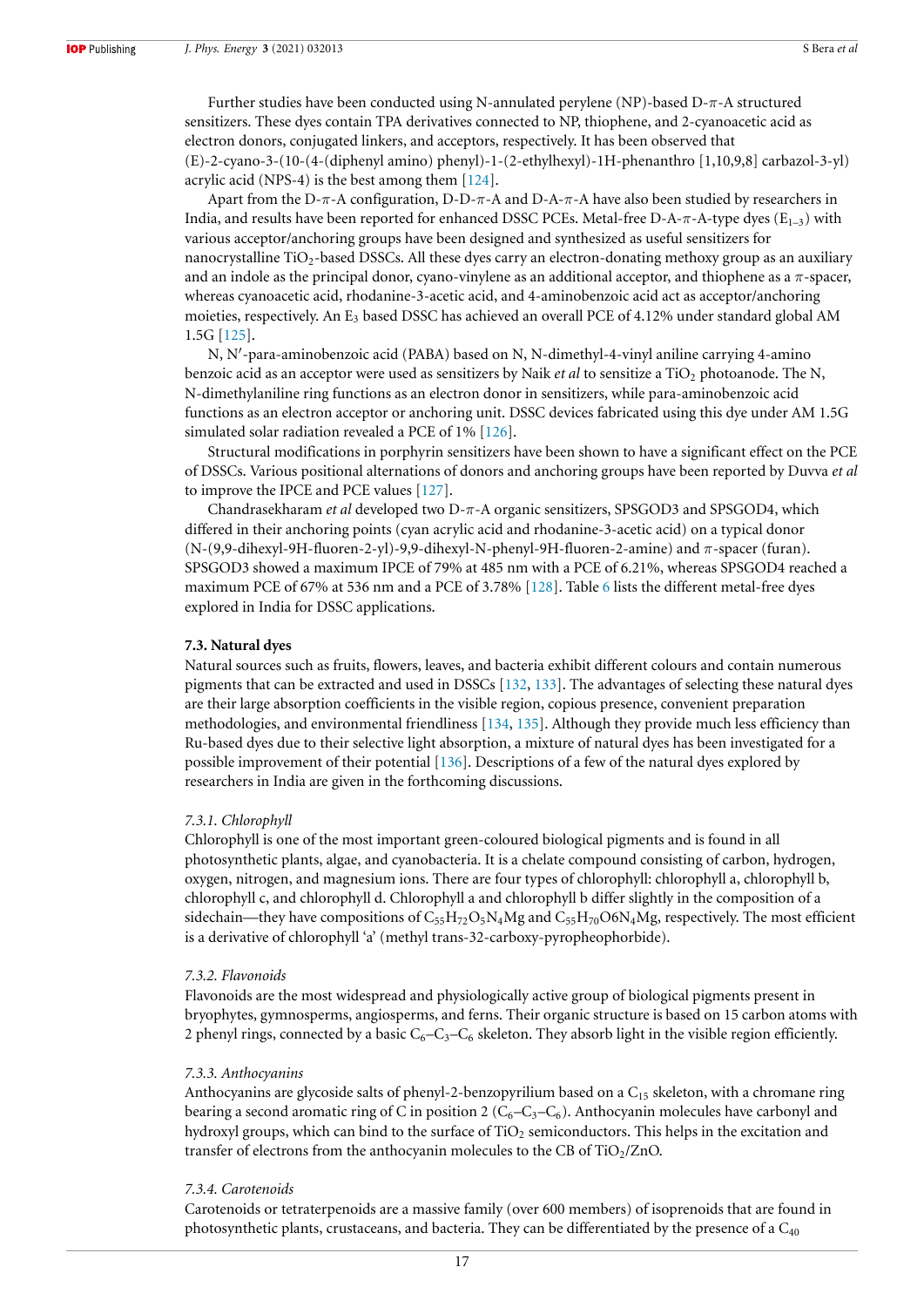| Metal-free organic dye                                                                                                                                                                   | Dye structure                                                     | Reported efficiency | Indian institute                                          | Author's claim                                                                                                | Reference |
|------------------------------------------------------------------------------------------------------------------------------------------------------------------------------------------|-------------------------------------------------------------------|---------------------|-----------------------------------------------------------|---------------------------------------------------------------------------------------------------------------|-----------|
| indol-3-yl) vinyl) thiophen-2-yl)<br>E <sub>1</sub> (2-cyano-3-(5-((Z)-1-cyano-<br>2-(1-hexyl-5-methoxy-1H-<br>acrylic acid)                                                             | $\begin{matrix} 1 & 1 & 1 \\ 1 & 1 & 1 \\ 1 & 1 & 1 \end{matrix}$ | 1.48%               | National Institute of Technology,<br>Surathkal, Karnataka | E3 dye was claimed to have the<br>highest photovoltaic<br>performance, both in DFT<br>studies and experiment. | [125]     |
| E <sub>2</sub> $(2-(Z) - 5-((5-((Z) - 1-cyano-$<br>thioxothiazolidin-3-yl) acetic<br>indol-3-yl) vinyl) thiophen-<br>2-(1-hexyl-5-methoxy-1H-<br>$2-yl)$ methylene)-4- $\alpha$ xo $2$ - | BROOM                                                             | 0.046%              |                                                           |                                                                                                               |           |
| yl) vinyl) thiophen-2-yl) methyl-<br>$(1-hexyl-5-mehoxy-1Hintd0-3-$<br>E <sub>3</sub> (4-((E)-(5-((Z)-1-cyano-2-<br>ene amino) benzoic acid)<br>acid)                                    | $\sum_{i=1}^{n}$                                                  | 4.12%               |                                                           |                                                                                                               |           |
| MCG1                                                                                                                                                                                     |                                                                   | 4.52%               | Chemical Technology (IICT)<br>CSIR-Indian Institute of    | Benzothiazole facilitates effective<br>electron transfer from the donor                                       | [129]     |
| MCG2                                                                                                                                                                                     |                                                                   | 5.73%               |                                                           | to the anchoring group and<br>lowers the bandgap.                                                             |           |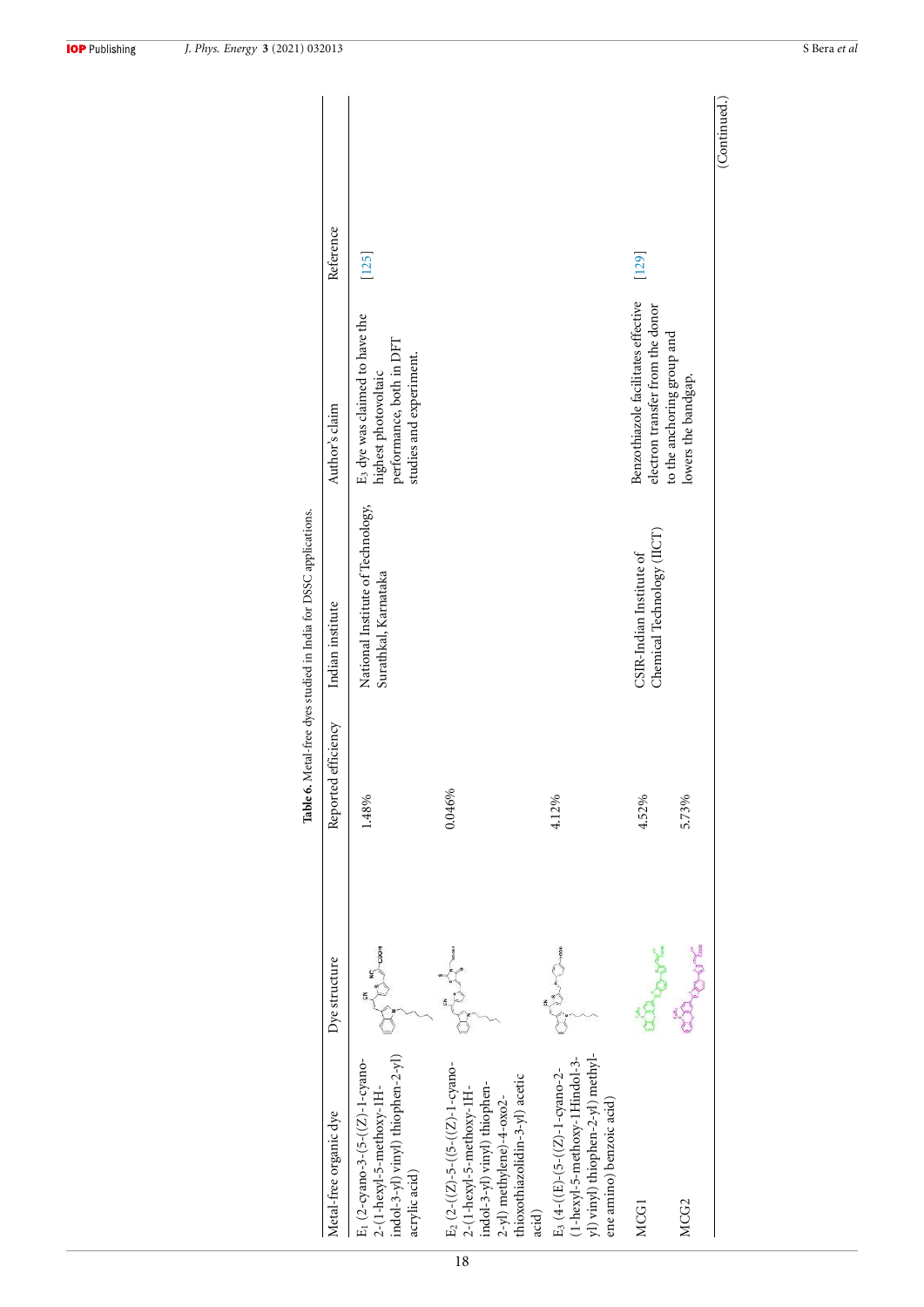|                                                                                                                                                   |               | Table 6. (Continued.) |                                           |                                                                                                                             |              |
|---------------------------------------------------------------------------------------------------------------------------------------------------|---------------|-----------------------|-------------------------------------------|-----------------------------------------------------------------------------------------------------------------------------|--------------|
| Metal-free organic dye                                                                                                                            | Dye structure | Reported efficiency   | Indian institute                          | Author's claim                                                                                                              | Reference    |
| MCG3                                                                                                                                              |               | 5.71%                 |                                           |                                                                                                                             |              |
| MCG4                                                                                                                                              |               | 6.46%                 |                                           |                                                                                                                             |              |
| dihexyl-9H-fluoren-2-yl) amino)<br>phenyl) furan-2-yl)-2-Cyano-<br>SPDGOD3 (3-(5-(4-(bis(9,9-<br>acrylic acid)                                    |               | 6.21%                 | CSIR-IICT                                 | showed varying efficiency and<br>Two $D-\pi-A$ organic dyes with<br>different anchoring points<br>varying IPCE at different | $[128]$      |
| hioxothiazolidin-3-yl) acetic<br>(bis(9,9-dihexyl-9H-fluoren-<br>2-yl) amino) phenyl) furan-<br>2-yl)methylene)-4-oxo-2-<br>SPDGOD4 (2-(5-((5-(4- |               | 3.78%                 |                                           | wavelengths.                                                                                                                |              |
| phenyl}-2-cyano-acrylic acid<br>dethynyl-phenyl)-amino]-<br>3-{4-[Bis-(4-pyridin-2-<br>acid)                                                      |               | 5.16%                 | Indian Institute of Technology,<br>Indore | charge-recombination resistance.<br>transport time, longer electron<br>Reported shorter electron<br>lifetime and high       | $[130]$      |
|                                                                                                                                                   |               |                       |                                           |                                                                                                                             | (Continued.) |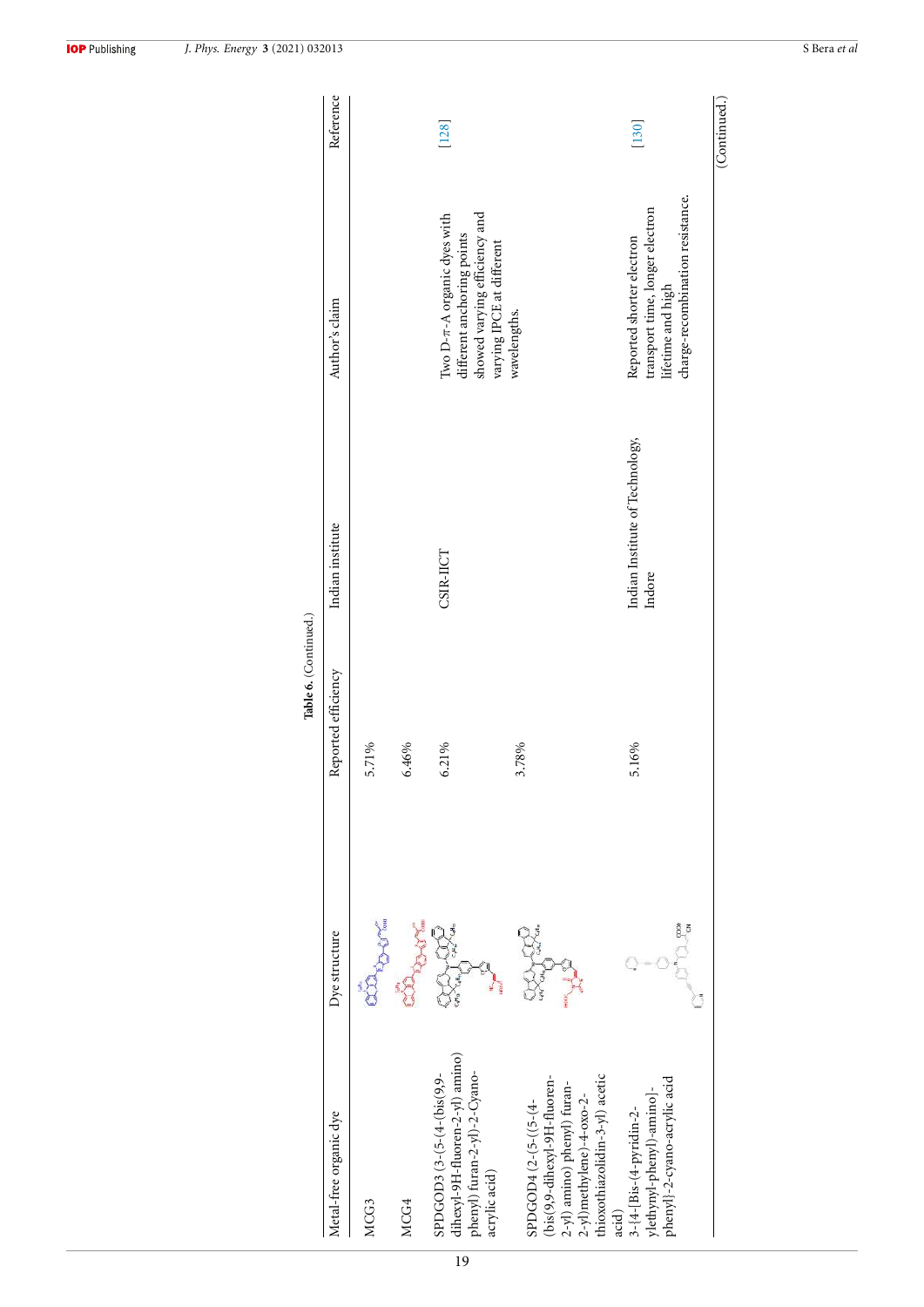|                                                                                      |                           | Table 6. (Continued.) |                                             |                                                                                                   |           |
|--------------------------------------------------------------------------------------|---------------------------|-----------------------|---------------------------------------------|---------------------------------------------------------------------------------------------------|-----------|
| Metal-free organic dye                                                               | Dye structure             | Reported efficiency   | Indian institute                            | Author's claim                                                                                    | Reference |
| phenyl}-2-cyano-acrylic acid<br>ylethynyl-phenyl)-amino]-<br>3-{4-[Bis-(4-pyridin-3- | cool                      | 4.27%                 |                                             |                                                                                                   |           |
| 3-(4-(diethylamino)phenyl)<br>acrylic acid                                           | -000H                     | 1.38%                 | National Institute of Technology,<br>Trichy | Broadened absorption band with<br>high molar extinction coefficient<br>and negative shift of LUMO | $[131]$   |
| thioxothiazolidin-3-yl) acetic<br>2-(5-(4-(diethylamino)<br>benzylidene)-4-oxo-2-    | $\frac{1}{\sqrt{2}}$<br>Ò | 0.82%                 |                                             | level, required for an effective<br>electron injection.                                           |           |
| benzimidazole5-carboxylic acid<br>2-(4-(diethylamino) phenyl)<br>acid                |                           | 0.22%                 |                                             |                                                                                                   |           |

**IOP** Publishing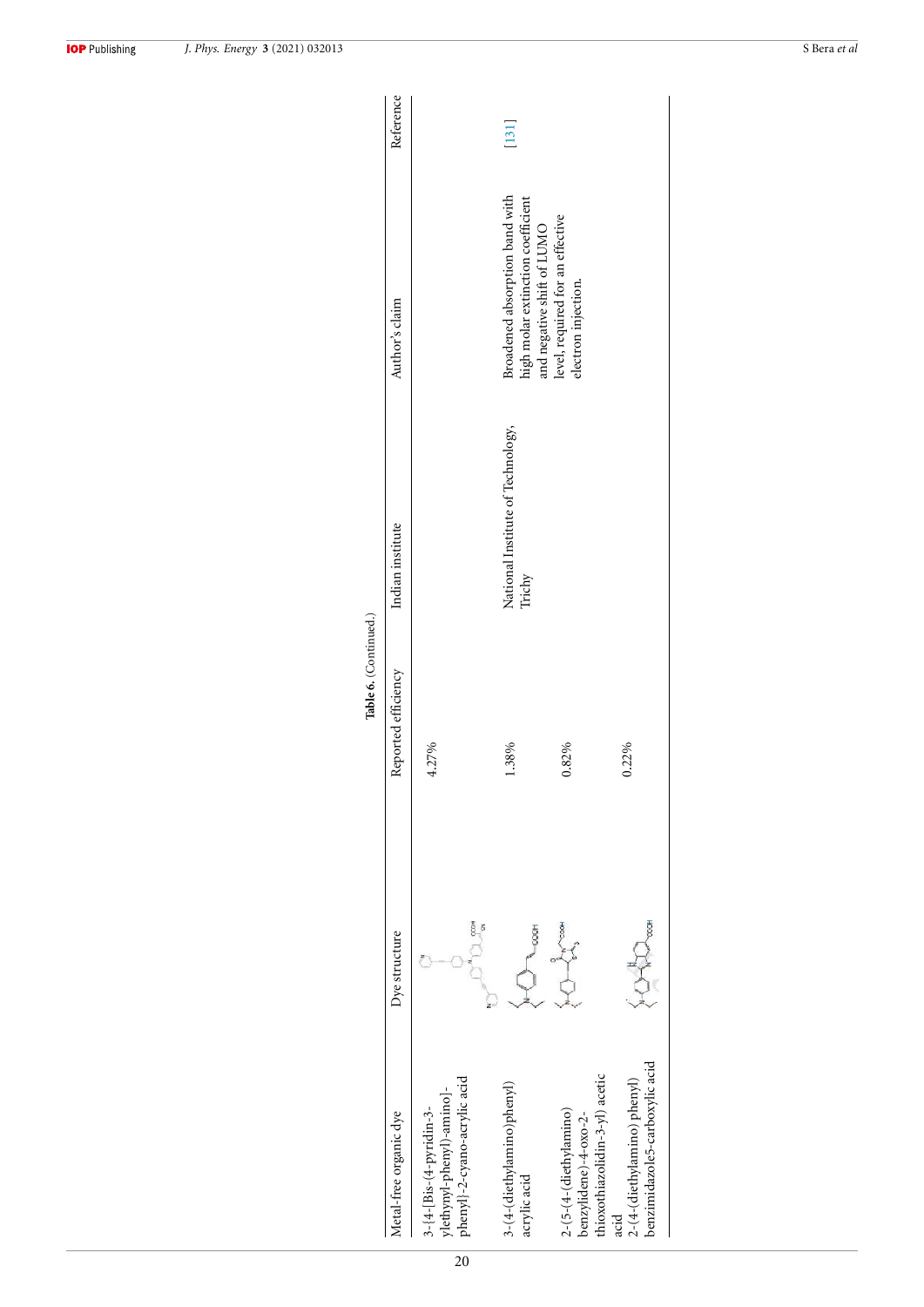| Pigment           | Category                      | Source                   |
|-------------------|-------------------------------|--------------------------|
| Flavonoids [137]  | Flavones                      | <b>Bryophytes</b>        |
|                   | Flavonols                     | Gymnosperms              |
|                   | Flavanones                    | Angiosperms              |
|                   | Flavanonol                    | Ferns                    |
|                   | <b>Flavanols or Catechins</b> |                          |
|                   | Anthocyanins                  |                          |
|                   | Chalcones                     |                          |
| Chlorophyll [138] | Chlorophyll a                 | Al photosynthetic plants |
|                   | Chlorophyll b                 | Cyanobacteria            |
|                   | Chlorophyll c                 | Algae                    |
|                   | Chlorophyll d                 |                          |
| Carotenoids [138] | Carotenes                     | Crustaceans              |
|                   | Xanthophyll                   | Bacteria                 |
|                   |                               | Photosynthetic plants    |
| Tannins $[139]$   | Hydrolysable tannins          | Gymnosperms              |
|                   | Condensed tannins             | Angiosperms              |
| Betalains [138]   | Betacyanin                    | Caryophyllates           |
|                   | Betaxanthin                   | Fungi                    |

**Table 7.** Different types of natural pigments, their categories, and sources.

hydrocarbon backbone, which is responsible for structural and oxygenic modifications. Their light absorption is achieved by the photo-induced transformation of 'p' delocalized electrons of carotenoid molecules, which forms a singlet chlorophyll state with a slightly higher energy when transferred to the chlorophyll molecules. Chlorophyll's physical structure facilitates this transfer of energy from carotenoids to chlorophyll molecules.

#### *7.3.5. Tannins*

Tannins are biological plant pigments, which are present in gymnosperms and angiosperms. Tannins can be classified as hydrolyzable tannins and non-hydrolysable tannins (also known as condensed tannins).

#### *7.3.6. Betalains*

Betalains are pigments present in fungi and caryophyllales and can be seen in red to purple colours. Depending on their pigments, betalains can be classified into betacyanins and betaxanthins. Betalains have antioxidant and light-absorbing properties. They are stable in an acidic environment. Table 7 summarizes different types of natural pigments, their categories, and sources.

Table 8 summarizes the performance of various natural dyes that have been studied in India for DSSC applications.

Research has also focused on exploring the co-sensitizing effect of two different natural dyes. Co-sensitizing pigments with complementary absorption spectra increases the absorption band. The performance of a betanin-chlorophyll co-sensitized solar cell incorporating betanin and chlorophyll-a has been reported in the literature, which had a PCE of 0.601% for TiO<sub>2</sub>-based DSSCs [158]. The plasmonic effect of silver nanoparticles (AgNPs) considerably improves the efficiency of the betanin-chlorophyll co-sensitized solar cell, and the plasmon-enhanced betanin-chlorophyll co-sensitized solar cell achieves an improved efficiency of 0.793% compared to the value of 0.612% achieved by its pristine counterpart [159].

Natural dyes have also been extracted from *Agaricus bisporus* (mushroom), and *Citrus limonum* (lemon) leaves in a methanol medium, which were employed as photosensitizers by Arulraj *et al.* They were tested individually and even as a hybrid dye. However, the PCE of the hybrid dye was found to offer little improvement to performance compared to the individual metal-free natural dyes [160].

Roy *et al* worked on improvements in carotene-based DSSC in the presence of dielectric nanoparticles coupled with a TiO<sub>2</sub> mesoporous film. Due to its strong field-effect passivation, screened coulombic attraction, back reflector, and recombination inhibitor properties, lanthanum-doped lead titanate (PLT15) demonstrated improved performance in DSSCs [161]. Roy *et al* also extracted natural dyes from *Malvaviscus penduliflorus* in an ethanol medium and studied its performance for DSSC applications [162].

Anthocyanins are promising natural dyes for DSSCs, however the PCE obtained is much lower than that of many synthetic dye-based cells. To improve the PCE of anthocyanin-based cells, two buffer layers made of algal by-products—sodium alginate and *Spirulina* were introduced by Prabavarthy *et al.* Their procedure, the extraction of anthocyanins from rose petals using citric acid, achieved enhanced PCE values [163]. Shanmugam *et al* studied the photovoltaic performances of three types of grass—*Hierochloe odorata* (HO),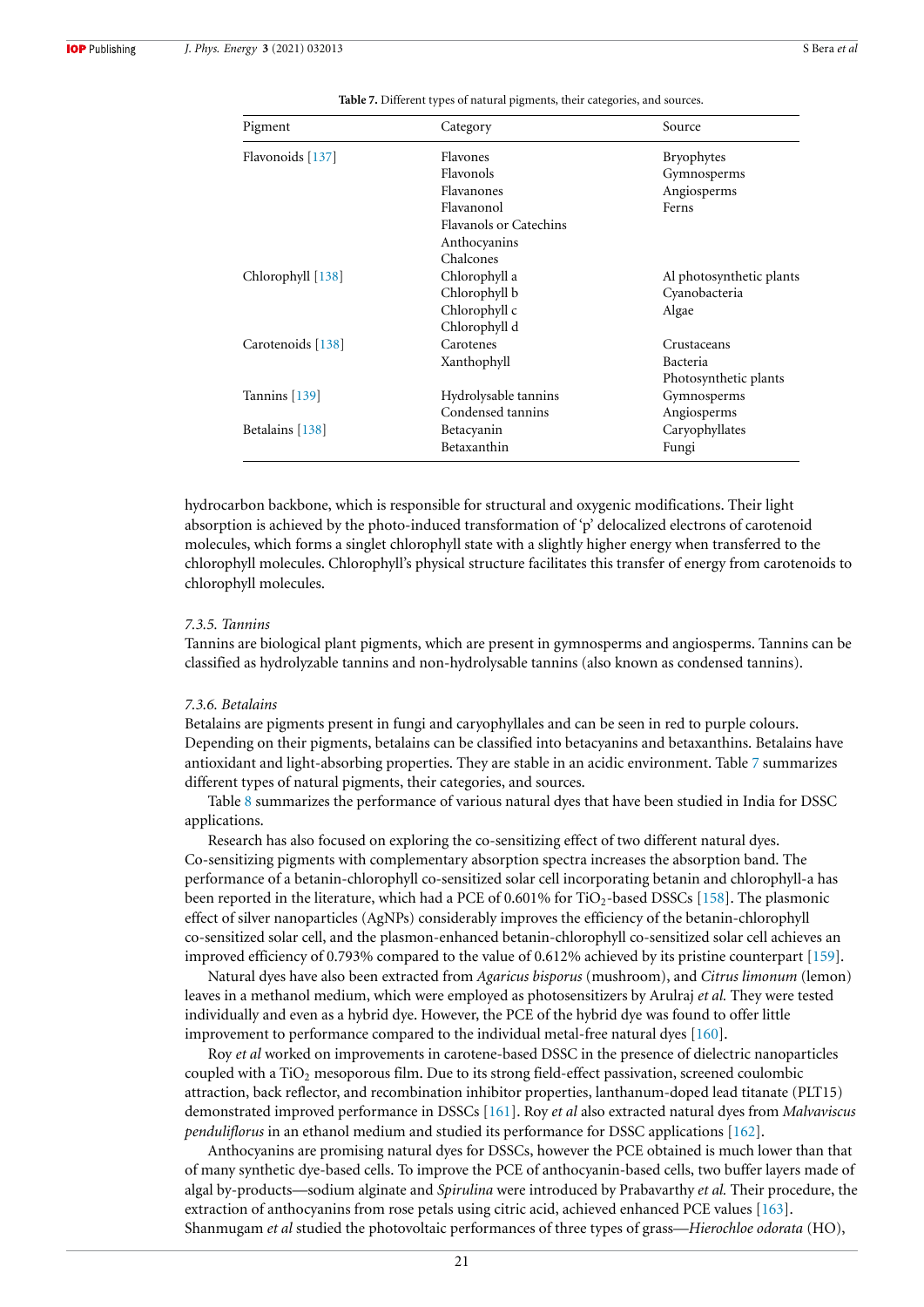| Natural dye                                                | Efficiency (%) | Reference         |
|------------------------------------------------------------|----------------|-------------------|
| Kenaf Hibiscus                                             | 2.87           | $\vert$ 140       |
| Ivy gourd                                                  | 0.08           | $[141]$           |
| Red frangipani flowers                                     | 0.3            | $[141]$           |
| Acalypa godseffia                                          | 4.372          | 142               |
| Epipremnum aureum                                          | 3.362          | $[142]$           |
| Begonia malabarica Lam. (BM)                               | 1.76           | 143               |
| Melastona malabathricum (MM)                               | 0.76           | $\vert$ 143       |
| Punica granatum L. (POM)                                   | 1.12           | $[143]$           |
| Anthocyanin (A) from Roselle                               | 3.73           | $[144]$           |
| Betalain (B) from Spinach                                  |                |                   |
| Chlorophyll (C) from Beetroot                              |                |                   |
| Henna dye (Lawsonia inermis) (TiO <sub>2</sub> based DSSC) | 1.08           | 145               |
| Beetroot dye (TiO <sub>2</sub> based DSSC)                 | 1.3            | $\vert$ 145       |
| Tangerine peel                                             | 0.28           | [7]               |
| Rhododendron                                               | 0.57           | $\vert 7 \vert$   |
| Fructus lycii                                              | 0.17           | $\vert 7 \vert$   |
| Marigold                                                   | 0.23           | 171               |
| Flowery knotweed                                           | 0.21           | [7]               |
| Rose                                                       | 0.38           | $[7]$             |
| Lily                                                       | 0.17           | [7]               |
| Coffee                                                     | 0.33           | [7]               |
| Broadleaf holy leaf                                        | 0.47           | $\vert 7 \vert$   |
| Red turnip                                                 | 1.7            | $\vert 7 \vert$   |
| Khella                                                     | 0.05           | $[7]$             |
| Turmeric                                                   | 0.03           | $[7]$             |
| Indian jamun                                               | 1.23           | 146               |
| Jackfruit (JDND)                                           | 1.1            | $[147]$           |
| Golden trumpet                                             | 0.40           | 148               |
| Blueberries                                                | 0.80           | $[149]$           |
| Acidified crude indigo (Indigofera tinctoria)              | 0.022          | $[150]$           |
| Methanolic extract of dried leaves (Indigofera tinctoria)  | 0.114          | $[150]$           |
| Bauhinia purpurea L.                                       | 0.6324         | $\vert 151 \vert$ |
| Hemigraphis colorata (Red Flame)                           | 0.0065         | $[152]$           |
| Anthocyanin from tomato slurry (TiO2-CuO photoanode)       | 2.96           | $[153]$           |
| Saraca asoca                                               | 0.09           | 154               |
| Chlorophyll from Red Amaranth                              | 0.53           | $[155]$           |
| Betalain from Red Amaranth                                 | 0.23           | $[155]$           |
| Tecomaria capensis                                         | 0.306          | [156]             |
| Bauhinia                                                   | 0.375          | $[156]$           |
| Kalanchoe                                                  | 0.610          | $[156]$           |
| Luffa cylindrica L.                                        | 0.13           | $[157]$           |

*Torulinium odoratum*, and *Dactyloctenium aegyptium*. HO-sensitized DSSC was found to show the maximum efficiency. Liquid chromatography-mass spectrometry (LC-MS) investigations have shown that pheophytin is the predominant pigment in HO [164]. Sreeja *et al* have shown that AgNPs as plasmonic materials improve the efficiencies of betanin dyes for DSSC applications [165]. The same group also studied the photovoltaic performances of betanin-indigo co-sensitized solar cells [166].

Roy *et al* developed a DSSC solar cell based on a KMnO<sub>4</sub>-TiO<sub>2</sub> composite layer to be used with natural dye extracted from the *Mirabilis jalapa* flower. Among the different weight percentages of  $KMnO<sub>4</sub>$  in TiO<sub>2</sub>, the performance of the 10 wt. %  $KMnO<sub>4</sub>-TiO<sub>2</sub>$  composite showed an optimized efficiency of 2.04% [167].

Singh *et al* developed a mixed dye by employing a Ru-based dye, K-60, and a metal-free D-A organic dye, Y1, and studied its performance in DSSCs. Since it had higher and broader IPCE spectra, the overall PCE of the developed DSSC was found 8.19%, comparatively higher than that only sensitized with K-60 (∼6.26%) [168].

A mixed dye made of chlorophyll and betalain dyes extracted from spinach roots and beet roots, exhibited a higher PCE, because of its wider solar adsorption region than its individual constituents [169]. Sharma *et al e*mployed a mixture of N719 and the metal-free dye TA-St-CA, which achieved a PCE of 8.27%, appreciably higher than those of both DSSCs sensitized with N719 (∼5.78%) or TA-St-CA (∼4.45%). Co-sensitizing the dyes with different anchoring points has enhanced overall dye loading and reduced dye aggregation [170]. Metal-free D-(π-A)<sub>2</sub>-3,3'-(5,5'-(9-hexyl-9H-carbazole-3,6-diyl) bis(thiopene-5,2-diyl))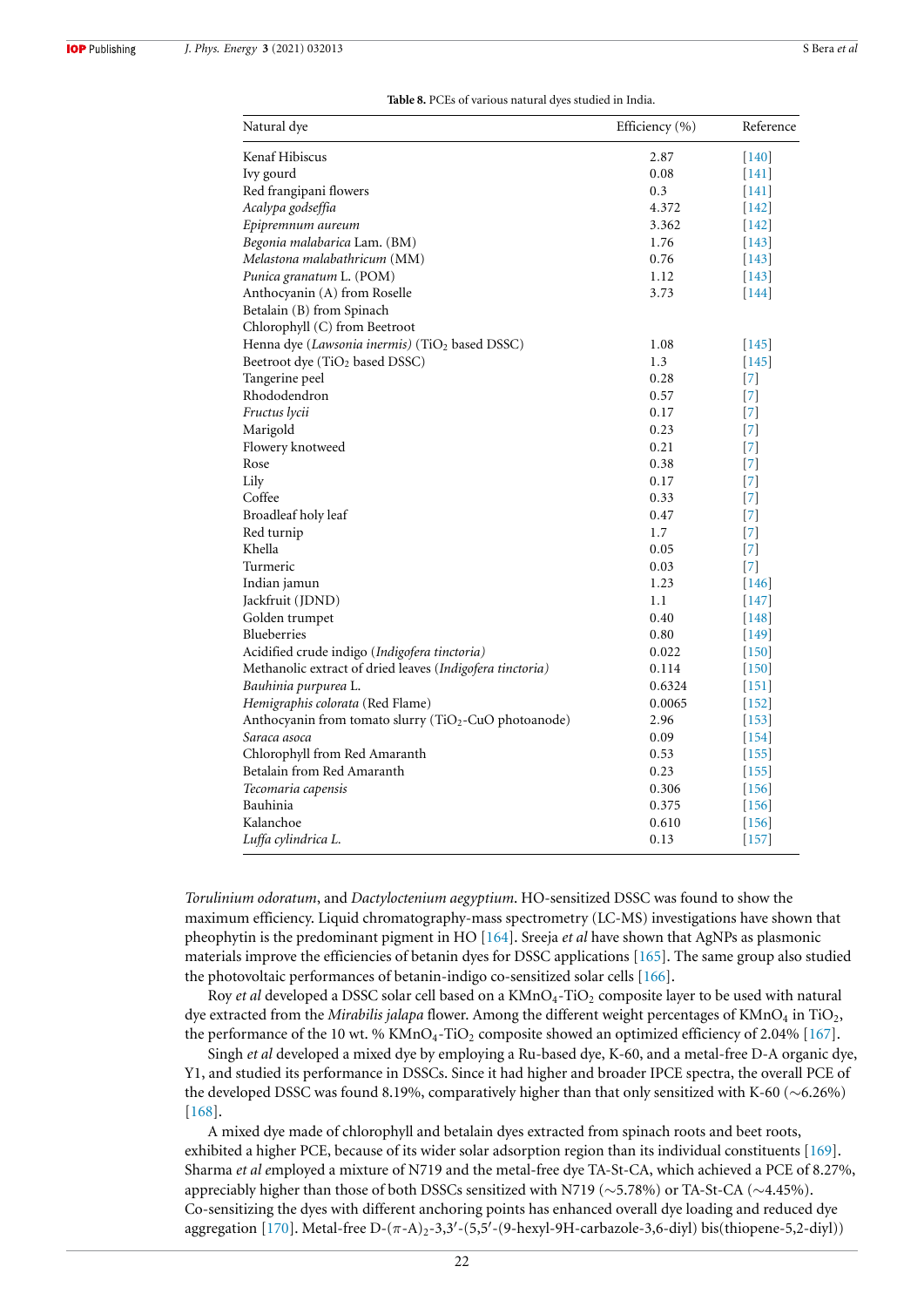bis (2-cyanoacrylic acid) (denoted as D) was co-sensitized with N719 metal dye for DSSC application. The N719-D co-sensitized DSSC obtained a significantly enhanced PCE of 7.24% compared to those of the individual N719- (PCE of 5.78%) and D- (PCE of 3.95%) based cells. The higher light-harvesting efficiency and improved charge collection efficiency of the co-sensitized photoanode were attributed to the improved efficiency of the prepared cell [171].

Kumar *et al* mixed metal-free eosin and coumarin dyes with metal-based N3 and N719 dyes and used them for a TiO<sub>2</sub>-photoanode-based DSSC which achieved a PCE of ~5.4% [172].

Donor-acceptor-type metal-free carbazole-based dyes  $(S_{1-3})$  were co-sensitized with a Ru (II) complex (NCSU-10) to broaden the spectral response of co-sensitized devices by Naik *et al.* The new structure had an electron-rich carbazole unit attached to different electron anchoring groups—4-amino benzoic acid, sulfanilic acid, and barbituric acid. The S<sub>1</sub>-NCSU-10 co-sensitized DSSC solar cell exhibited an enhanced PCE of 9.55%, compared to that of an NCSU-10-sensitized DSSC (PCE 8.25%) tested under similar conditions [173].

Studies have also shown that the co-sensitization of natural dyes with metal-free synthetic dyes increases the conversion efficiency in DSSCs [174]. Kumar *et al* developed a mixed dye from *Hibiscus sabdariffa* and eosin Y for the fabrication of a DSSC with a  $TiO<sub>2</sub>$  photoanode. An enhanced PCE of 2.02% was reported for the mixed dye-based cells, compared to individual dye-based cells, because of improved light absorption in the higher energy state [175]. PV performance was also reported for D-π-A-structured carbazole-based co-sensitizers with a Ru (II) complex (NCSU-10). The electron anchoring groups were cyanoacetic acid  $(P_1)$ , rhodanine-3-acetic acid (P<sub>1–2</sub>), barbituric acid (P<sub>3</sub>), and thiobarbituric acid (P<sub>4</sub>). The P<sub>1</sub> (at a concentration of 0.2 mM) NCSU-10 exhibited the highest PCE of 9.19% [176].

Kalaiyar *et al* proposed a homoleptic Ru (II) complex [Ru(dabpy)<sub>3</sub>] Cl<sub>2</sub> (RDAB3), which contained an amine-functionalized electron-donating anchoring group. It was further co-sensitized using coumarin-based thiophene and coumarin-based indole. Due to four ancillary amine groups, RDAB3 had a PCE of 3.84% under AM 1.5 solar irradiation. Coumarin co-sensitizers enhanced the PCE to 5.35% under similar experimental conditions [177]. The co-sensitization of a Ru (II) complex (N749) with metal-free indoline dye (D149) achieved a higher PCE (5.40%) than that of an individual N719-based cell [178].

d <sup>10</sup> transition-metal di-thiocarbamates containing Zn, Cd, and Hg were synthesized by Yadav *et al* to form  $[M(FcCH<sub>2</sub>EtOHdtc)<sub>2</sub>]$  and used as co-sensitizers and co-adsorbents for DSSC applications. A potential performance with an overall PCE of ∼7% was reported using the Zn complex with the N719 dye [179].

As shown by table 8, DSSCs using natural dyes have comparatively lower efficiencies relative to synthetic/commercially based sensitizers. However, there are several scopes for natural dyes which may have directed many researchers to explore these dyes for DSSC applications. Natural dyes are abundant, clean, and low-cost, and can be obtained from a variety of plants available in India. These dyes can easily be extracted from various leaves/fruits/flowers/vegetables utilizing simple extraction procedures based on green solvents. Organic chromophores attached to natural dyes actively function to absorb a wide solar spectrum. Although the efficiencies achieved using natural pigments are still unsuited to large-scale production, the consequences are encouraging and can boost additional studies that aim to search for new natural sensitizers for photovoltaic applications.

# **8. Opportunities and limitations**

Although DSSCs are supposed to be low-cost and efficient photovoltaic devices, they have encountered specific challenges that have restricted their commercial viability. Solar cells require a reasonable PCE as well as long-term stability for sustainability in the commercial market. However, to date, the PCEs obtained from DSSCs under ambient conditions are not promising. Achieving long-term stability in DSSCs also remains a challenge. The primary process involved in DSSCs is the excitation of dye molecules exposed to sunlight. The dyes are usually unsuitable for absorbing the total spectrum of solar light and thus the generation of photoexcited electrons is deficient. The most efficient sensitizers identified to date are Ru-based synthetic organometallic dyes, which are costly and also toxic. The abundant natural dyes which can easily be extracted from plants and vegetables are not promising for producing reasonable PCEs. After the photoexcitation of dye molecules, the next step is the movement of the photoexcited electrons to the CB of the metal oxide, part of the photoanode in DSSCs. Broadly speaking,  $TiO<sub>2</sub>$ - and ZnO-based photoanode materials are popular for DSSC fabrication. Nevertheless, the limited electron mobility, the high recombination of  $TiO<sub>2</sub>$ , and the low chemical stability of ZnO degrade the performance of DSSCs. The electrons from the photoanode subsequently transfer to the counter electrode through the transparent conducting oxides (TCO) substrate and the external circuit. The most popular Pt and carbon-based counter electrodes, with excellent catalytic activity, suffer from a permanent problem of optical transparency along with higher corrosion by the electrolyte and contact resistance to the TCO substrate, resulting in a decrement of the FF. The physical state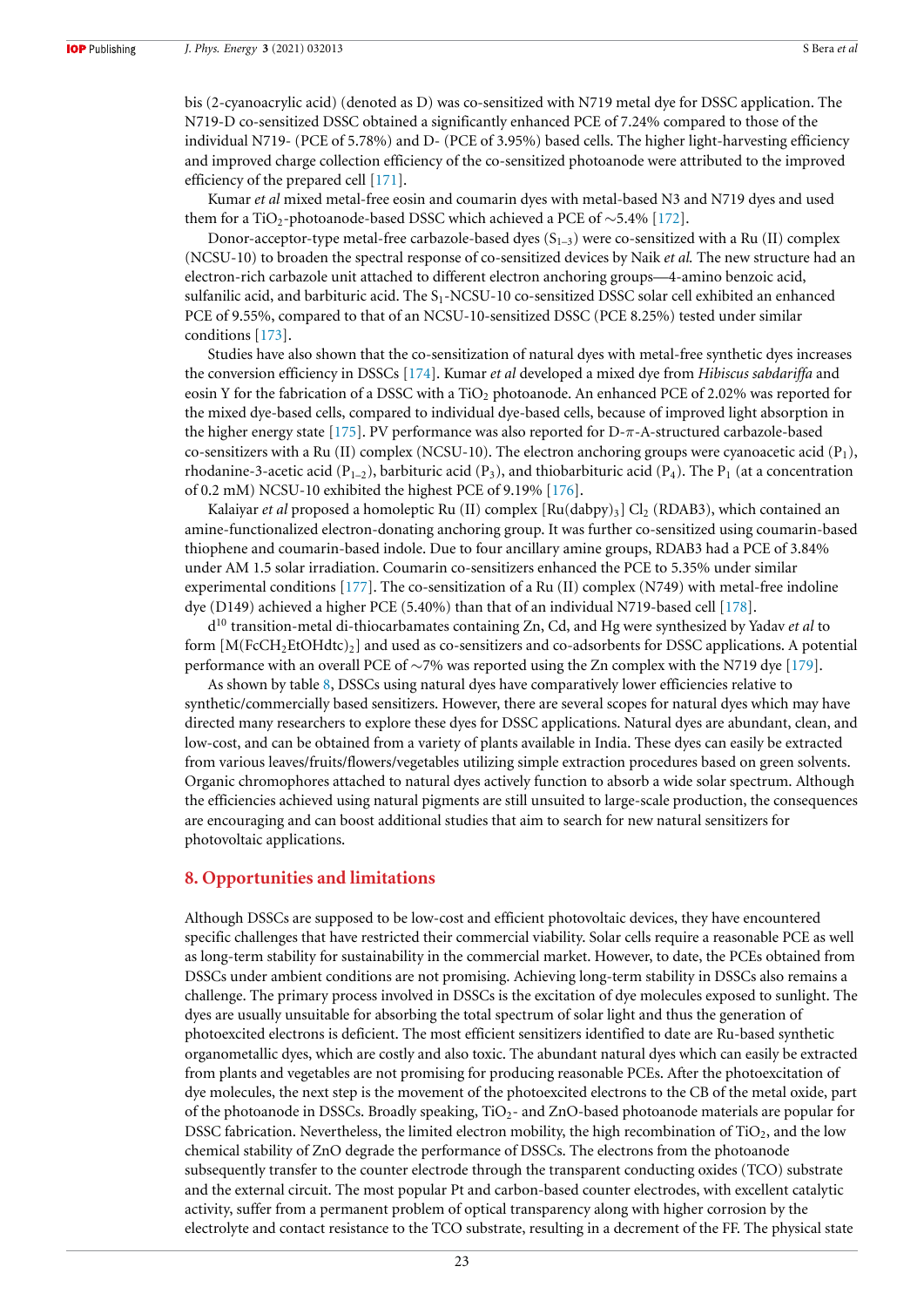of the electrolyte, where the regenerative cycle is completed by utilizing the electrons for the redox process, contributes significantly to the performance of DSSCs. The problem associated with the leakage of the liquid-phase electrolyte in DSSCs is often responsible for the degradation of DSSCs. Despite such limitations, DSSCs have paved the way for new sensitizer-based solar cells. Researchers are hoping for a day when the limitations of DSSCs can be overcome by suitable photovoltaic devices. It is encouraging that research activities are now being directed and devoted towards the development of new perovskite-based solar cells, which are showing promising results as an alternative photovoltaic device to traditional Si-based p-n junction solar cells. Here, it is important to mention that the discovery of PSCs was inspired by the operating principle of dye-sensitized solar cells and that they can be considered to be upgraded versions of dye-sensitized solar cells.

# **9. Summary and conclusions**

Dye-sensitized solar cells have been studied extensively throughout the globe for almost the last three decades in order to explore alternative photovoltaic devices to traditional p-n junction-based Si solar cells. The main components of typical DSSCs are the photoanode, the dye, the electrolyte and the counter electrode. Research activities have been individually undertaken for each individual component of DSSCs, with the ultimate goal of improving their PCEs and long-term stability. In order to keep pace with the global research on DSSC, significant efforts have also been exerted in India. Studies have been carried out on all the components of DSSC by researchers from various Indian academic and research institutes. After the enormous research activities devoted to DSSCs, it is felt now that the commercial viability of these photovoltaic devices is challenging, mainly because of their lack of long-term stability. The photoconversion efficiencies of DSSCs are not very promising and are limited to 12%–15% within controlled laboratory conditions. In addition, the maximum efficiencies in DSSCs were obtained using costly Ru-based organometallic dyes. A search for new alternatives began, and researchers have found PSCs, a modified version of DSSCs, to be promising photovoltaic devices. It is nonetheless important to keep in mind that the widespread research into DSSCs actually paved the way for the discovery of PSCs. Researchers from India have contributed significantly to this long journey of studying dye sensitizer-based solar cells. In this review article, an attempt has been made to summarize the research activities performed in India on the different components of DSSCs.

This review started with the importance of DSSCs as a cost-effective, renewable energy source, followed by the history of their discovery, their structural configuration and operating principles. The photovoltaic parameters and their measurements were then discussed for the general awareness of the readers. The statistics in the context of global and Indian research into DSSCs were then analysed using the Scopus database. It is important to mention that India is ranked fourth, just after China, South Korea, and the USA in terms of the number of Scopus indexed documents. Indian institutes and researchers who have contributed significantly to DSSCs were also identified. The next part of this article then highlighted recent advancements in global research into the different components of DSSCs. The last and the main part of the article then discussed the efforts undertaken in India to separately study the photoanode, electrolyte, counter electrode, and photosensitizers for DSSC applications. An attempt was made to discuss the wider spectrum of activities undertaken for each component. However, emphasis was given to discussing the studies performed in India on the different dyes for DSSC applications. This review article can thus provide a comprehensive insight into the DSSC research accomplished in India.

#### **Data availability statement**

All data that support the findings of this study are included within the article (and any supplementary files).

# **Acknowledgments**

This work was supported by a Department of Science and Technology (DST), Ministry of Science and Technology, Government of India funded project under the MI IC#5' Conversion of Sunlight to Storable fuels' issued by the DBT-DST Joint Funding Opportunity, Central Government of India through Mission Innovation Programme DST(DST/TMD(EWO)/IC5-2018/06(G)) (S Roy).

# **ORCID iDs**

S Roy https://orcid.org/0000-0003-4197-535X K Mukherjee https://orcid.org/0000-0002-5431-4246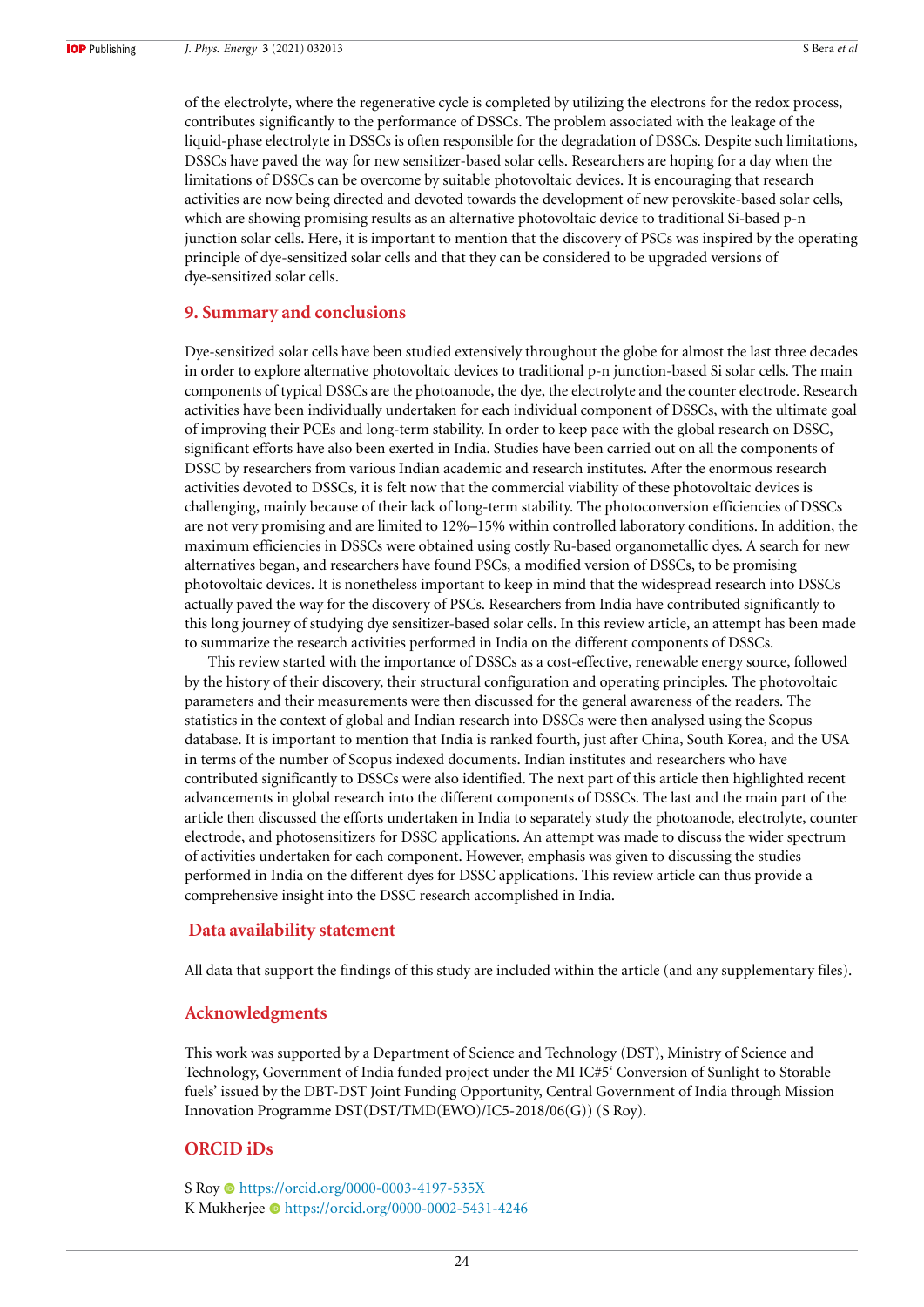# **References**

- [1] Satpute A V and Kumar E V 2020 Modern development and potential uses of solar energy utilization in India: a review *WEENTECH Proc. Energy* **6** 1–13
- [2] Ushasree P M and Bora B 2019 Silicon solar cells *Solar Energy Capture Materials* (London: The Royal Society of Chemistry) ch 1, pp 1–55
- [3] Hem Chander A, Krishna M and Srikanth Y 2015 Comparision of different types of solar cells—a review *IOSR J. Electr. Eng.* **10** 151–4
- [4] O'Regan B and Grätzel M 1991 A low-cost, high-efficiency solar cell based on dye-sensitized colloidal TiO<sup>2</sup> films *Nature* **353** 737–40
- [5] Tomar N, Agrawal A, Dhaka V S and Surolia P K 2020 Ruthenium complexes-based dye sensitized solar cells: fundamentals and research trends *Sol. Energy* **207** 59–76
- [6] Bose S, Soni V and Genwa K R 2015 Recent advances and future prospects for dye sensitized solar cells: a review *Int. J. Sci. Res. Publ.* **5** 1–9
- [7] Shalini S, Balasundaraprabhu R, Kumar S, Prabavathy N, Senthilarasu S and Prasanna S 2016 Status and outlook of sensitizers/dyes used in dye sensitized solar cells (DSSC): a review *Int. J. Energy Res.* **40** 1303–20
- [8] Krishna J V S, Mrinalini M, Prasanthkumar S and Giribabu L 2019 Recent advances on porphyrin dyes for dye-sensitized solar cells *Dye-Sensitized Solar Cells* (Netherland: Academic) ch 7, pp 231–84
- [9] Patni N, Sharma P, Parikh M, Joshi P and Pillai S G 2018 Cost-effective approach of using substrates for electrodes of enhanced efficient dye sensitized solar cell *Mater. Res. Express* **5** 095509
- [10] Sengupta D, Das P, Mondal B and Mukherjee K 2016 Effects of doping, morphology and film-thickness of photo-anode materials for dye sensitized solar cell application—a review *Renew. Sustain. Energy Rev.* **60** 356–76
- [11] Listorti A, O'Regan B and Durrant J R 2011 Electron transfer dynamics in dye-sensitized solar cells *Chem. Mater.* **23** 3381–99
- [12] Dutt B and Kumar S 2018 Mapping dye-sensitised solar cells research in India: a scientometric study *DESIDOC J. Libr. Inf. Technol.* **38** 149–55
- [13] Ibrahim I, Lim H N, Wan N W K, Huang N M, Lim S P, Busayaporn W and Nakajima H 2021 Plasmonic silver sandwich structured photoanode and reflective counter electrode enhancing power conversion efficiency of dye-sensitized solar cell *Sol. Energy* **215** 403–9
- [14] Mohammadi I, Zeraatpisheh F, Ashiri E and Abdi K 2020 Solvothermal synthesis of  $g-C_3N_4$  and ZnO nanoparticles on TiO<sub>2</sub> nanotube as photoanode in DSSC *Int. J. Hydrog. Energy* **45** 18831–9
- [15] Wang W, Yuan H, Xie J, Xu D, Chen X, He Y, Zhang T, Chen Z, Zhang Y and Shen H 2018 Enhanced efficiency of large-area dye-sensitized solar cells by light-scattering effect using multilayer TiO<sup>2</sup> photoanodes *Mater. Res. Bull.* **100** 434–9
- [16] Mahmoudabadi Z D, Eslami E and Narimisa M 2018 Synthesis of Ag/TiO<sub>2</sub> nanocomposite via plasma liquid interactions: improved performance as photoanode in dye-sensitized solar cell *J. Colloid Interface Sci.* **529** 539–46
- [17] Jaafar H, Ahmad Z A and Ain M F 2017 Effect of Nb-doped TiO<sub>2</sub> photoanode using solid state method with *E. conferta* as sensitizer on the performance of dye sensitized solar cell *Optik* **144** 91–101
- [18] Mahmoudabadi Z D and Eslami E 2019 One-step synthesis of CuO/TiO<sup>2</sup> nanocomposite by atmospheric microplasma electrochemistry—its application as photoanode in dye-sensitized solar cell *J. Alloys Compd.* **793** 336–42
- Jaafar H, Ahmad Z A and Ain M F 2018 The use of carbon black-TiO<sub>2</sub> composite prepared using solid state method as counter electrode and *E. conferta* as sensitizer for dye-sensitized solar cell (DSSC) applications *Opt. Mater.* **79** 366–71
- [20] Akman E 2020 Enhanced photovoltaic performance and stability of dye-sensitized solar cells by utilizing manganese-doped ZnO photoanode with europium compact layer *J. Mol. Liq.* **317** 114223
- [21] Das A, Wary R R and Nair R G 2020 Cu modified ZnO nanoflakes: an efficient visible light-driven photocatalyst and a promising photoanode for dye sensitized solar cell (DSSC) *Solid State Sci.* **104** 106290
- [22] Noor S, Sajjad S, Leghari S A K, Shaheen S and Iqbal A 2018 ZnO/TiO<sub>2</sub> nanocomposite photoanode as an effective UV-vis responsive dye sensitized solar cell *Mater. Res. Express* **5** 095905
- [23] Nien Y-H, Hu G-M, Rangasamy M, Chen H-H, Hsu H-H, Chou J-C, Lai C-H, Kuo P-Y, Ko C-C and Chang J-X 2020 Investigation of dye-sensitized solar cell with photoanode modified by TiO<sub>2</sub>-ZnO nanofibers *IEEE Trans. Semicond. Manuf.* 33 295–301
- [24] Ge Z, Zhu Y, Wang C, Xia L, Guo L, Wu Y and Liu J 2020 Investigation of the photoanode based on graphene/zinc aluminum mixed metal oxide for dye-sensitized solar cell *J. Sol-Gel Sci. Technol.* **95** 432–8
- [25] Hu J, Xie Y, Bai T, Zhang C and Wang J 2015 A novel triple-layer zinc oxide/carbon nanotube architecture for dye-sensitized solar cells with excellent power conversion efficiency *J. Power Sources* **286** 175–81
- [26] Kuo S Y, Yang J F and Lai F I 2014 Improved dye-sensitized solar cell with a ZnO nanotree photoanode by hydrothermal method *Nanoscale Res. Lett.* **9** 206
- [27] Aksoy S, Polat O, Gorgun K, Caglar Y and Caglar M 2020 Li doped ZnO based DSSC: characterization and preparation of nanopowders and electrical performance of its DSSC *Physica* E **121** 114127
- [28] Hu Q, Li Y, Huang F, Zhang Z, Ding K, Wei M and Lin Z 2015 ZnO nanowires array grown on Ga-doped ZnO single crystal for dye-sensitized solar cells *Sci. Rep.* **5** 11499
- [29] Aghazada S, Gao P, Yella A, Marotta G, Moehl T, Teuscher J, Moser J E, De Angelis F, Grätzel M and Nazeeruddin M K 2016 Ligand engineering for the efficient dye-sensitized solar cells with ruthenium sensitizers and cobalt electrolytes *Inorg. Chem.* **55** 6653–9
- [30] Ezhumalai Y *et al* 2017 Metal-free branched alkyl tetrathienoacene (TTAR)-based sensitizers for high-performance dye-sensitized solar cells *J. Mater. Chem.* A **5** 12310–21
- [31] Mohankumar V, Pounraj P, Pandian M S and Ramasamy P 2019 Simple N-hexylcarbazole based metal free sensitizer for dye sensitized solar cells (DSSC) application—a quantum chemical approach *AIP Conf. Proc.* **2115** 030357
- [32] Ferdowsi P, Saygili Y, Jazaeri F, Edvinsson T, Mokhtari J, Zakeeruddin S M, Liu Y, Grätzel M and Hagfeldt A 2020 Molecular engineering of simple metal-free organic dyes derived from triphenylamine for dye-sensitized solar cell applications *ChemSusChem* **13** 212–20
- [33] Chiu K Y, Tran T T H, Chang S H, Yang T-F and Su Y O 2017 A new series of azobenzene-bridged metal-free organic dyes and application on DSSC *Dyes Pigm.* **146** 512–9
- [34] Chaurasia S and Lin J T 2016 Metal-free sensitizers for dye-sensitized solar cells *Chem. Rec.* **16** 1311–36
- [35] Abdel-Latif M S, Abuiriban M B, El-Agez T M and Taya S A 2015 Dye-sensitized solar cells using dyes extracted from flowers, leaves, parks, and roots of three trees *Int. J. Renew. Energy Res.* **5** 294–8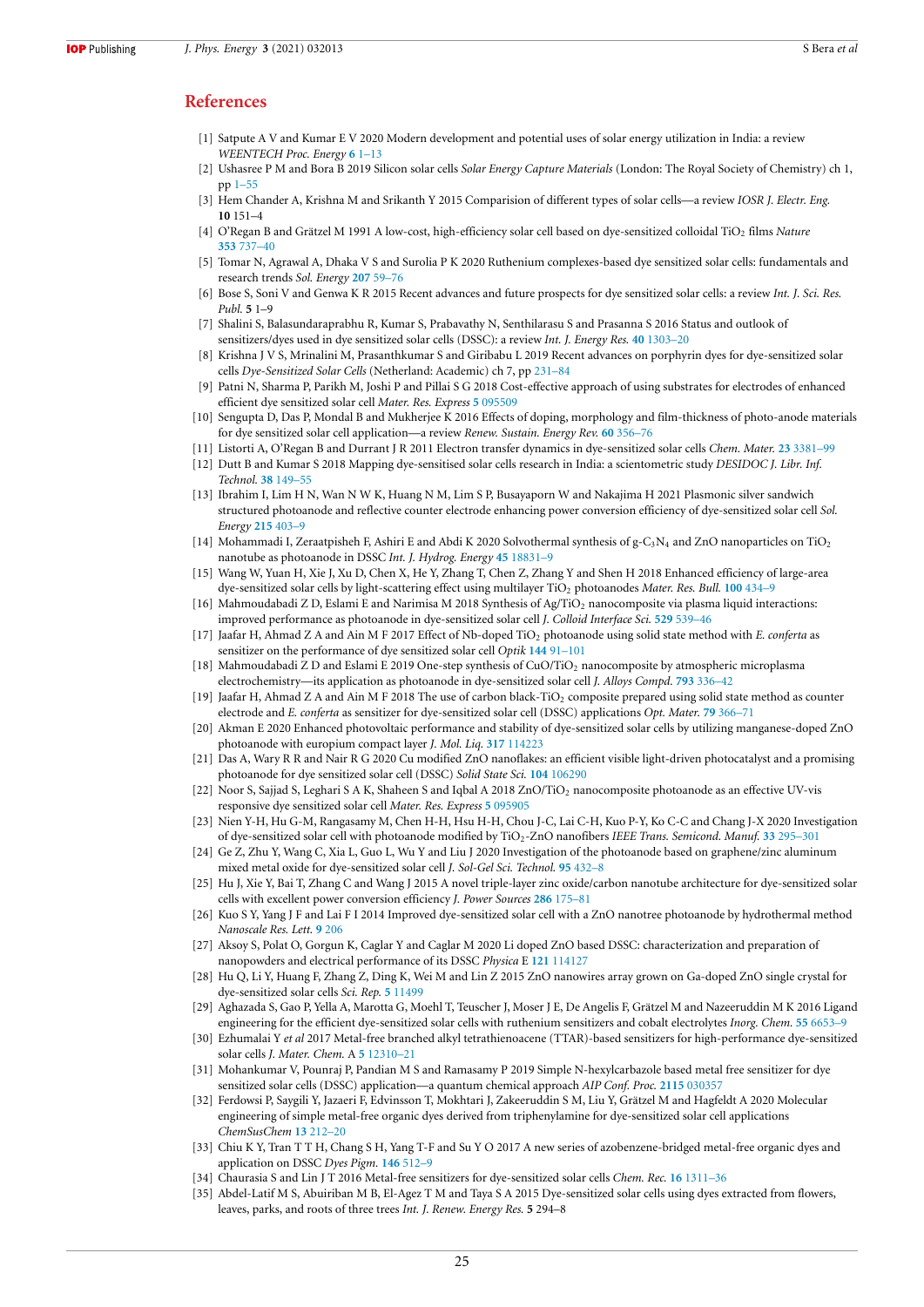- [36] Yildiz Z K, Atilgan A, Atli A, Özel K, Altinkaya C and Yildiz A 2019 Enhancement of efficiency of natural and organic dye sensitized solar cells using thin film TiO<sub>2</sub> photoanodes fabricated by spin-coating *J. Photochem. Photobiol.* A 368 23-9
- [37] Tanaka E and Robertson N 2020 Polyiodide solid-state dye-sensitized solar cell produced from a standard liquid I−/I<sup>3</sup> − electrolyte *J. Mater. Chem.* A **8** 19991–9
- [38] Chowdhury F I, Buraidah M H, Arof A K, Mellander B E and Noor I M 2020 Impact of tetrabutylammonium, iodide and triiodide ions conductivity in polyacrylonitrile based electrolyte on DSSC performance *Sol. Energy* **196** 379–88
- [39] Önen T, Karakuş M Ö, Coşkun R and Çetin H 2019 Reaching stability at DSSCs with new type gel electrolytes *J. Photochem. Photobiol.* A **385** 112082
- [40] Teo L P, Tiong T S, Buraidah M H and Arof A K 2018 Effect of lithium iodide on the performance of dye sensitized solar cells (DSSC) using poly (ethylene oxide) (PEO)/poly (vinyl alcohol) (PVA) based gel polymer electrolytes *Optic. Mater.* **85** 531–7
- [41] Chai K L, Noor I M, Aung M M, Abdullah L C and Kufian M Z 2020 Non-edible oil-based polyurethane acrylate with tetrabutylammonium iodide gel polymer electrolytes for dye-sensitized solar cells *Sol. Energy* **208** 457–68
- [42] Sarwar S, Lee M-S, Park S, Dao T T, Ullah A, Hong S and Han C-H 2020 Transformation of a liquid electrolyte to a gel inside dye sensitized solar cells for better stability and performance *Thin Solid Films* **704** 138024
- [43] Venkatesan S, Chen Y, Chien C, Tsai M H, Teng H and Lee Y H 2021 Quasi-solid-state composite electrolytes with Al2O3 and ZnO nanofillers for dye-sensitized solar cells *Electrochim. Acta* **380** 137588
- [44] Liu I P, Chen Y Y, Cho Y S, Wang L W, Chien C Y and Lee Y L 2021 Double-layered printable electrolytes for highly efficient dye-sensitized solar cells *J. Power Sources* **482** 228962
- [45] Li X, Zhao Z, Zhou J, Wang C, Wu Y and Tan S 2020 An all-solid-state lamellar-nanostructured polymer electrolyte *in-situ*-prepared from smectic liquid crystal for thermally stable dye-sensitized solar cells *Chem. Eng. Sci.* **221** 115710
- [46] Tontapha S, Sangaroon W, Promgool T, Kanokmedhakul S, Maiaugree W, Swatsitang E, Homrahad V and Amornkitbumrung V 2020 Electrocatalytic activity of disulfide/thiolate with graphene nanosheets as an efficient counter electrode for DSSCs: a DFT study *Mater. Today Commun.* **22** 100742
- [47] Gullace S, Nastasi F, Puntoriero F, Trusso S and Calogero G 2020 A platinum-free nanostructured gold counter electrode for DSSCs prepared by pulsed laser ablation *Appl. Surf. Sci.* **506** 144690
- [48] Younas M, Baroud T N, Gondal M A, Dastageer M A and Giannelis E P 2020 Highly efficient, cost-effective counter electrodes for dye-sensitized solar cells (DSSCs) augmented by highly mesoporous carbons *J. Power Sources* **468** 228359
- Han Q, Liu S, Liu Y, Jin J, Li D, Cheng S and Xiong Y 2020 Flexible counter electrodes with a composite carbon/metal nanowire/polymer structure for use in dye-sensitized solar cells *Sol. Energy* **208** 469–79
- [50] Lemos H G, Barba D, Selopal G S, Wang C, Wang Z M, Duong A, Rosei F, Santos S F and Venancio E C 2020 Water-dispersible polyaniline/graphene oxide counter electrodes for dye-sensitized solar cells: influence of synthesis route on the device performance *Sol. Energy* **207** 1202–13
- [51] Liu J C, Zhang H, Sun S H, Zhu Y, Zhou B and Hu Y M 2020 Manganese alloying improved electron transfer in dye-sensitized solar cells with Cu2Cu1−*x*Mn*x*SnS<sup>4</sup> counter electrodes *J. Alloys Compd.* **847** 156267
- [52] Li L, Zhang X, Liu S, Liang B, Zhang Y and Zhang W 2020 One-step hydrothermal synthesis of NiCo<sub>2</sub>S<sub>4</sub> loaded on electrospun carbon nanofibers as an efficient counter electrode for dye-sensitized solar cells *Sol. Energy* **202** 358–64
- [53] Gularte L T, Fernandes C D, Moreira M L, Raubach C W, Jardim P L G and Cava S S 2020 *In situ* microwave-assisted deposition of CoS counter electrode for dye-sensitized solar cells *Sol. Energy* **198** 658–64
- [54] Sudhakar V, Singh A K and Chini M K 2020 Nano porous reduced graphene oxide and polymer composites as efficient counter electrodes in dye-sensitized solar cells *ACS Appl. Electron. Mater.* **2** 626–34
- [55] Wu E, Jīn J, Liu S, Li D, Gao S, Deng F, Yan X, Xiong Y and Tang H 2019 A novel preparation of nano-copper chalcogenide (Cu2S)-based flexible counter electrode *Sci. Rep.* **9** 12337
- [56] Wu J, Wu S and Sun W 2021 Electro polymerization and application of polyoxometalate-doped polypyrrole film electrodes in dye-sensitized solar cells *Electrochem. Commun.* **122** 106879
- [57] Dubey R S, Krishnamurthy K V and Singh S 2019 Experimental studies of TiO<sub>2</sub> nanoparticles synthesized by sol-gel and solvothermal routes for DSSCs application *Results Phys.* **14** 102390
- [58] Roy A, Mukhopadhyay S, Devi P S and Sundaram S 2019 Polyaniline-layered rutile TiO<sub>2</sub> Nanorods as alternative photoanode in dye-sensitized solar cells *ACS Omega* **4** 1130–8
- [59] Arthi G, Archana J, Navaneethan M, Ponnusamy S, Hayakawa Y and Muthamizhchelvan C 2015 Synthesis of TiO<sub>2</sub> nanotubes from prepared TiO<sup>2</sup> nanoparticles by hydrothermal route and dye sensitized solar cell characteristics *Int. J. ChemTech Res.* **7** 1563–8
- [60] John K A, Naduvath J, Mallick S, Pledger J W, Remillard S K, DeYoung P A, Thankamoniamma M, Shripathi T and Philip R R 2016 Electrochemical synthesis of novel Zn-doped TiO<sup>2</sup> nanotube/ZnO nanoflake heterostructure with enhanced DSSC efficiency *Nano-Micro Lett.* **8** 381–7
- [61] Anjusree G S, Deepak T G, Pai K R N, Joseph J, Arun T A, Nair S V and Nair A S 2014 TiO<sub>2</sub> nanoparticles @ TiO<sub>2</sub> nanofibers—an innovative one-dimensional material for dye-sensitized solar cells *RSC Adv.* **4** 22941–5
- [62] Barpuzary D, Patra A S, Vaghasiya J V, Solanki B G, Soni S S and Qureshi M 2014 Highly efficient one-dimensional ZnO nanowire-based dye-sensitized solar cell using a metal-free, D-π-A-type, carbazole derivative with more than 5% power conversion *ACS Appl. Mater. Interfaces* **6** 12629–39
- [63] Kumari M, Kundu V S, Kumar S, Siwatch S and Chauhan N 2020 Nitrogen and silver codoped one-dimensional ZnO nanostructure for optoelectronic application *J. Sol-Gel Sci. Technol.* **93** 302–8
- [64] Kanimozhi G, Vinoth S, Kumar H, Srinadhu E S and Satyanarayana N 2018 A novel electrospun cobalt-doped zinc oxide nanofibers as photoanode for dye-sensitized solar cell *Mater. Res. Express* **6** 025041
- [65] Das P, Mondal B and Mukherjee K 2018 Improved efficiency of ZnO hierarchical particle-based dye sensitized solar cell by incorporating thin passivation layer in photo-anode *Appl. Phys.* A **124** 80
- [66] Sengupta D, Mondal B and Mukherjee K 2017 Genesis of flake-like morphology and dye-sensitized solar cell performance of Al-doped ZnO particles: a study *J. Nanopart. Res.* **19** 100
- [67] Singh S, Singh A and Kaur N 2016 Efficiency investigations of organic/inorganic hybrid ZnO nanoparticles based dye-sensitized solar cells *J. Mater.* **2016** 1–11
- [68] Das P P, Roy A and Sujatha Devi P 2016 Zn<sub>2</sub>SnO<sub>4</sub> as an alternative photoanode for dye sensitized solar cells: current status and future scope *Trans. Indian Ceram. Soc.* **75** 147–54
- [69] Siwach B, Mohan D and Jyoti D 2017 To investigate opulence of graphene in ZnO/graphene nanocomposites-based dye sensitized solar cells *J. Mater. Sci., Mater. Electron.* **28** 11500–8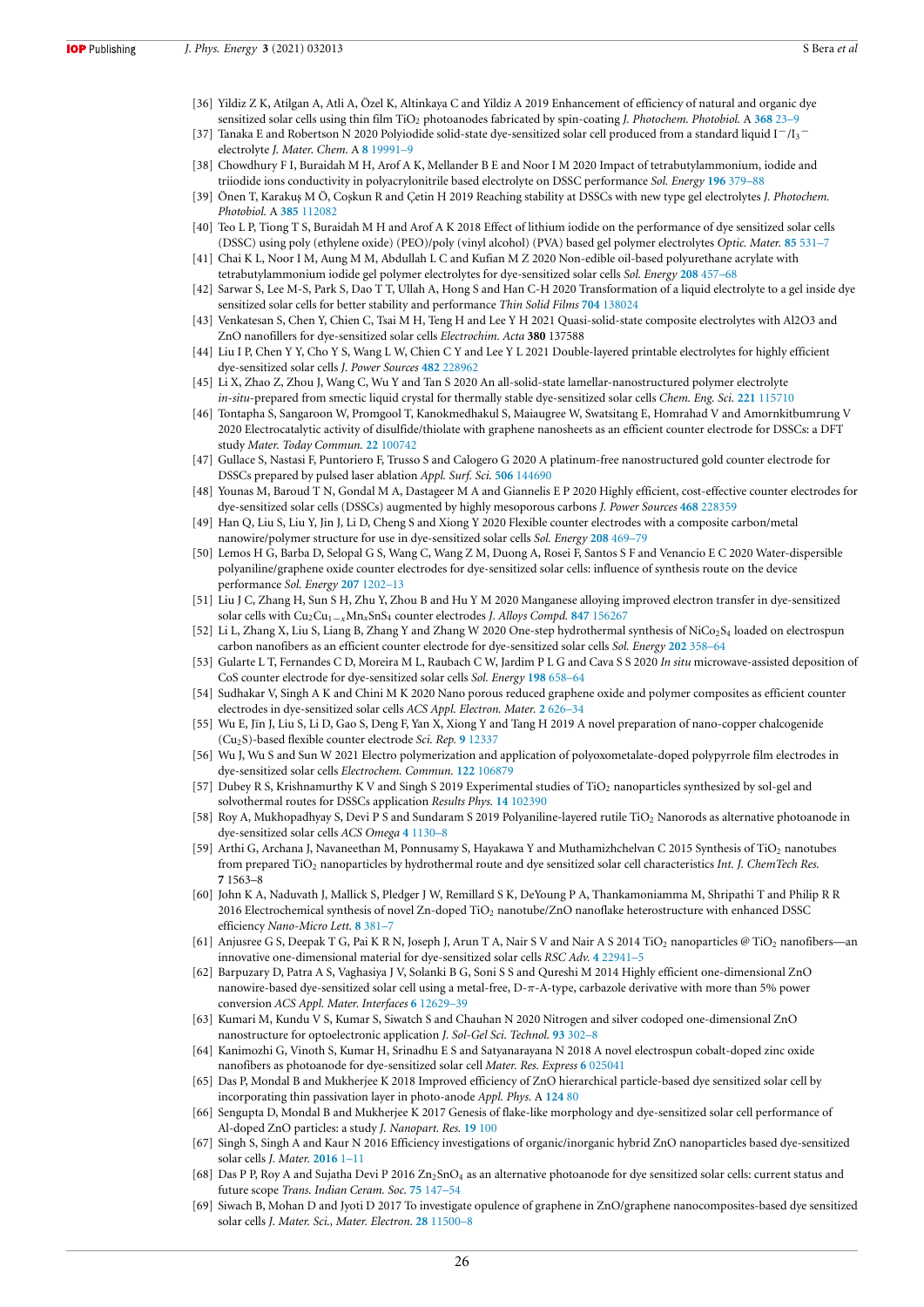- [70] Das P, Mondal B and Mukherjee K 2016 Hierarchical zinc oxide nano-tips and micro-rods: hydrothermal synthesis and improved chemi-resistive response towards ethanol *RSC Adv.* **6** 1408–14
- [71] Kundu S *et al* 2017 Enhancing the efficiency of DSSCs by the modification of TiO <sup>2</sup> photoanodes using N, F and S, co-doped graphene quantum dots *Electrochim. Acta* **242** 337–43
- Siwach B, Mohan D, Sharma S and Jyoti D 2017 Process optimization of dye-sensitized solar cells using TiO<sub>2</sub>-graphene nanocomposites *Bull. Mater. Sci.* **40** 1371–7
- [73] Das P, Sengupta D, Mondal B and Mukherjee K 2015 A review on metallic ion and non-metal doped titania and zinc oxide photo-anodes for dye sensitized solar cells *Rev. Adv. Sci. Eng.* **4** 271–90
- [74] Rajamanickam N, Isogami S and Ramachandran K 2020 Effect of Co doping for improved photovoltaic performance of dye-sensitized solar cells in BaSnO<sub>3</sub> nanostructures Mater. Lett. 275 128139
- [75] Jena A, Mohanty S P, Kumar P, Naduvath J, Gondane V, Lekha P, Das J, Narula H K, Mallick S and Bhargava P 2012 Dye sensitized solar cells: a review *Trans. Indian Ceram. Soc.* **71** 1–16
- [76] Theerthagiri J, Salla S, Senthil R A, Nithyadharseni P, Madankumar A, Arunachalam P, Maiyalagan T and Kim H-S 2019 A review on ZnO nanostructured materials: energy, environmental and biological applications *Nanotechnology* **30** 392001
- [77] Vasanthapriya R, Neelakandeswari N, Rajasekaran N, Uthayarani K, Chitra M and Sathiesh Kumar S 2018 Synthesis and characterisation of SnO<sup>2</sup> nanostructures for dye-sensitized solar cells *Mater. Lett.* **220** 218–21
- [78] Kaur N, Bhullar V, Singh D P and Mahajan A 2020 Bimetallic implanted plasmonic photoanodes for TiO<sup>2</sup> sensitized third generation solar cells *Sci. Rep.* **10** 7657
- [79] Parveen F, Sannakki B, Jagtap C V, Kadam V S and Pathan H M 2018 Surface plasmon enhanced performance of TiO<sup>2</sup> photoanode for dye sensitized solar cell using silver nanoparticles *AIP Conf. Proc.* **1989** 030015
- [80] Parveen F, Sannakki B and Jagtap C V 2016 Electrodeposited copper nanoparticles: plasmon enhanced performance of TiO<sup>2</sup> for dye sensitized solar cell *J. Mater. Sci., Mater. Electron.* **28** 5082–7
- [81] Saravanan S, Kato R, Balamurugan M, Kaushik S and Soga T 2017 Efficiency improvement in dye sensitized solar cells by the plasmonic effect of green synthesized silver nanoparticles *J. Sci. Adv. Mater. Dev.* **2** 418–24
- [82] Solaiyammal T and Murugakoothan P 2017 Green synthesis of Au and Au@TiO<sub>2</sub> core–shell structure formation by hydrothermal method for dye sensitized solar cell applications *J. Mater. Sci., Mater. Electron.* **29** 491–9
- [83] Marimuthu T, Anandhan N, Thangamuthu R and Surya S 2017 Facile growth of ZnO nanowire arrays and nanoneedle arrays with flower structure on ZnO-TiO<sub>2</sub> seed layer for DSSC applications *J. Alloys Compd.* 693 1011–9
- [84] Vijaya P M, Kumar M P, Takahashi C, Kundu S, Narayanan T N and Pattanayak D K 2019 Boron-doped graphene quantum dots: an efficient photoanode for a dye sensitized solar cell *New J. Chem.* **43** 14313–9
- [85] Jabeen Fatima M J, Nvedhita C V and Sindhu S 2015 α-Bi2O<sup>3</sup> photoanode in DSSC and study of the electrode-electrolyte interface *RSC Adv.* **5** 78299–305
- [86] Dhamodharan P, Manoharan C, Dhanapandian S, Bououdina M and Ramalingam S 2015 Preparation and characterization of spray deposited Sn-doped ZnO thin films onto ITO subtracts as photoanode in dye sensitized solar cell *J. Mater. Sci., Mater. Electron.* **26** 4830–9
- [87] Sheikh M S, Roy A, Bhandari S, Mallick T K, Sundaram S and Sinha T P 2020 Highly conductive double perovskite oxides  $A_2$ LuTaO<sub>6</sub> (A = Ba, Sr, Ca) as promising photoanode material for dye sensitized solar cells *Mater. Lett.* **276** 128220
- [88] Gupta A K, Srivastava P and Bahadur L 2016 Improved performance of Ag-doped TiO<sub>2</sub> synthesized by modified sol-gel method as photoanode of dye-sensitized solar cell *Appl. Phys.* A **122** 724
- [89] Ramar A, Saraswathi R, Rajkumar M and Chen S-M 2015 Influence of poly(N-vinylcarbazole) as a photoanode component in enhancing the performance of a dye-sensitized solar cell *J. Phys. Chem.* C **119** 23830–8
- [90] Tripathi M and Chawla P 2015 CeO2-TiO<sup>2</sup> photoanode for solid state natural dye-sensitized solar cell *Ionics* **21** 541–6
- [91] Farheen, Fouad H, Ansari S G, Khan A A and Ansari Z A 2017 Europium doped TiO2: an efficient photoanode material for dye sensitized solar cell *J. Mater. Sci., Mater. Electron.* **28** 6873–9
- [92] Pandikumar A and Ramaraj R 2013 TiO2-Au nanocomposite materials modified photoanode with dual sensitizer for solid-state dye-sensitized solar cell *J. Renew. Sustain. Energy* **5** 043101
- [93] Ramar A, Saraswathi R, Rajkumar M and Chen S-M 2016 TiO2/polyisothianaphthene-A novel hybrid nanocomposite as highly efficient photoanode in dye sensitized solar cell *J. Photochem. Photobiol.* A **329** 96–104
- [94] Panda S K, Murugadoss G and Thangamuthu R 2019 Graphene-based nanocomposite as photoanode *Interfacial Engineering in Functional Materials for Dye-sensitized Solar Cells* (New York: Wiley) ch 11 (https://doi.org/10.1002/9781119557401.ch11)
- [95] Jauhari H, Grover R, Gupta N, Nanda O, Mehta D S and Saxena K 2018 Solid state dye sensitized solar cells with polyaniline-thiourea based polymer electrolyte composition *J. Renew. Sustain. Energy* **10** 033502
- [96] Anantharaj G, Joseph J, Selvaraj M and Jeyakumar D 2015 Fabrication of stable dye sensitized solar cell with gel electrolytes using poly(ethylene oxide)-poly(ethylene glycol) *Electrochim. Acta* **176** 1403–9
- [97] Abrol S A, Bhargava C and Sharma P K 2020 Electrical properties enhancement of Liquid and Polymer Gel based electrolytes used for DSSC applications *Mater. Res. Express* **7** 106202
- [98] Vekariya R L, Dhar A, Kumar N S and Roy S 2018 Efficient solid-state dye sensitized solar cell based on tricationic ionic crystal pyridinuim-imidazolium electrolytes *Org. Electron.* **56** 260–7
- [99] Dhapola P S, Singh P K, Bhattacharya B, Surana K, Mehra R, Gupta M, Singh A, Singh V and Sahoo N G 2018 Electrical, thermal, and dielectric studies of ionic liquid-based polymer electrolyte for photoelectrochemical device *High Perform. Polym.* **30** 1002–8
- [100] Khannam M and Dolui S K 2017 Cerium doped TiO<sub>2</sub> photoanode for an efficient quasi-solid-state dye sensitized solar cells based on polyethylene oxide/multiwalled carbon nanotube/polyaniline gel electrolyte *Sol. Energy* **150** 55–65
- [101] Murugadoss V, Arunachalam S, Elayappan V and Angaiah S 2018 Development of electrospun PAN/CoS nanocomposite membrane electrolyte for high-performance DSSC *Ionics* **24** 4071–80
- [102] Theerthagiri J, Senthil R A, AliBuraidah M H, Madhavan J and Mohd Arof A K 2015 Studies of solvent effect on the conductivity of 2-mercaptopyridine-doped solid polymer blend electrolytes and its application in dye-sensitized solar cells *J. Appl. Polym. Sci.* **132** 42489
- [103] Gunasekaran A, Sorrentino A, Asiri A M and Anandan S 2020 Guar gum-based polymer gel electrolyte for dye-sensitized solar cell applications *Sol. Energy* **208** 160–5
- [104] Senthil R A, Theerthagiri J, Madhavan J and Arof A K 2016 Enhanced performance of dye-sensitized solar cell using 2-mercaptobenzothiazole-doped poly(vinylidinefluoride-co-hexafluoropropylene) polymer electrolyte *Ionics* **22** 1225–30
- [105] Gnanasekar S, Kollu P, Jeong S K and Grace A N 2019 Pt-free, low-cost and efficient counter electrode with carbon wrapped VO2(M) nanofiber for dye-sensitized solar cells *Sci. Rep.* **9** 5177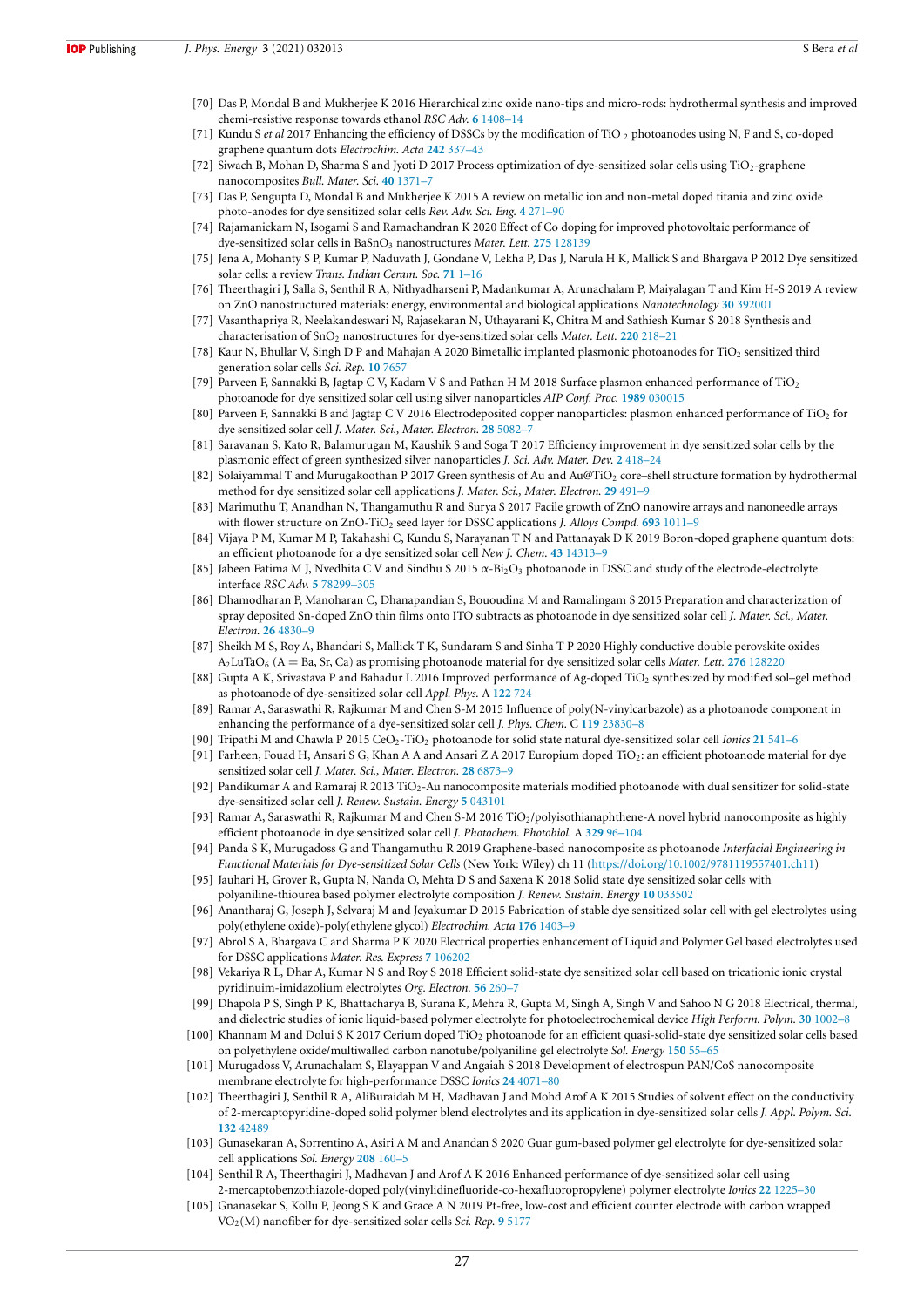- [106] Maitra S, Pal S, Datta S, Maitra T, Dutta B and Roy S 2021 Nickel doped molybdenum oxide thin film counter electrodes as a low-cost replacement for platinum in dye sensitized solar cells *Mater. Today, Proc.* **39** 1856–61
- [107] Kumar R and Bhargava P 2018 Counter electrodes in DSSCs based on carbon derived from edible sources *Counter Electrodes for Dye-sensitized and Perovskite Solar Cells II* (New York: Wiley) ch 4, pp 71–92
- [108] Baro M, Harjwani J and Ramaprabhu S 2019 Nitrogen-containing hierarchically porous tubular carbon as an efficient counter electrode for dye-sensitized solar cells *IEEE J. Photovolt.* **9** 700–9
- [109] Kushwaha S, Karthikayini M P, Wang G, Mandal S, Bhobe P A, Ramani V K, Priolkar K and Ramanujam K 2017 A non-platinum counter electrode, MnNx/C, for dye-sensitized solar cell applications *Appl. Surf. Sci.* **418** 179–85
- [110] Kumar R, Nemala S S, Mallick S and Bhargava P 2017 Synthesis and characterization of carbon-based counter electrode for dye sensitized solar cells (DSSCs) using sugar free as a carbon material *Sol. Energy* **144** 215–20
- [111] Kumar R, Sahajwalla V and Bhargava P 2019 Fabrication of a counter electrode for dye-sensitized solar cells (DSSCs) using a carbon material produced with the organic ligand 2-methyl-8-hydroxyquinolinol (Mq) *Nanoscale Adv.* **1** 3192–9
- [112] Nemala S S, Kartikay P, Prathapani S, Bohm H L M, Bhargava P, Bohm S and Mallick S 2017 Liquid phase high shear exfoliated graphene nanoplatelets as counter electrode material for dye-sensitized solar cells *J. Colloid Interface Sci.* **499** 9–16
- [113] Anuratha K S, Ramaprakash M, Panda S K and Mohan S 2017 Studies on synergetic effect of rGO-NiCo<sub>2</sub>S<sub>4</sub> nanocomposite as an effective counter electrode material for DSSC *Ceram. Int.* **43** 10174–82
- [114] Murugadoss V, Panneerselvam P, Yan C, Guo Z and Angaiah S 2019 A simple one-step hydrothermal synthesis of cobalt nickel selenide/graphene nanohybrid as an advanced platinum free counter electrode for dye sensitized solar cell *Electrochim. Acta* **312** 157–67
- [115] Saranya K, Subramania A and Sivasankar N 2015 Influence of earth-abundant bimetallic (Fe-Ni) nanoparticle-embedded CNFs as a low-cost counter electrode material for dye-sensitized solar cells *RSC Adv.* **5** 43611–9
- [116] Kukunuri S, Karthick S N and Sampath S 2015 Robust, metallic Pd<sub>17</sub>Se<sub>15</sub> and Pd7Se<sub>4</sub> phases from a single source precursor and their use as counter electrodes in dye sensitized solar cells *J. Mater. Chem.* A **3** 17144–53
- [117] Sarkar A, Bera S and Chakraborty A K 2020 CoNi2S4-reduced graphene oxide nanohybrid: an excellent counter electrode for Pt-free DSSC *Sol. Energy* **208** 139–49
- [118] George G and Saravanakumar M P 2020 Fabrication and performance analysis of a low cost, Pt free counter electrode using carbon coated ZnAl layered double hydroxide (C/ZnAl-LDH) for dye sensitized solar cells *Sol. Energy* **202** 144–54
- [119] Sowbakkiyavathi E S, Murugadoss V, Sittaramane R and Angaiah S 2020 Development of MoSe2/PANI composite nanofibers as an alternative to Pt counter electrode to boost the photoconversion efficiency of dye sensitized solar cell *J. Solid State Electrochem.* **24** 2289–300
- [120] Naik P, Abdellah I M, Abdel-Shakour M, Su R, Keremane K S, El-Shafei A and Vasudeva Adhikari A 2018 Improvement in performance of N<sup>3</sup> sensitized DSSCs with structurally simple aniline based organic co-sensitizers *Sol. Energy* **174** 999–1007
- [121] Subramaniam K, Athanas A B and Kalaiyar S 2019 Dual anchored Ruthenium (II) sensitizer containing 4-nitro-phenylenediamine Schiff base ligand for dye sensitized solar cell application *Inorg. Chem. Commun.* **104** 88–92
- [122] Mahadevi P and Sumathi S 2020 Mini review on the performance of Schiff base and their metal complexes as photosensitizers in dye-sensitized solar cells *Synth. Commun.* **50** 2237–49
- [123] Duvva N, Chilakamarthi U and Giribabu L 2017 Recent developments in tetrathiafulvalene and dithiafulvalene based metal-free organic sensitizers for dye-sensitized solar cells: a mini-review *Sustain. Energy Fuels* **1** 678–88
- [124] Mandal S and Ramanujam K 2016 DFT/TD-DFT studies of metal-free N-annulated perylene based organic sensitizers for dye-sensitized solar cells: is thiophene spacer essential for improving the DSSC performance? *ChemistrySelect* **1** 5854–62
- [125] Babu D D, Cheema H, Elsherbiny D, El-Shafei A and Adhikari A V 2015 Molecular engineering and theoretical investigation of novel metal-free organic chromophores for dye-sensitized solar cells *Electrochim. Acta* **176** 868–79
- [126] Naik P, Babu D D, Su R, El-Shafei A and Adhikari A V 2018 Synthesis, characterization and performance studies of a new metal-free organic sensitizer for DSSC application *Mater. Today, Proc.* **5** 3150–7
- [127] Duvva N, Prasanthkumar S and Giribabu L 2019 Influence of strong electron donating nature of phenothiazine on A3B- type porphyrin-based dye sensitized solar cells *Sol. Energy* **184** 620–7
- [128] Gupta K S V, Singh S P, Islam A, Han L and Chandrasekharam M 2015 Simple fluorene based triarylamine metal-free organic sensitizers *Electrochim. Acta* **174** 581–7
- [129] Koyyada G, Singh S P, Bhanuprakash K, Han L, Bedja I M, Gupta R K, Islam A and Chandrasekharam M 2016 Study of donor-acceptor-π-acceptor architecture sensitizers with benzothiazole acceptor for dye-sensitized solar cells *Energy Technol.* **4** 458–68
- [130] Misra R, Maragani R, Arora D, Sharma A and Sharma G D 2016 Positional isomers of pyridine linked triphenylamine-based donor-acceptor organic dyes for efficient dye-sensitized solar cells *Dyes Pigm.* **126** 38–45
- [131] Manoharan S, Wu J J and Anandan S 2016 Synthesis of cyanovinyl thiophene with different acceptor containing organic dyes towards high efficient dye sensitized solar cells *Dyes Pigm.* **133** 222–31
- [132] Richhariya G, Kumar A, Tekasakul P and Gupta B 2017 Natural dyes for dye sensitized solar cell: a review *Renew. Sustain. Energy Rev.* **69** 705–18
- [133] Joy C 2017 A review- the potential of natural dyes for dye sensitized solar cells *Int. J. Innov. Res. Sci. Eng. Technol.* **2** 579–84
- [134] Chawla P and Tripathi M 2015 Novel improvements in the sensitizers of dye-sensitized solar cells for enhancement in efficiency-a review *Int. J. Energy Res.* **39** 1579–96
- [135] Semalti P and Sharma S N 2020 Dye sensitized solar cells (DSSCs) electrolytes and natural photo-sensitizers: a review *J. Nanosci. Nanotechnol.* **20** 3647–58
- [136] Pandey A K, Ahmad M S, Rahim N A, Tyagi V V and Saidur R 2018 Natural sensitizers and their applications in dye-sensitized solar cell *Environmental Biotechnology: For Sustainable Future* (Berlin: Springer) pp 375–401
- [137] Panche A N, Diwan A D and Chandra S R 2016 Flavonoids: an overview *J. Nutr. Sci.* **5** E47
- [138] Patel B H 2011 Natural dyes *Handbook of Textile and Industrial Dyeing* (Cambridge: Woodhead Publishing) ch 11, pp 395–424
- [139] Tiwari A, Minocha S, Kumari S and Gupta A K 2015 An overview on tannins *Int. J. Pharm. Biol. Sci. Arch.* **3** 01–03
- [140] Saha S, Das P, Chakraborty A K, Sarkar S and Debbarma R 2016 Fabrication of DSSC with nanoporous TiO<sup>2</sup> film and Kenaf Hibiscus dye as sensitizer *Int. J. Renew. Energy Res.* **6** 620–7
- [141] Shanmugam V, Manoharan S, Anandan S and Murugan R 2013 Performance of dye-sensitized solar cells fabricated with extracts from fruits of ivy gourd and flowers of red frangipani as sensitizers *Spectrochim. Acta* A **104** 35–40
- [142] Ananthi N, Subathra M S P, Emmanuel S C and Kumar N M 2020 Preparation and characterization of two dye-sensitized solar cells using *Acalypha godseffia* and *Epipremnum aureum* dyes as sensitizers *Energy Sources* A **42** 1662–73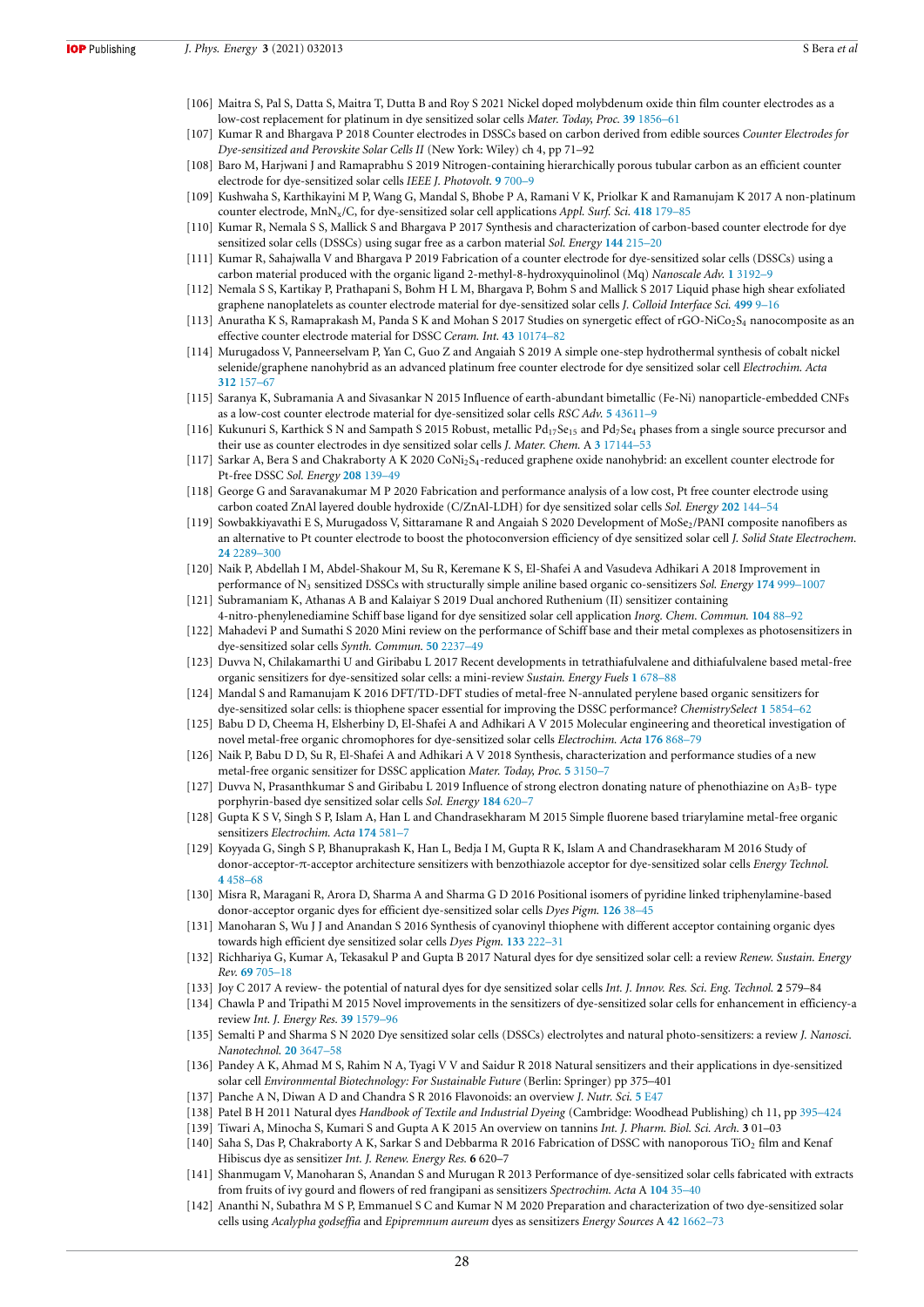- [143] Singh L K and Koiry B P 2018 Natural dyes and their effect on efficiency of TiO<sup>2</sup> based DSSCs: a comparative study *Mater. Today, Proc.* **5** 2112–22
- [144] Patni N, Pillai S G and Sharma P 2020 Effect of using betalain, anthocyanin and chlorophyll dyes together as a sensitizer on enhancing the efficiency of dye-sensitized solar cell *Int. J. Energy Res.* **44** 10846–59
- [145] Sathyajothi S, Jayavel R and Dhanemozhi A C 2017 The fabrication of natural dye sensitized solar cell (Dssc) based on TiO<sub>2</sub> using henna and beetroot dye extracts *Mater. Today, Proc.* **4** 668–76
- [146] Surana K, Idris M G and Bhattacharya B 2020 Natural dye extraction from Syzygium Cumini and its potential photovoltaic application as economical sensitizer *Appl. Nanosci.* **10** 3819–25
- [147] Ashok A, Mathew S E, Shivaram S B, Shankarappa S A, Nair S V and Shanmugam M 2018 Cost effective natural photo-sensitizer from upcycled jackfruit rags for dye sensitized solar cells *J. Sci.-Adv. Mater. Dev.* **3** 213–20
- [148] Shalini S, Balasundara Prabhu R, Prasanna S, Mallick T K and Senthilarasu S 2015 Review on natural dye sensitized solar cells: operation, materials and methods *Renew. Sustain. Energy Rev.* **51** 1306–25
- [149] Nirmala M, Sahana S, Iswarya B, Maruvarasi K, Jenita A A and Kavitha B 2020 Fabrication of dye sensitized solar cell based on natural photosensitizers *World Sci. News* **149** 128–39
- [150] Rajan A K and Cindrella L 2019 Studies on new natural dye sensitizers from Indigofera tinctoria in dye-sensitized solar cells *Opt. Mater.* **88** 39–47
- [151] Sudhakar C, Selvankumar T, Selvam K and Govindraju M 2016 Bauhinia purpurea L. Flower mediated dye used as sensitizers for TiO<sup>2</sup> based dye-sensitized solar cells *Int. J. Adv. Sci. Eng.* **2** 209–13
- [152] Nandakumar V G, Suresh S, Sreekala C O, Sudheer S K and Mahadevan Pillai V P 2017 Hemigraphis colorata as a natural dye for solar energy conversion *Mater. Today, Proc.* **4** 4358–65
- [153] Moradiya M A, Dangodara A, Pala J, Savaliya C R, Dhruv D, Rathod V R, Joshi A D, Shah N A, Pandya D and Markna J H 2019 A natural tomato slurry as a photosensitizer for dye-sensitized solar cells with TiO2/CuO composite thin films *Sep. Sci. Technol.* **54** 207–12
- [154] Maurya I C, Neetu, Gupta A K, Srivastava P and Bahadur L 2016 Natural dye extracted from saraca asoca flowers as sensitizer for TiO2-based dye-sensitized solar cell *J. Sol. Energy Eng.* **138** 051006
- [155] Ramanarayanan R, Nijisha P, Niveditha C V and Sindhu S 2017 Natural dyes from red amaranth leaves as light-harvesting pigments for dye-sensitized solar cells *Mater. Res. Bull.* **90** 156–61
- [156] George G, Yendaluru R S and Mary Ealias A 2020 Fabrication of dye-sensitized solar cells using natural flower dye extracts: a study on performance analysis and solar dye degradation *Energy Sources* A 1–15
- [157] Maurya I C, Srivastava P and Bahadur L 2016 Dye-sensitized solar cell using extract from petals of male flowers Luffa cylindrica L. as a natural sensitizer *Opt. Mater.* **52** 150–6
- [158] Sreeja S and Pesala B 2018 Co-sensitization aided efficiency enhancement in betanin-chlorophyll solar cell *Mater. Renew. Sustain. Energy* **7** 25
- [159] Sreeja S and Pesala B 2020 Efficiency enhancement of betanin-chlorophyll cosensitized natural pigment solar cells using plasmonic effect of silver nanoparticles *IEEE J. Photovolt.* **10** 124–34
- [160] Arulraj A, Senguttuvan G, Veeramani S, Sivakumar V and Subramanian B 2019 Photovoltaic performance of natural metal free photo-sensitizer for TiO<sup>2</sup> based dye-sensitized solar cells *Optik* **181** 619–26
- [161] Dey A, Roy S and Mondal S 2020 Performance enhancement of dye-sensitized solar cell using extracted photo-sensitized organic molecules in addition with dielectric nanomaterial Advances in Bioprocess Engineering and Technology *Lecture Notes in Bioengineering* (Berlin: Springer) pp 415–22
- [162] Datta S, Dey A, Singha N R and Roy S 2020 Enhanced performance of dye-sensitized solar cell with thermally stable natural dye-assisted TiO2/MnO<sup>2</sup> bilayer-assembled photoanode *Mater. Renew. Sustain. Energy* **9** 25
- [163] Prabavathy N, Shalini S, Balasundaraprabhu R, Velauthapillai D, Prasanna S, Balaji G and Muthukumarasamy N 2017 Algal buffer layers for enhancing the efficiency of anthocyanins extracted from rose petals for natural dye-sensitized solar cell (DSSC) *Int. J. Energy Res.* **42** 790–801
- [164] Shanmugam V, Manoharan S, Sharafali A, Anandan S and Murugan R 2015 Green grasses as light harvesters in dye sensitized solar cells *Spectrochim. Acta* A **135** 947–52
- [165] Sreeja S and Pesala B 2020 Plasmonic enhancement of betanin-lawsone co-sensitized solar cells via tailored bimodal size distribution of silver nanoparticles *Sci. Rep.* **10** 8240
- [166] Sreeja S and Pesala B 2019 Performance enhancement of betanin solar cells co-sensitized with indigo and lawsone: a comparative study *ACS Omega* **4** 18023–34
- [167] Datta S and Roy S 2021 Optimization of TiO<sub>2</sub>-KMnO<sub>4</sub> composites with natural dyes for solar cell application *Advances in Bioprocess Engineering and Technology Lecture Notes in Bioengineering* (Berlin: Springer) pp 397–404
- [168] Koyyada G, Shome S, Chandrasekharam M, Sharma G D and Singh S P 2016 High performance dye-sensitized solar cell from a cocktail solution of a ruthenium dye and metal free organic dye *RSC Adv.* **6** 41151–5
- [169] Sengupta D, Mondal B and Mukherjee K 2015 Visible light absorption and photo-sensitizing properties of spinach leaves and beetroot extracted natural dyes *Spectrochim. Acta* A **148** 85–92
- [170] Singh M, Kurchania R, Ball R J and Sharma G D 2016 Efficiency enhancement in dye sensitized solar cells through step wise co-sensitization of TiO<sup>2</sup> electrode with N719 and metal free dye *Indian J. Pure Appl. Phys.* **54** 656–64
- [171] Singh M, Kurchania R, Pockett A, Ball R J, Koukaras E N, Cameron P J and Sharma G D 2015 Characterization of metal-free D-(π-A)2 organic dye and its application as co-sensitizer along with N719 dye for efficient dye-sensitized solar cells *Indian J. Phys.* **89** 1041–50
- [172] Ashok Kumar K, Subalakshmi K, Karl Chinnu M and Senthilselvan J 2018 Polarization effect of dye-sensitizers on the current density and photovoltaic efficiency of co-sensitized DSSCs using metal-free and metal-based organic dyes *J. Mater. Sci., Mater. Electron.* **30** 230–40
- [173] Naik P, Su R, Elmorsy M R, El-Shafei A and Adhikari A V 2018 New carbazole based dyes as effective co-sensitizers for DSSCs sensitized with ruthenium (II) complex (NCSU-10) *J. Energy Chem.* **27** 351–60
- [174] Ananthakumar S, Balaji D, Ram Kumar J and Moorthy Babu S 2019 Role of co-sensitization in dye-sensitized and quantum dot-sensitized solar cells *SN Appl. Sci.* **1** 186
- [175] Richhariya G and Kumar A 2018 Fabrication and characterization of mixed dye: natural and synthetic organic dye *Opt. Mater.* **79** 296–301
- [176] Naik P, Elmorsy M R, Su R, El-Shafei A and Adhikari A V 2018 Enhancing photovoltaic performance of DSSCs sensitized with Ru-II complexes by D-π-A configured carbazole based co-sensitizers *New J. Chem.* **42** 9443–8